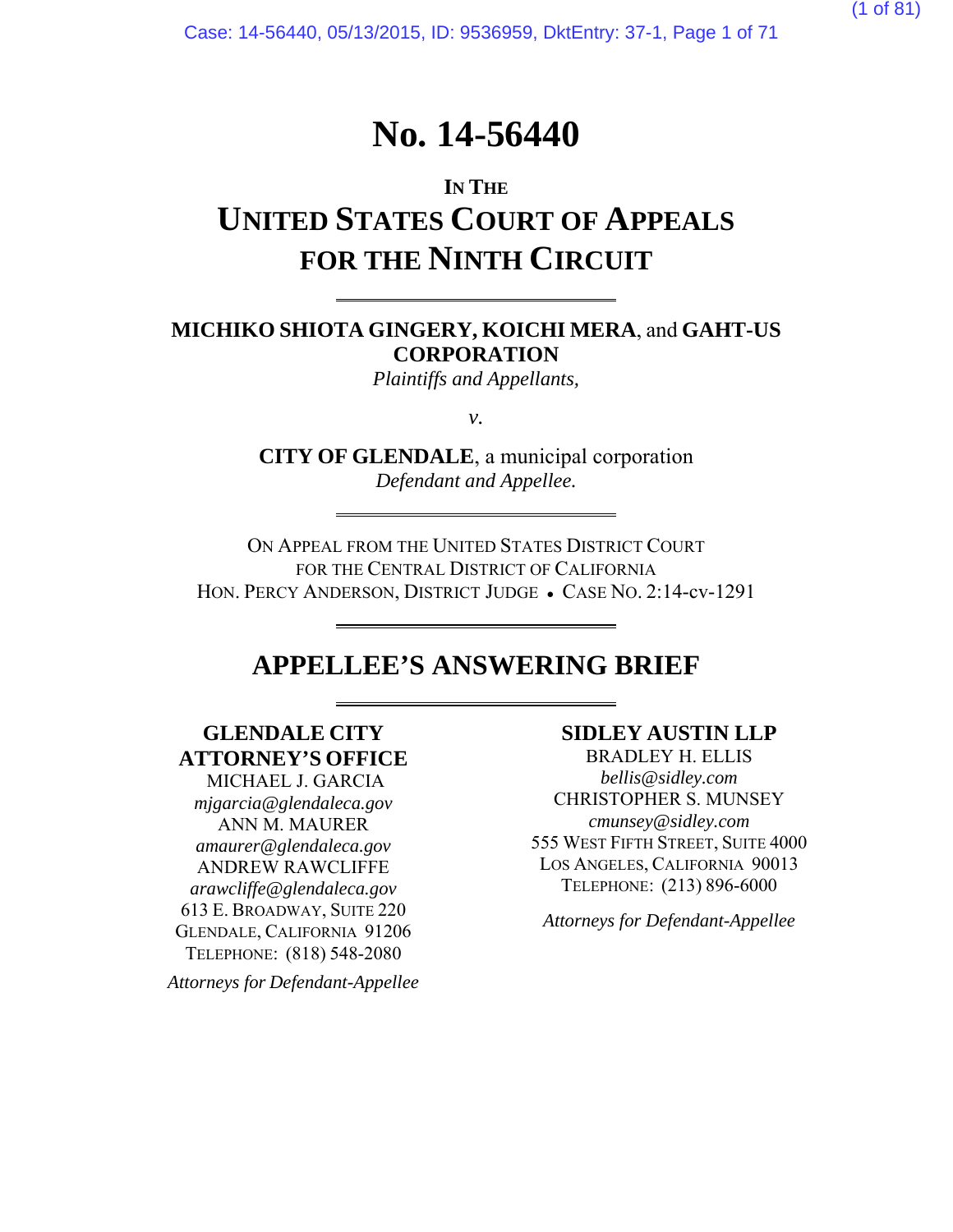

Case: 14-56440, 05/13/2015, ID: 9536959, DktEntry: 37-1, Page 2 of 71

# **TABLE OF CONTENTS**

# **Page**

| $\mathbf{I}$ . |            |    | GLENDALE'S MONUMENT TO THE COMFORT WOMEN4                                                                       |
|----------------|------------|----|-----------------------------------------------------------------------------------------------------------------|
| II.            |            |    |                                                                                                                 |
| III.           |            |    |                                                                                                                 |
|                |            |    |                                                                                                                 |
|                |            |    |                                                                                                                 |
|                |            |    |                                                                                                                 |
| $I_{\cdot}$    |            |    | THE DISTRICT COURT CORRECTLY HELD THAT                                                                          |
|                | A.         |    | The Monument's Alleged Effect on Strategic Alliances<br>and Sister Cities Is Simply a Generalized Grievance  18 |
|                | <b>B</b> . |    | Mere Disagreement With the Monument Is Insufficient to<br>Enforce the Foreign Affairs Power Even If Plaintiffs  |
|                |            | 1. | The Factual Allegations in Plaintiffs' Complaint                                                                |
|                |            | 2. | Plaintiffs' Standing Theory Fails as a Matter of                                                                |
|                |            |    | Preemption Cases Do Not Support Standing22<br>a.                                                                |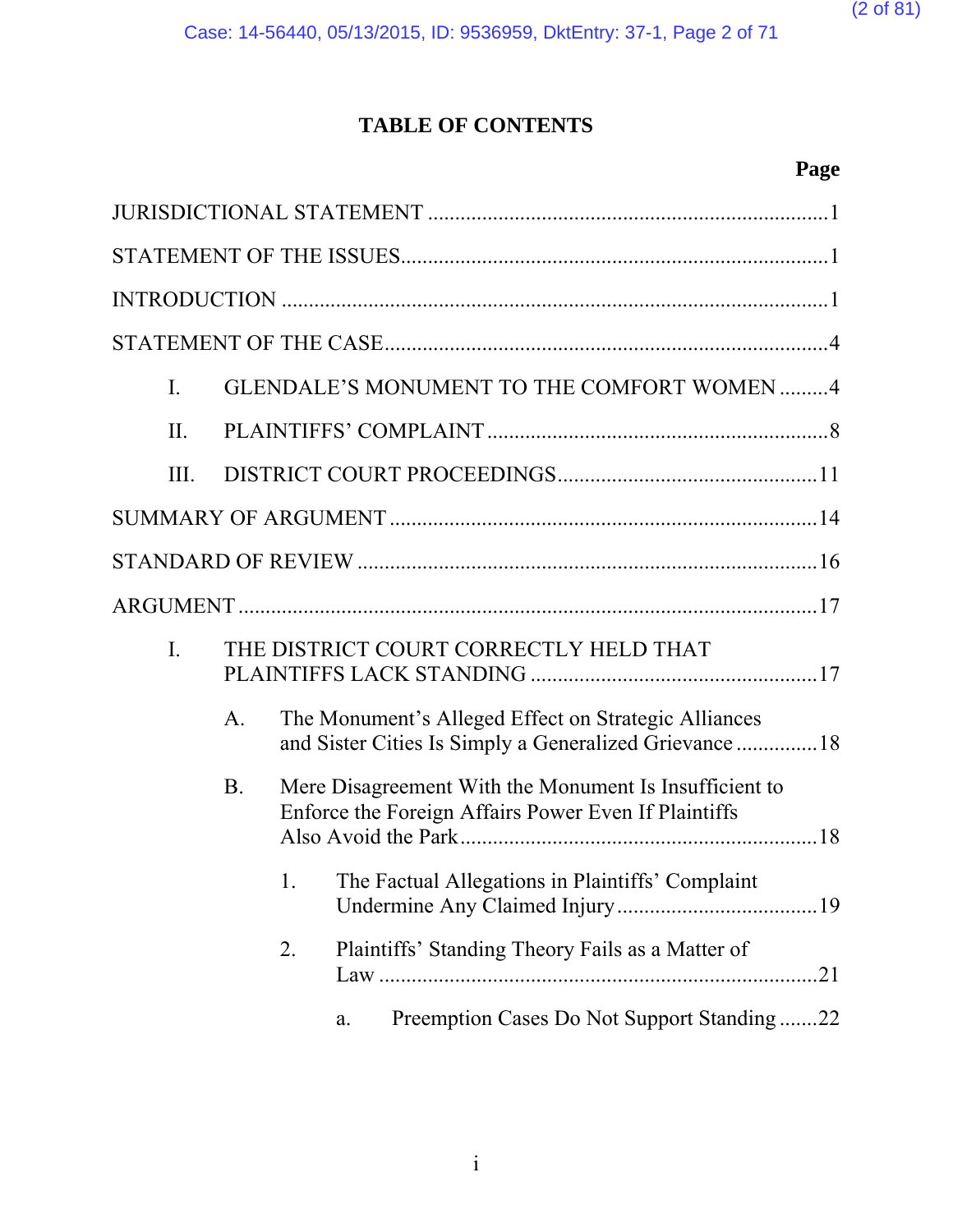### (3 of 81)

|     |                 | $\mathbf b$ .  | <i>Barnes-Wallace</i> Is Irrelevant to Whether<br>Plaintiffs Have Standing to Enforce Foreign               |     |
|-----|-----------------|----------------|-------------------------------------------------------------------------------------------------------------|-----|
|     |                 | $\mathbf{C}$ . | <b>Environmental Cases Likewise Cannot Save</b>                                                             |     |
|     | $\mathbf{C}$ .  |                | Plaintiffs Do Not Have Standing as Municipal Taxpayers29                                                    |     |
|     | D.              |                | Plaintiffs Do Not Have Organizational Standing 31                                                           |     |
| II. |                 |                | GLENDALE'S NONREGULATORY, EXPRESSIVE<br>CONDUCT IS NOT SUBJECT TO FOREIGN AFFAIRS                           |     |
|     | A.              |                | Nonregulatory, Expressive Municipal Conduct Cannot<br>Be Preempted by the Foreign Affairs Power34           |     |
|     | <b>B.</b>       |                | Plaintiffs Must, but Cannot, Show a Conflict With<br>Federal Law Because Glendale Acted Within Traditional  |     |
|     |                 | 1.             | Glendale Acted Within Its Traditional Competency43                                                          |     |
|     |                 | 2.             | Plaintiffs' Factual Allegations Undermine Any                                                               |     |
|     | $\mathcal{C}$ . |                | Plaintiffs Fail to Allege That Glendale's Resolution,<br>Which Was Within Its Traditional Competency, Had a |     |
|     |                 |                | III. BECAUSE AMENDMENT WOULD BE FUTILE, THE<br>DISTRICT COURT PROPERLY DISMISSED THE                        |     |
|     |                 |                |                                                                                                             | .60 |
|     |                 |                |                                                                                                             |     |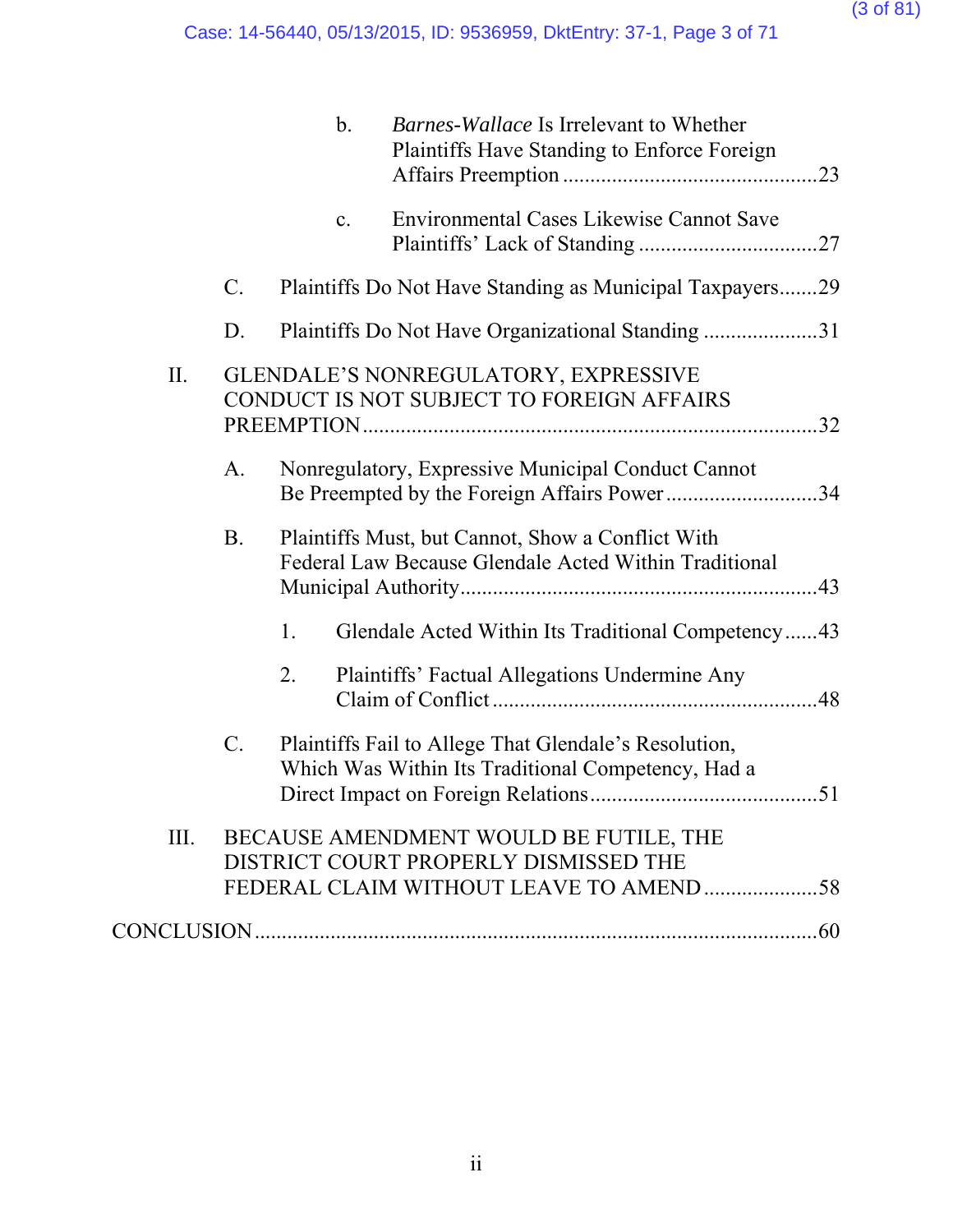(4 of 81)

Case: 14-56440, 05/13/2015, ID: 9536959, DktEntry: 37-1, Page 4 of 71

# **TABLE OF AUTHORITIES**

| age(s) |  |
|--------|--|
|--------|--|

# **Cases**

| Alameda Newspapers, Inc. v. City of Oakland,           |     |
|--------------------------------------------------------|-----|
| Alaska Wildlife Alliance v. Jensen,                    |     |
| Allen v. Wright,                                       |     |
| Am. Ins. Ass'n v. Garamendi,                           |     |
| Ariz. Right to Life Political Action Comm. v. Bayless, |     |
| Ashcroft v. Iqbal,                                     |     |
| Ass'n of Data Processing Serv. Orgs., Inc. v. Camp,    |     |
| Baker v. Carr,                                         |     |
| Barnes-Wallace v. City of San Diego,                   |     |
| Buono v. Norton,                                       |     |
| Caldwell v. Caldwell,                                  | .25 |
| Cammack v. Waihee,                                     | .31 |
| Cantrell v. City of Long Beach,                        |     |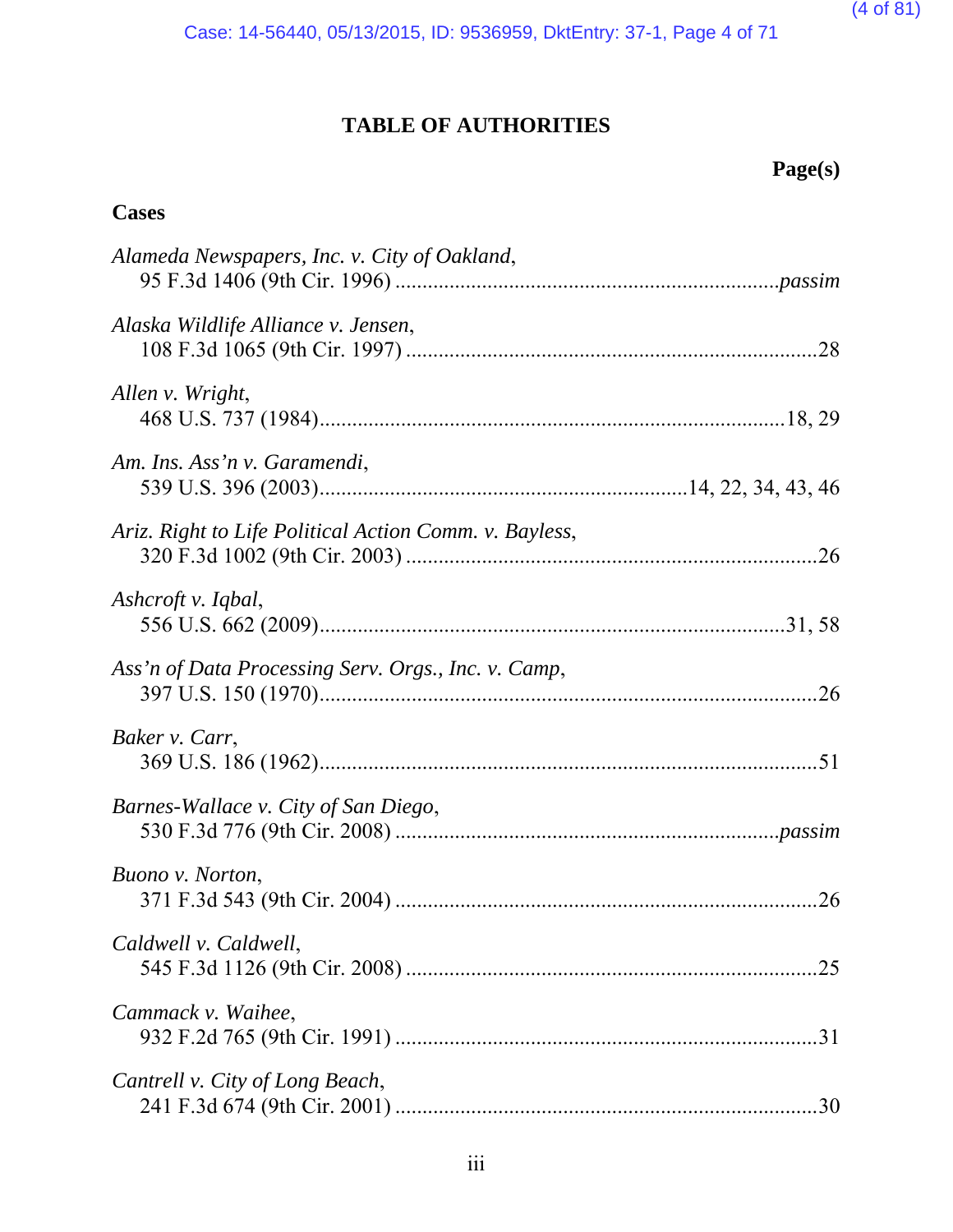| Cassirer v. Thyssen-Bornemisza Collection Found.,                                 |     |
|-----------------------------------------------------------------------------------|-----|
| Catholic League for Religious & Civil Rights v. City & Cnty. of San<br>Francisco, |     |
| Citizens United v. Fed. Election Comm'n,                                          |     |
| City of Los Angeles v. Lyons,                                                     |     |
| Clark v. Allen,                                                                   |     |
| Corrie v. Caterpillar, Inc.,                                                      |     |
| Crosby v. Nat'l Foreign Trade Council,                                            |     |
| Deutsch v. Turner Corp.,                                                          |     |
| Doe v. Madison Sch. Dist. No. 321,                                                |     |
| Duke Power Co. v. Carolina Envtl. Study Grp., Inc.,                               | .28 |
| Ellis v. City of La Mesa,                                                         |     |
| <i>Farley v. Healey,</i>                                                          |     |
| Friends of the Earth, Inc. v. Laidlaw Envtl. Servs. (TOC), Inc.,                  |     |
| Griswold v. Driscoll,                                                             |     |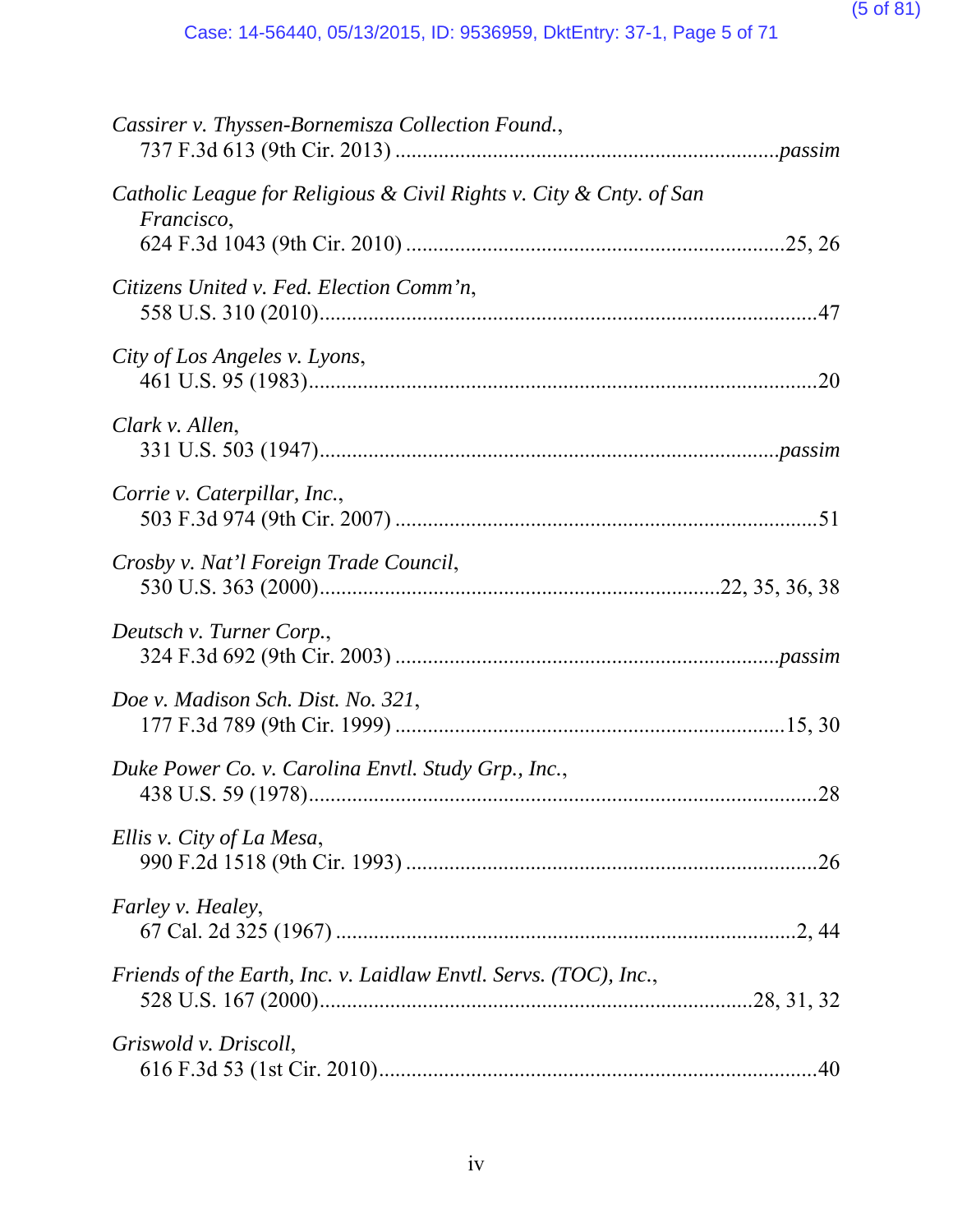| Hewitt v. Joyner,                                       |  |
|---------------------------------------------------------|--|
| Hines v. Davidowitz,                                    |  |
| Hwang Geum Joo v. Japan,                                |  |
| Japan Line, Ltd. v. Cnty. of Los Angeles,               |  |
| Joo v. Japan,                                           |  |
| Lexmark Int'l, Inc. v. Static Control Components, Inc., |  |
| LSO, Ltd. v. Stroh,                                     |  |
| Lujan v. Defenders of Wildlife,                         |  |
| Movsesian v. Victoria Versicherung AG,                  |  |
| Nat'l Foreign Trade Council v. Natsios,                 |  |
| Ocean Advocates v. U.S. Army Corps of Eng'rs,           |  |
| Pleasant Grove City, Utah v. Summum,                    |  |
| Shanks v. Dressel,                                      |  |
| Smelt v. Cnty. of Orange,                               |  |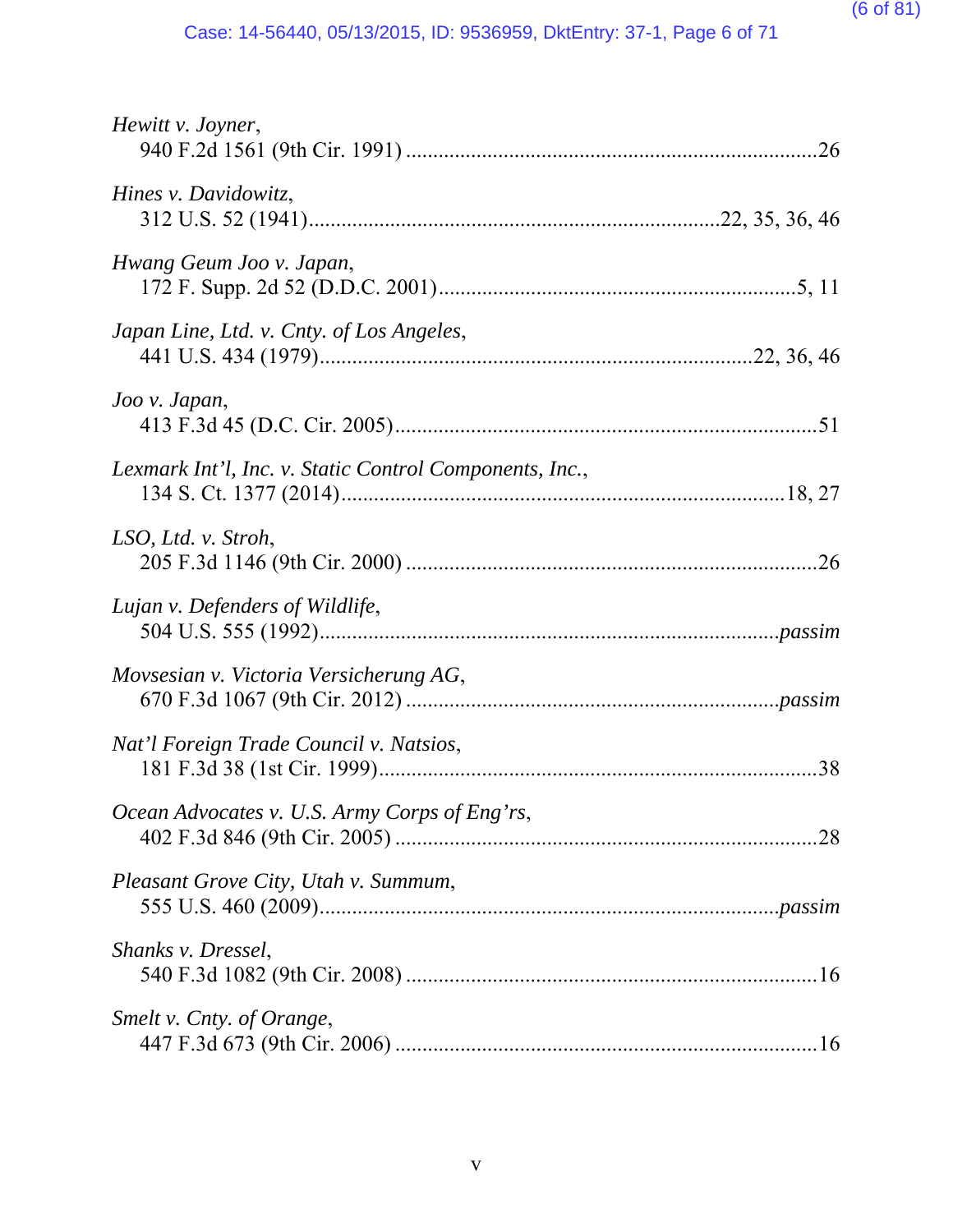| Thinket Ink Info. Res., Inc. v. Sun Microsystems, Inc.,                                                                                                                                                      |
|--------------------------------------------------------------------------------------------------------------------------------------------------------------------------------------------------------------|
| Ulaleo v. Paty,                                                                                                                                                                                              |
| United States v. Am. Library Ass'n Inc.,                                                                                                                                                                     |
| United States v. Pink,                                                                                                                                                                                       |
| Valley Forge Christian Coll. v. Ams. United for Separation of Church<br>$&$ State, Inc.,                                                                                                                     |
| Vasquez v. L.A. Cnty.,                                                                                                                                                                                       |
| Von Saher v. Norton Simon Museum of Art,                                                                                                                                                                     |
| Zschernig v. Miller,                                                                                                                                                                                         |
| <b>Statutes</b>                                                                                                                                                                                              |
|                                                                                                                                                                                                              |
|                                                                                                                                                                                                              |
| <b>Other Authorities</b>                                                                                                                                                                                     |
| 13C Charles A. Wright, Arthur R. Miller & Edward H. Cooper,                                                                                                                                                  |
| Cheah Wui Ling, Walking the Long Road in Solidarity and Hope: A<br>Case Study of the "Comfort Women" Movement's Deployment of<br><i>Human Rights Discourse</i> , 22 Harv. Hum. Rts. J. 63, 63–64 (2009) 5, 6 |
|                                                                                                                                                                                                              |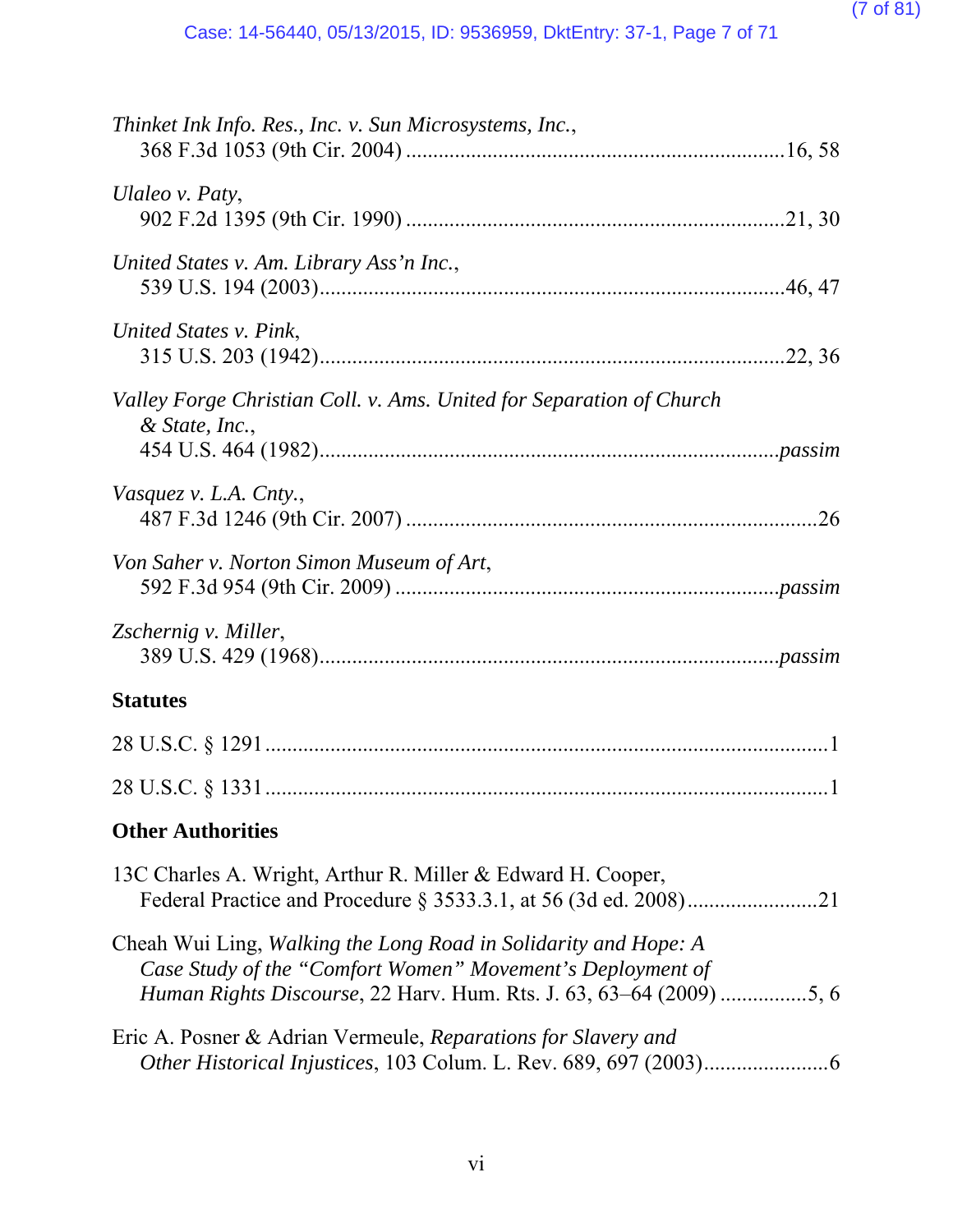| H.R. Res. 121, 110th Cong. (2007), <i>available at</i>                                                                                                                                                                                                            |       |
|-------------------------------------------------------------------------------------------------------------------------------------------------------------------------------------------------------------------------------------------------------------------|-------|
| Note, Genocide and Insurance: A Review of Movsesian v. Victoria                                                                                                                                                                                                   |       |
| Office of the Press Secretary, White House, Fact Sheet: U.S.–Japan<br>Cooperation for a More Prosperous and Stable World (Apr. 28,<br>2015), <i>available at</i> https://www.whitehouse.gov/the-press-<br>office/2015/04/28/fact-sheet-us-japan-cooperation-more- | .7, 8 |
| Office of the Press Secretary, White House, Remarks by President<br>Obama and Prime Minister Abe of Japan in Joint Press<br>Conference (April 28, 2015), available at<br>https://www.whitehouse.gov/the-press-office/2015/04/28/remarks-                          |       |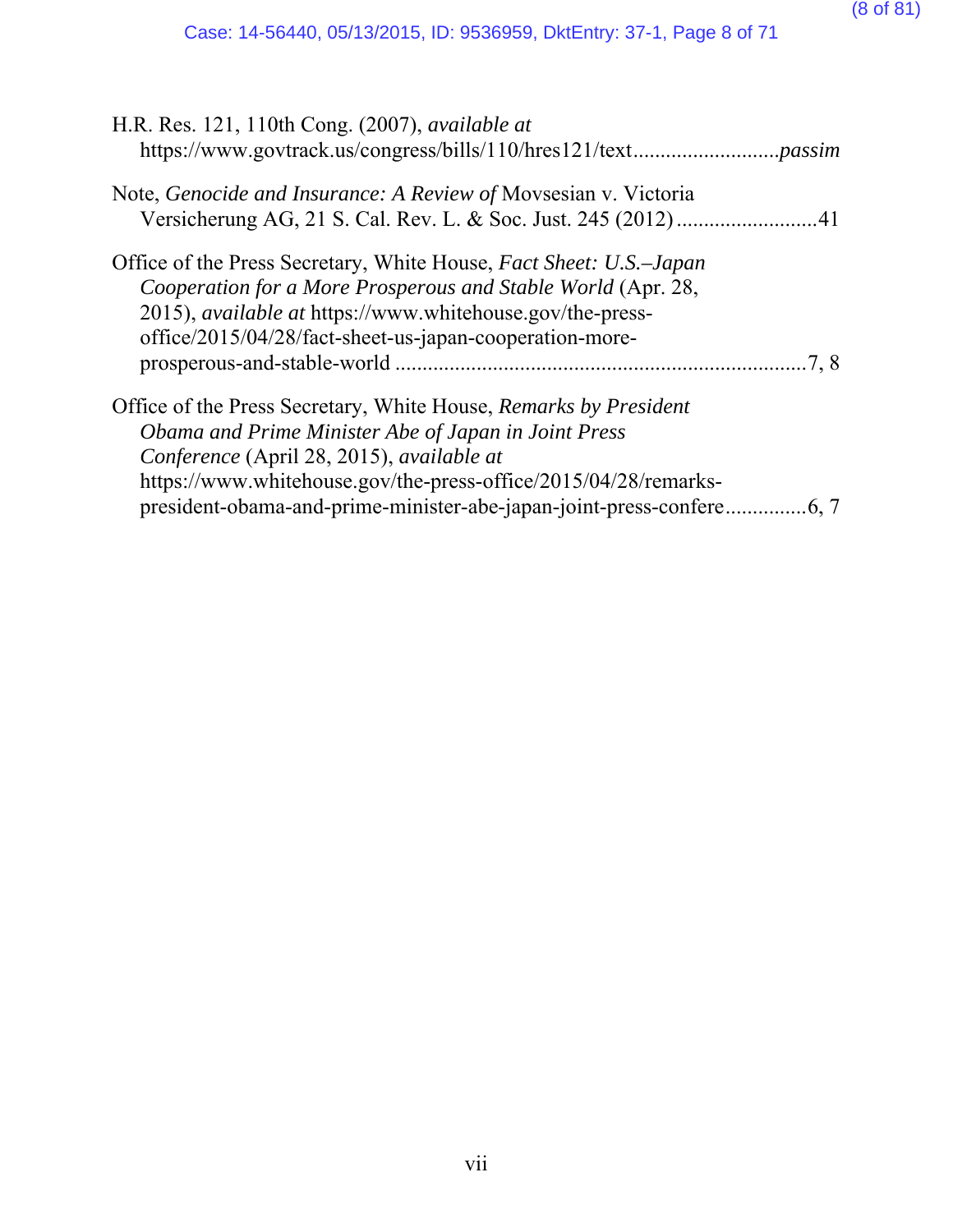Case: 14-56440, 05/13/2015, ID: 9536959, DktEntry: 37-1, Page 9 of 71

### **JURISDICTIONAL STATEMENT**

The District Court had federal question jurisdiction under 28 U.S.C. § 1331. This Court has appellate jurisdiction under 28 U.S.C. § 1291.

### **STATEMENT OF THE ISSUES**

1. Whether Plaintiffs' disagreement with and decision to avoid a municipal monument commemorating war crime victims creates standing to challenge the monument on foreign affairs preemption grounds.

2. Whether a municipal monument commemorating war crimes victims unconstitutionally usurps the federal government's authority to conduct foreign affairs.

3. Whether the District Court erred in denying leave to amend where amendment would be futile.

### **INTRODUCTION**

The Japanese Imperial Army forced thousands of "Comfort Women" into sexual slavery during World War II. In July 2013, the City of Glendale ("Glendale") authorized placement of a monument to the Comfort Women in a city-owned park, along with a plaque describing their ordeal and commemorating recognition by Glendale and the U.S. House of Representatives of their suffering.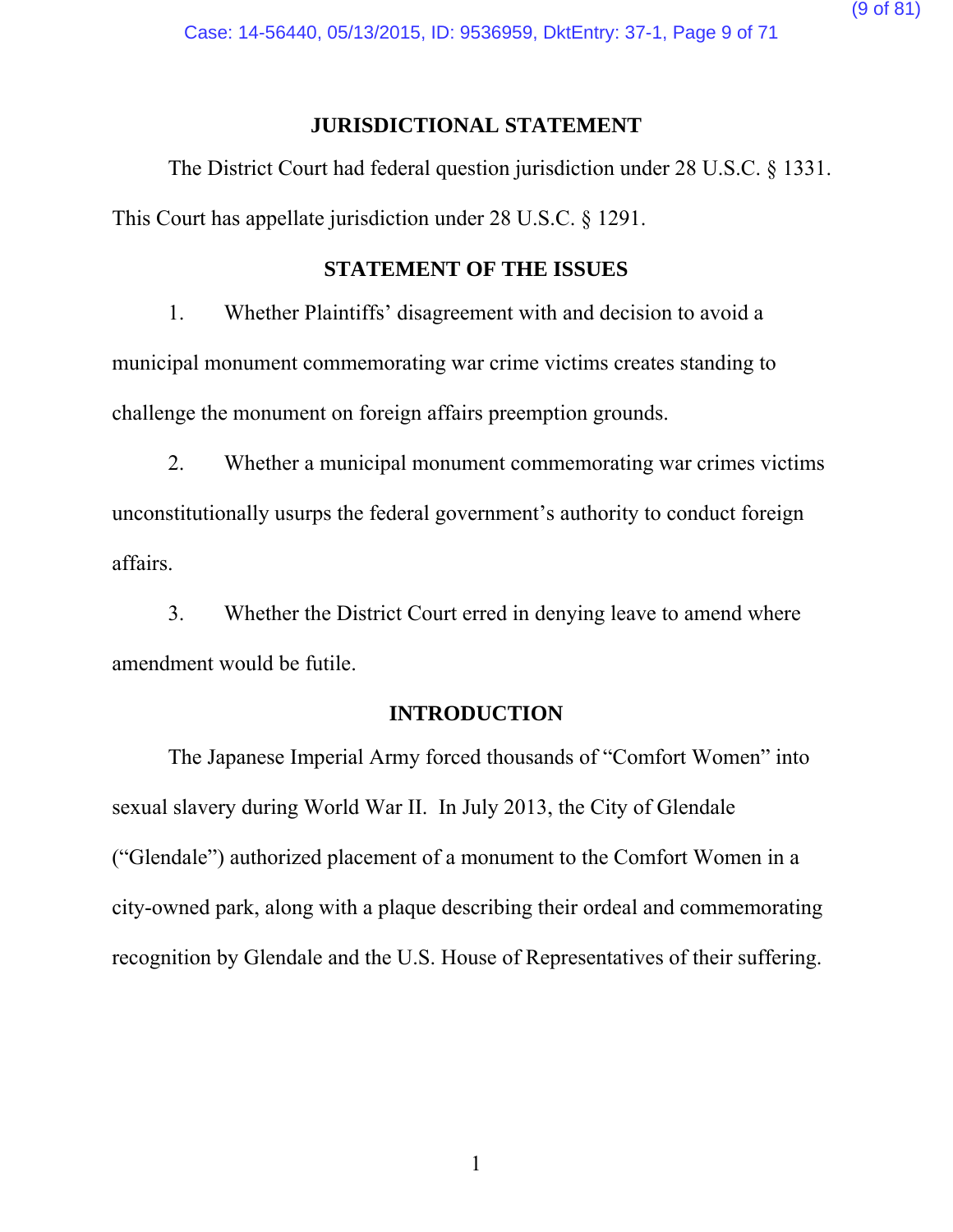Although Plaintiffs<sup>1</sup> concede the plaque's historical accuracy, they nevertheless contend the monument and plaque offend them. They seek removal of the monument under the guise that its mere presence interferes with the foreign affairs powers constitutionally allocated to the federal government and is therefore preempted.

As the Ninth Circuit has observed, however, "[c]ities, counties, and states have a long tradition of issuing pronouncements, proclamations, and statements of principle on a wide range of matters of public interest," including matters "such as foreign policy . . . ." *Alameda Newspapers, Inc. v. City of Oakland*, 95 F.3d 1406, 1414 (9th Cir. 1996). Indeed, "city councils have traditionally made declarations of policy on matters of concern to the community . . . . Even in matters of foreign policy it is not uncommon for local legislative bodies to make their positions known." *Farley v. Healey*, 67 Cal. 2d 325, 328 (1967). Plaintiffs' unprecedented preemption theory would intrude on this "long tradition."

And unprecedented it is. Discomfort caused by historical truth does not create standing, and they are unable to cite any case to the contrary. Moreover, no Supreme Court or Ninth Circuit case has ever subjected nonregulatory, expressive municipal conduct to foreign affairs preemption, and for good reason. If Plaintiffs'

 $\overline{a}$ 

<sup>&</sup>lt;sup>1</sup> "Plaintiffs" are Appellants Michiko Shiota Gingery, Koichi Mera, and GAHT-US Corporation.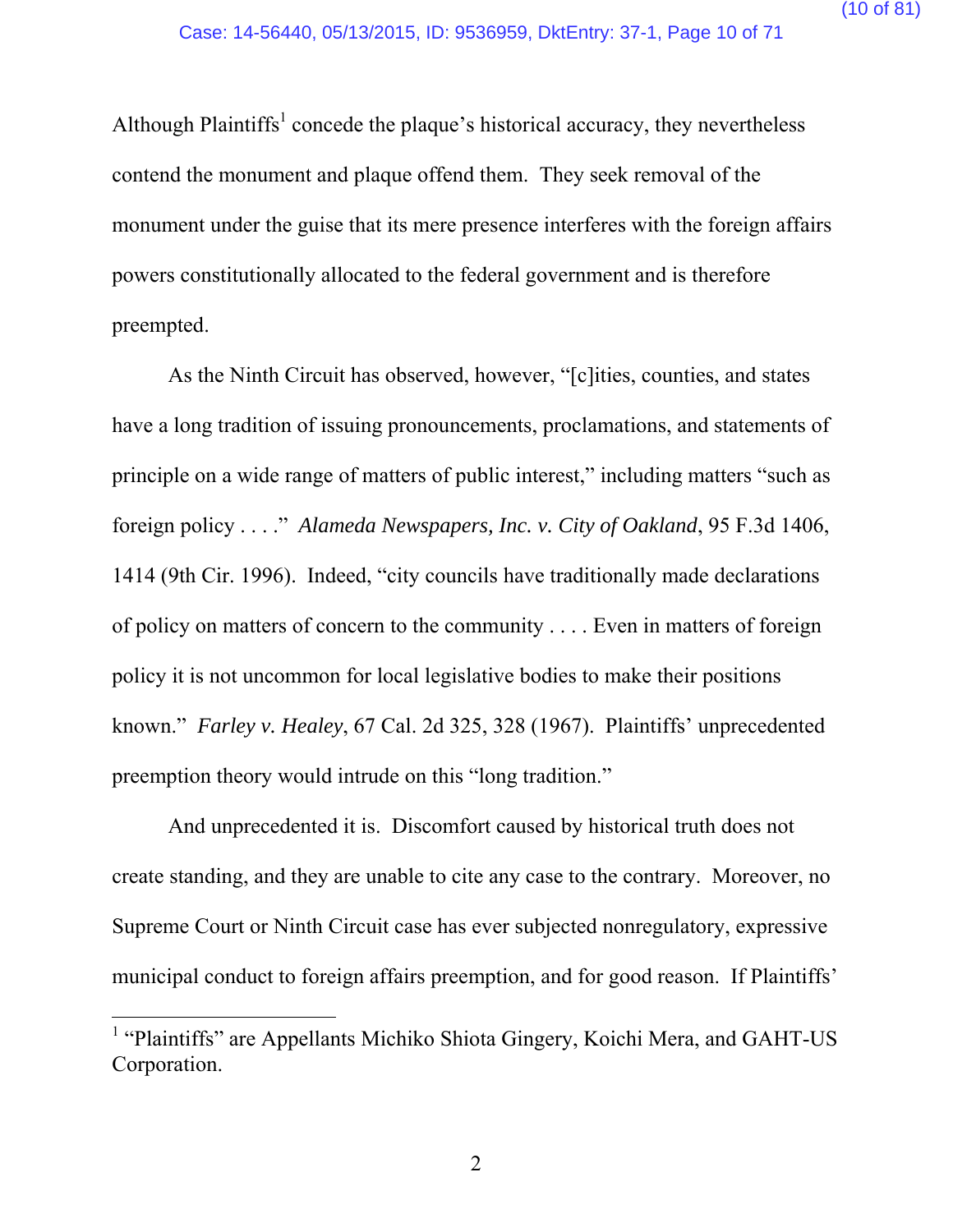theory were accepted, the results would be profound, calling into question the constitutionality of, among other things, public school curricula, innumerable public memorials, monuments, resolutions, museum exhibits, holidays, library selections, festivals, and other events organized by local governments—a consequence Plaintiffs clearly *welcome*. *See* SER 4–5 n.15 (Plaintiffs arguing below that "Glendale's claim that public school curriculum cannot be preempted by the foreign affairs power is without support."). This "would mark an unprecedented and extraordinary intrusion into the rights of state and local governments[, as] an inherent power of any sovereign government and one that is fundamental to any form of democracy is the ability to communicate with its citizenry." *Alameda Newspapers*, 95 F.3d at 1415.

Standing does not arise from generalized concern for enforcing the foreign affairs power, nor from the asserted injury inflicted by confrontation with facts a plaintiff would rather ignore. But even if Plaintiffs could hypothesize a set of facts under which they had standing, expressive conduct that is nonregulatory and noncoercive is not subject to foreign affairs preemption. The Court should therefore affirm.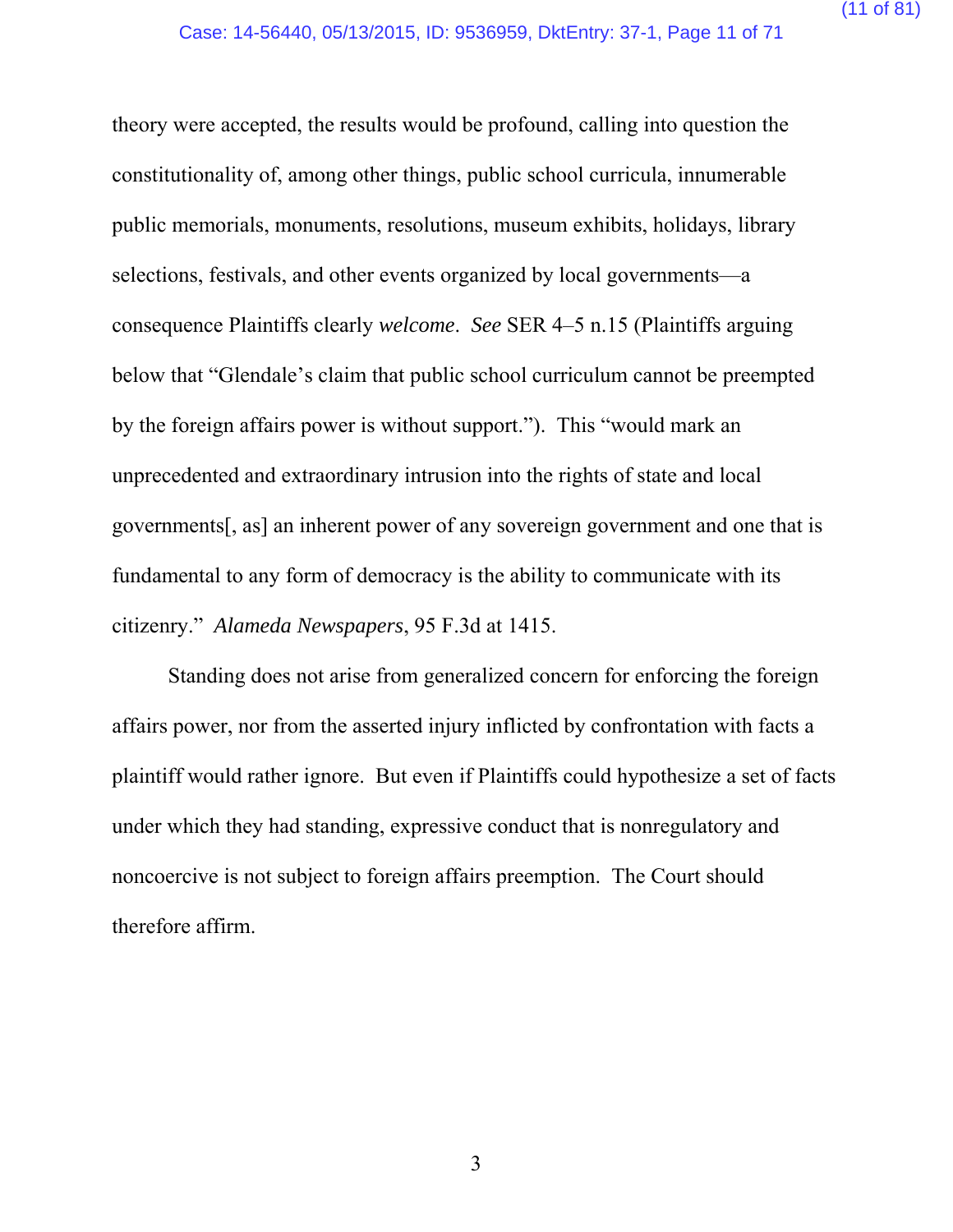### **STATEMENT OF THE CASE**

### **I. GLENDALE'S MONUMENT TO THE COMFORT WOMEN**

On July 30, 2013, Glendale installed a monument and attendant plaque in its

Central Park, which is now the subject of this lawsuit. The monument depicts a

young girl sitting next to an empty chair with a bird perched on her shoulder. The

plaque's inscription reads in part:

In memory of more than 200,000 Asian and Dutch women who were removed from their homes in Korea, China, Taiwan, Japan, the Philippines, Thailand, Vietnam, Malaysia, East Timor and Indonesia, to be coerced into sexual slavery by the Imperial Armed Forces of Japan between 1932 and 1945.

And in celebration of proclamation of "Comfort Women Day" by the City of Glendale on July 30, 2012, and of passing House Resolution 121 by the United States Congress on July 30, 2007, urging the Japanese Government to accept historical responsibility for these crimes.

ER 57–58.

U.S. House Resolution 121, referenced on the plaque, explained: "[T]he Government of Japan, during its colonial and wartime occupation of Asia and the Pacific Islands from the 1930s through the duration of World War II, officially commissioned the acquisition of young women for the sole purpose of sexual servitude to its Imperial Armed Forces, who became known to the world as *ianfu*  or 'comfort women.'" H.R. Res. 121, 110th Cong. (2007), *available at* https://www.govtrack.us/congress/bills/110/hres121/text. According to the House Resolution, the Comfort Women experienced "gang rape, forced abortions,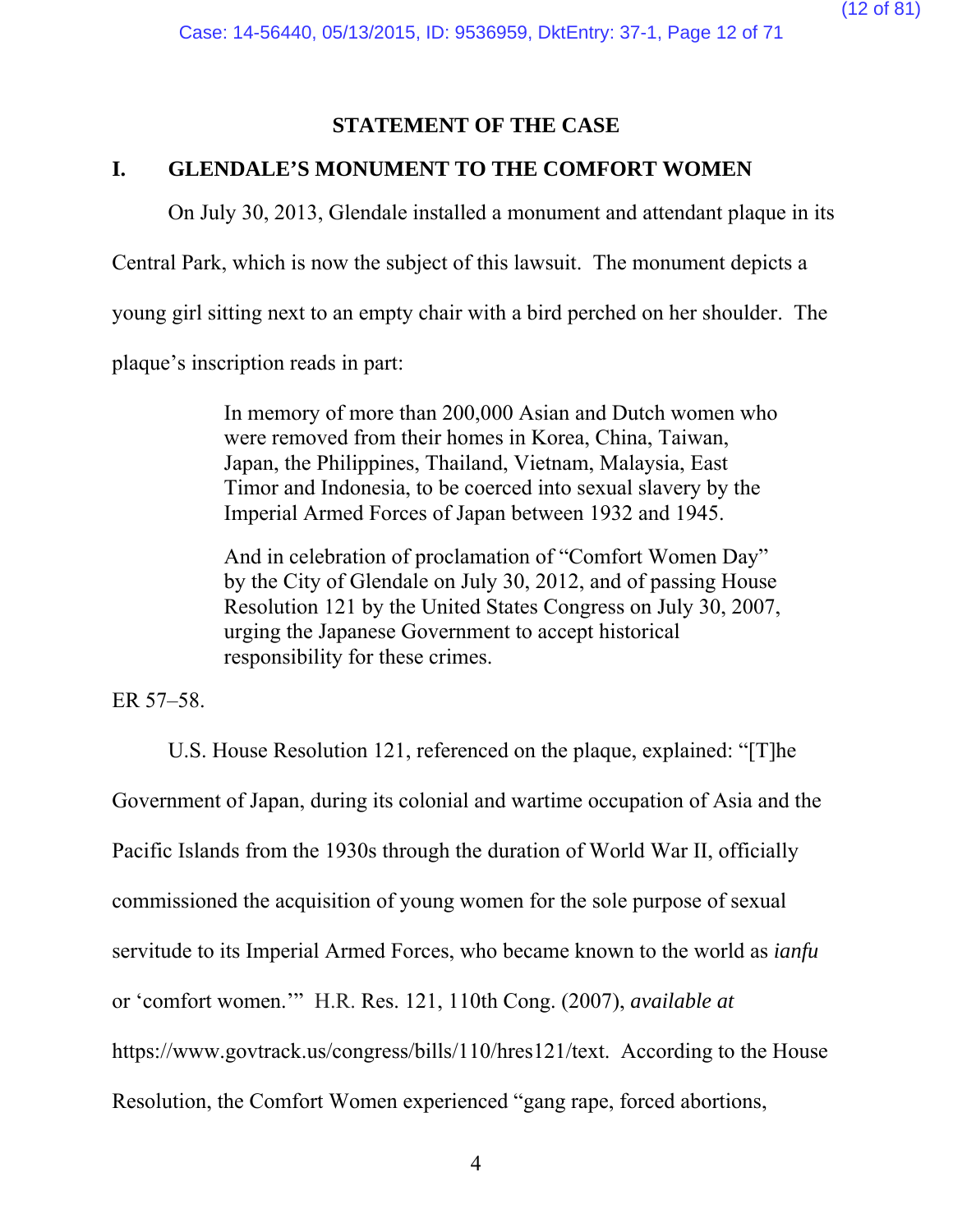humiliation, and sexual violence resulting in mutilation, death, or eventual suicide . . . ." *Id.*

Similarly, in a joint Statement of Interest filed in *Hwang Geum Joo v. Japan*, 172 F. Supp. 2d 52 (D.D.C. 2001), the U.S. State and Justice Departments explained that "[t]he horror of plaintiffs' ordeal can scarcely be overstated. There is no dispute about the moral force animating their quest to redress the wrongs done to them. At the conclusion of the Second World War, the United States condemned, in the strongest possible terms, the Japanese Government's conduct before and during the War[, and] conducted War Crimes Trials, which resulted in the execution or other punishment of hundreds of Japanese perpetrators of atrocities." ER 36 (quoting Statement of Interest of the United States of America at 1, *Joo*, 172 F. Supp. 2d 52 (No. 00-CV-02233 (HHK), ECF No. 36.)

House Resolution 121 and the *Joo* Statement of Interest track other factual accounts of the Comfort Women's experience. *See, e.g.*, Cheah Wui Ling, *Walking the Long Road in Solidarity and Hope: A Case Study of the "Comfort Women" Movement's Deployment of Human Rights Discourse*, 22 Harv. Hum.

Rts. J. 63, 63–64 (2009). As Professor Ling explained,

Throughout WWII, the Japanese army directed the establishment of "comfort stations" all over Asia to house the "comfort women" who were to provide sexual services to Japanese soldiers. Official archival research has established how the Japanese military was involved in the largely forced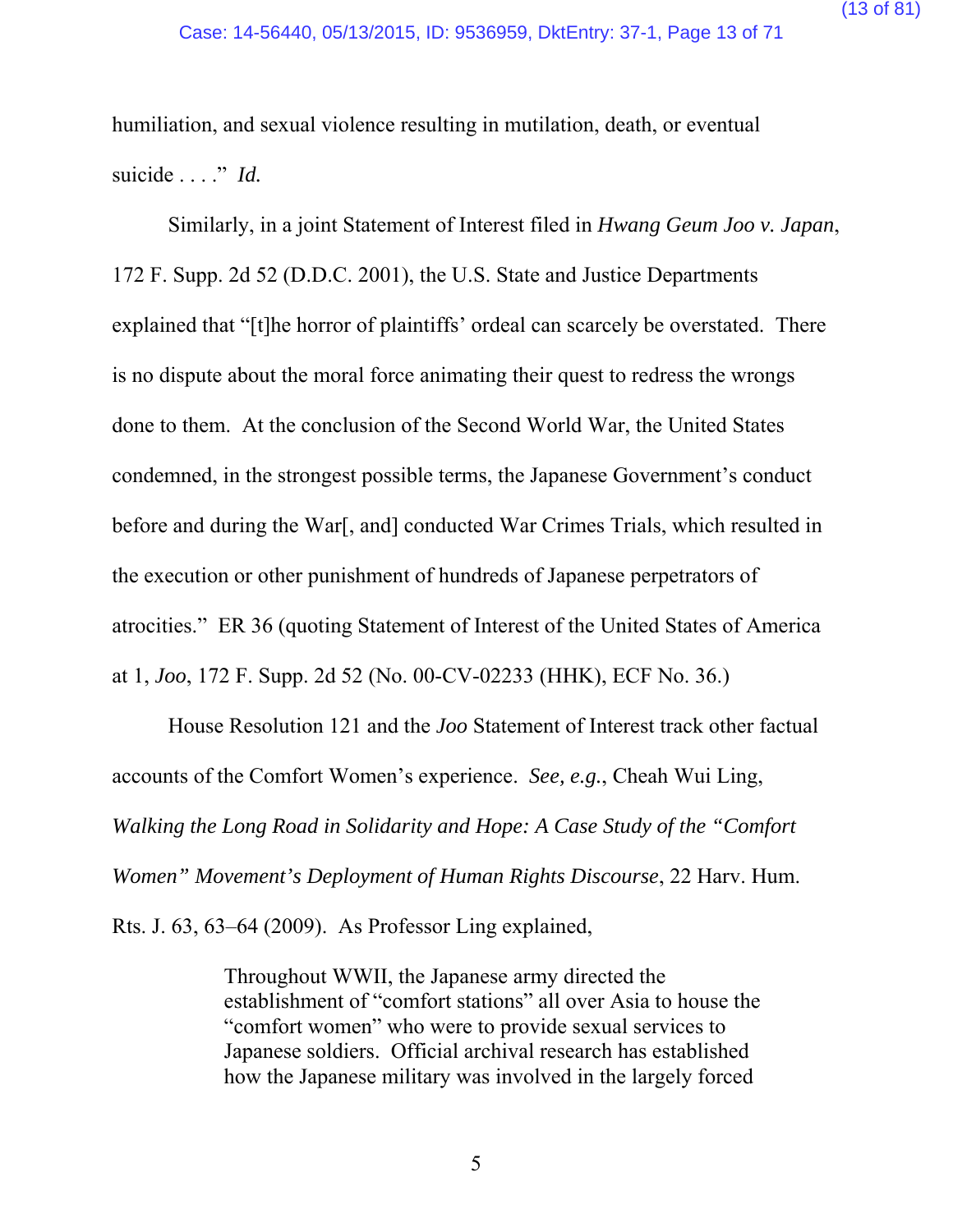recruitment of these women, their subsequent confinement in squalid circumstances, and their sexual and physical abuse.

*Id.* at 69; *see also* Eric A. Posner & Adrian Vermeule, *Reparations for Slavery and Other Historical Injustices*, 103 Colum. L. Rev. 689, 697 (2003) (describing the Comfort Women as "200,000 women used as sex slaves by [the] Japanese army during World War II").

Perceiving a retreat among certain Japanese officials from the 1993 apology for Japan's role in the Comfort Women system issued by Japan's chief cabinet secretary, Yohei Kono, the House of Representatives adopted the resolution cited in the monument's plaque, urging that the Japanese government "should formally acknowledge, apologize, and accept historical responsibility in a clear and unequivocal manner for its Imperial Armed Forces' coercion of young women into sexual slavery, known to the world as 'comfort women[.]'" H.R. Res. 121, 110th Cong. (2007).

Notwithstanding the House's 2007 resolution, recent comments from the White House demonstrate the vitality of U.S.–Japan relations. Last month, President Obama welcomed to the White House his "partner and friend," Japanese Prime Minister Shinzo Abe. Office of the Press Secretary, White House, *Remarks by President Obama and Prime Minister Abe of Japan in Joint Press Conference* (April 28, 2015), *available at* https://www.whitehouse.gov/the-press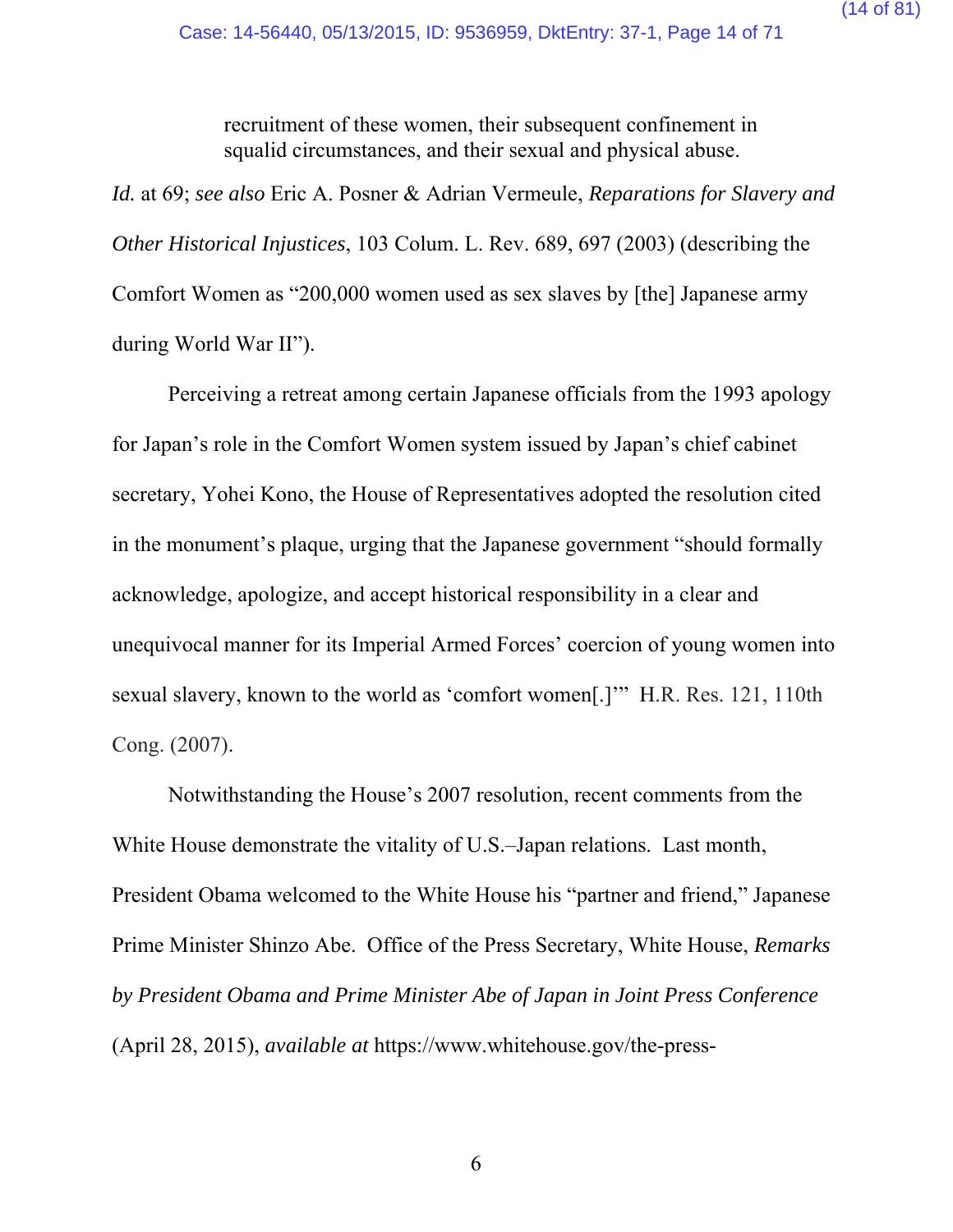office/2015/04/28/remarks-president-obama-and-prime-minister-abe-japan-jointpress-confere. The President opened,

> I'm told there's a phrase in Japanese culture that speaks to the spirit that brings us together today. It's an idea rooted in loyalty. It's an expression of mutuality, respect and shared obligation. It transcends any specific moment or challenge. It's the foundation of a relationship that endures. It's what allows us to say that the United States and Japan stand together. Otagai no tame ni—"with and for each other."

*Id.* The President described the U.S. and Japan as "true global partners." *Id.* In

turn, Prime Minister Abe acknowledged "[t]he U.S.–Japan alliance[, is]

characterized by the firmness of its bond[.]" *Id.* The Prime Minister offered that

"Japan and the United States will together pave the way towards a new era." *Id.* 

Responding to a press corps question about the Comfort Women, Prime

Minster Abe reflected,

I am deeply pained to think about the comfort women who experienced immeasurable pain and suffering as a result of victimization due to human trafficking. This is a feeling that I share equally with my predecessors. The Abe Cabinet upholds the Kono Statement and has no intention to revise it. Based on this position, Japan has made various efforts to provide realistic relief for the comfort women.

# *Id.*

Consistent with the remarks of the President and Prime Minister, the White House and Japan "reaffirm[ed] their commitment to enhance their longstanding partnership[.]" Office of the Press Secretary, White House, *Fact Sheet: U.S.–*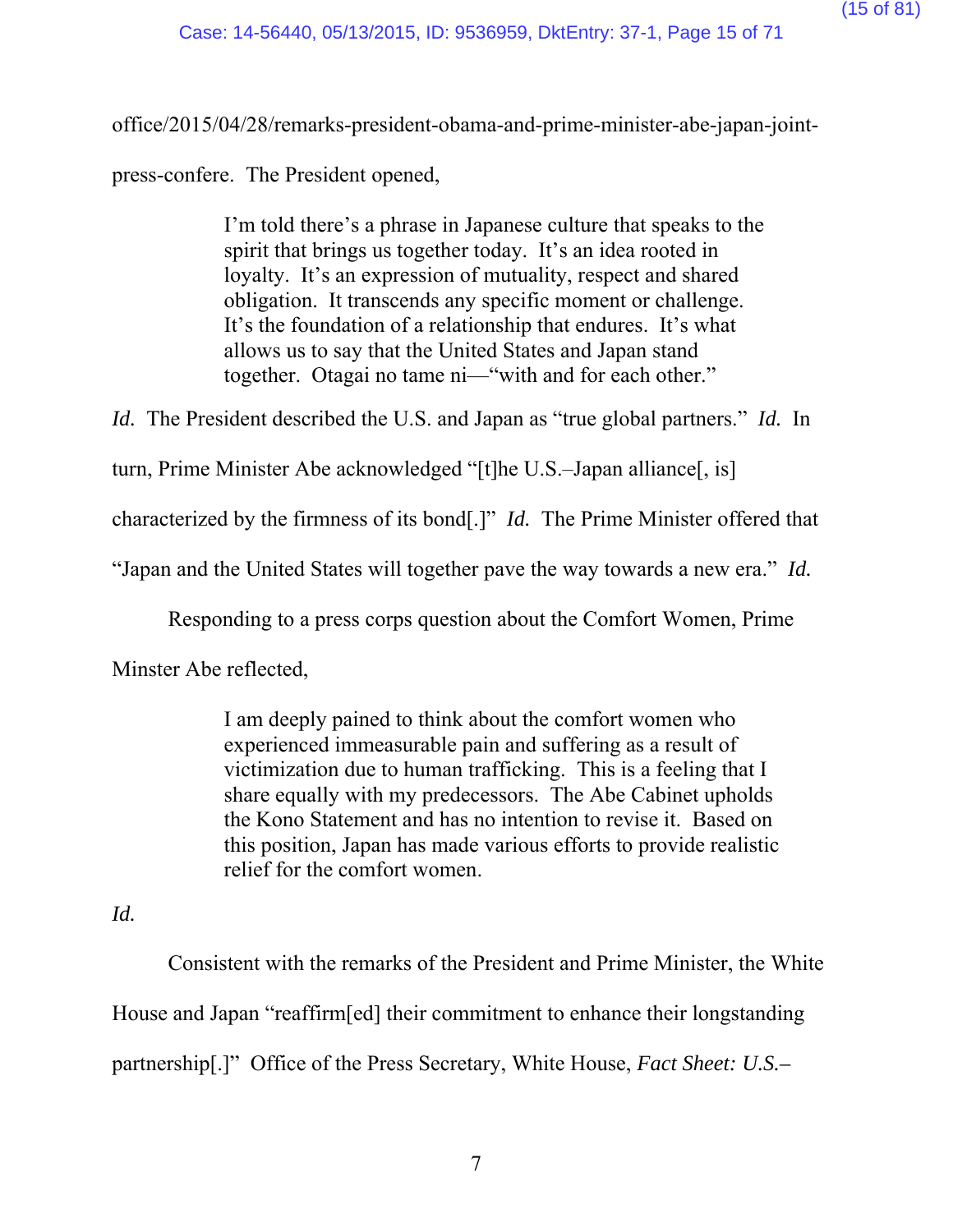*Japan Cooperation for a More Prosperous and Stable World* (Apr. 28, 2015), *available at* https://www.whitehouse.gov/the-press-office/2015/04/28/fact-sheetus-japan-cooperation-more-prosperous-and-stable-world.

### **II. PLAINTIFFS' COMPLAINT**

 $\overline{a}$ 

On February 20, 2014, Plaintiffs sued for declaratory and injunctive relief, seeking removal of the monument.<sup>2</sup> First, Plaintiffs alleged that by installing the monument, the City unconstitutionally usurped the federal government's exclusive authority to conduct foreign affairs, a claim they labeled "Unconstitutional Interference With Foreign Affairs Powers." ER 66. They alleged that Glendale "interfere[d] with the Executive Branch's primary authority to conduct foreign relations by disrupting federal foreign policy as to the resolution of the historical debate concerning comfort women." *Id.*

"[S]pecifically," Plaintiffs alleged, the plaque's language reflects "a position at odds with the expressed position of the Japanese government." ER 67. According to Plaintiffs, by "tak[ing] a position in the contentious and politicallysensitive international debate concerning the proper historical treatment of the former comfort women," *id.*, the City intrudes on federal authority. Plaintiffs

 $2$  Plaintiffs initially sued both the City of Glendale and its City Manager, Scott Ochoa. Plaintiffs voluntarily dismissed Mr. Ochoa shortly thereafter. Pls.' Notice of Dismissal, *Gingery v. City of Glendale*, No. 14-CV-01291 (C.D. Cal. Apr. 10, 2014), ECF No. 14.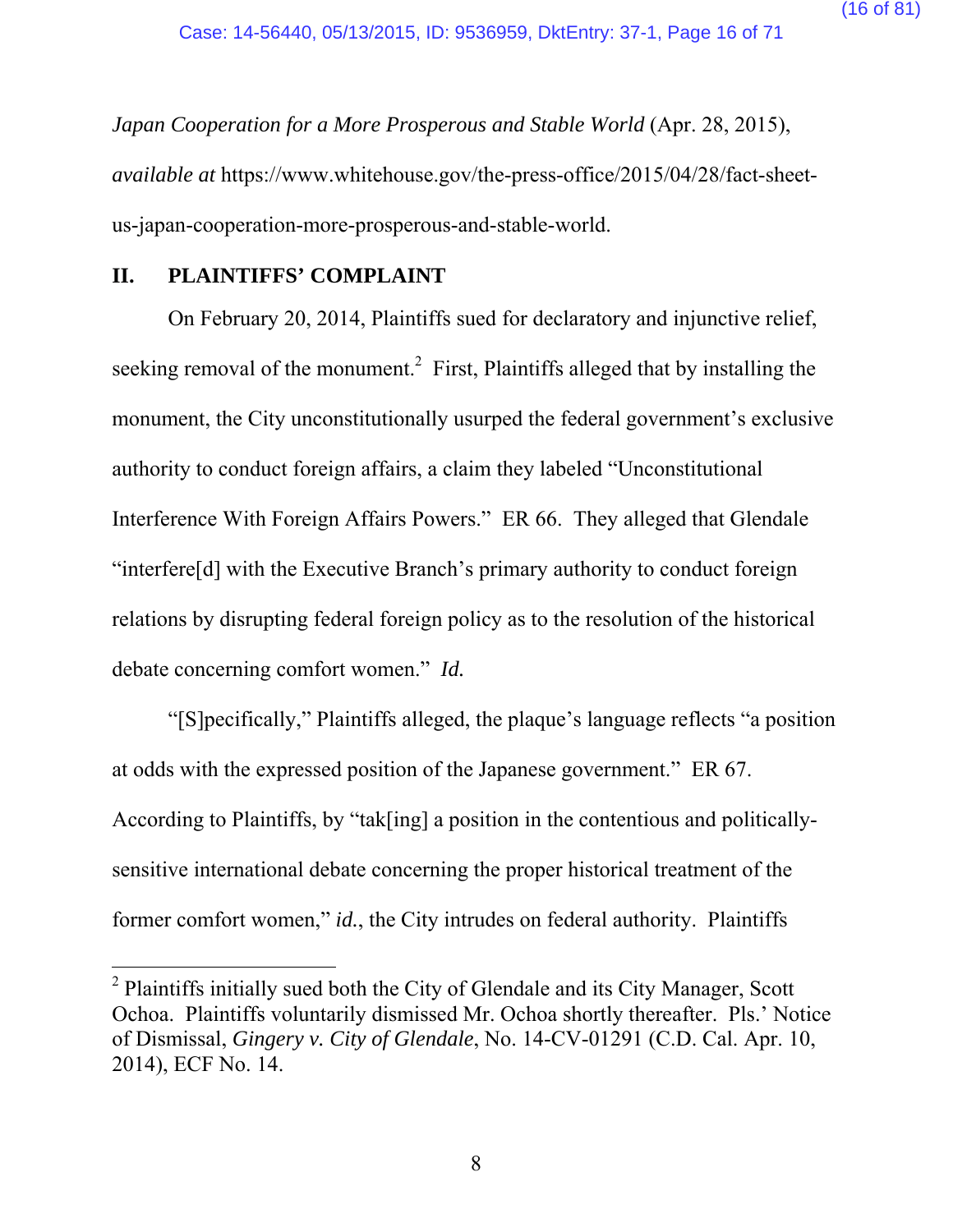assert that this violates the Supremacy Clause and the foreign affairs power. Although the complaint did not identify any particular constitutional provision embodying the foreign affairs power in their claim to relief, it cited to multiple sections of Article II in the statement of jurisdiction: sec. 1, cl. 1; sec. 2, cl. 1; sec. 2, cl. 2; and sec. 3. ER 53.

In Plaintiffs' second claim, they alleged that Glendale's city council violated the Glendale City Charter by failing to follow Robert's Rules of Order when they passed the resolution adopting the monument, rendering it void. Neither claim for relief contains a single allegation specific to the Plaintiffs.

Plaintiff Gingery was Japanese-American and lived "in the vicinity" of the park. ER 54. As alleged, she believed the monument reflects "an unfairly onesided portrayal" of the Comfort Women and presents "the potential to disrupt the United States' strategic alliances" with Japan and South Korea. *Id.* Ms. Gingery also believed that the monument presents an obstacle to Glendale's sister-city program, of which she was a founding member. *Id.* Ms. Gingery allegedly avoided the park after the monument's installation, and her enjoyment thereof became diminished, because the "position espoused by her city" via the monument caused her "feelings of exclusion, discomfort, and anger[.]" ER 55. Ms. Gingery died after Plaintiffs filed their opening brief. *See* Pls.' Statement Noting Death, *Gingery v. City of Glendale*, No. 14-56440 (9th Cir. Mar. 19, 2015), ECF No. 25.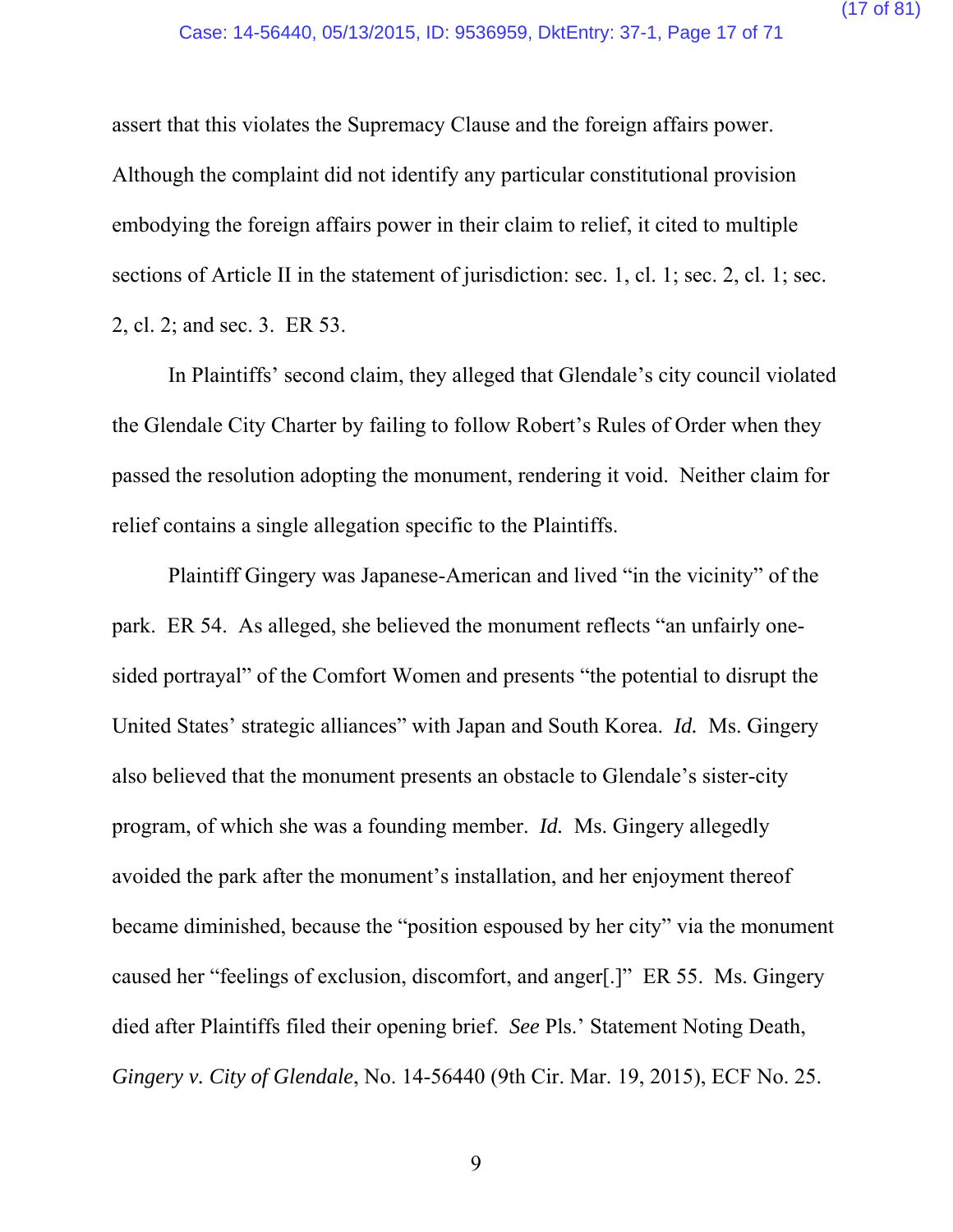Plaintiff Mera, who does not live in Glendale, is also Japanese-American and similarly alleged feelings of "alienation." ER 55–56. He "disagrees with and is offended by the position espoused by Glendale through the public Monument." ER 55–56. He perceives in the monument a "pointed condemnation of the Japanese people and government." ER 56. Mr. Mera also alleged avoidance and diminished enjoyment of Glendale's Central Park. *Id.*

Finally, Plaintiff GAHT is a California nonprofit corporation, which seeks "to enhance a mutual historical and cultural understanding between and among the Japanese and American people" by "provid[ing] accurate and fact-based educational resources to the public in the U.S., including within California and Glendale, concerning the history of World War II and related events, with an emphasis on Japan's role." ER 55. Other than Mr. Mera, the complaint does not identify any GAHT members. Whomever they are, Plaintiffs alleged that they also avoid the park because the monument "distress[es]" them. *Id.* They too experience "feelings of exclusion, discomfort, and anger" because the monument "perpetuates" a "controversial and disputed stance on the debate surrounding comfort women." *Id.*

Despite Plaintiffs' allegations that the monument depicts an "unfairly onesided," "disputed," and "controversial" portrayal of history, the complaint does not identify any false statements or offer any factual allegations to dispute the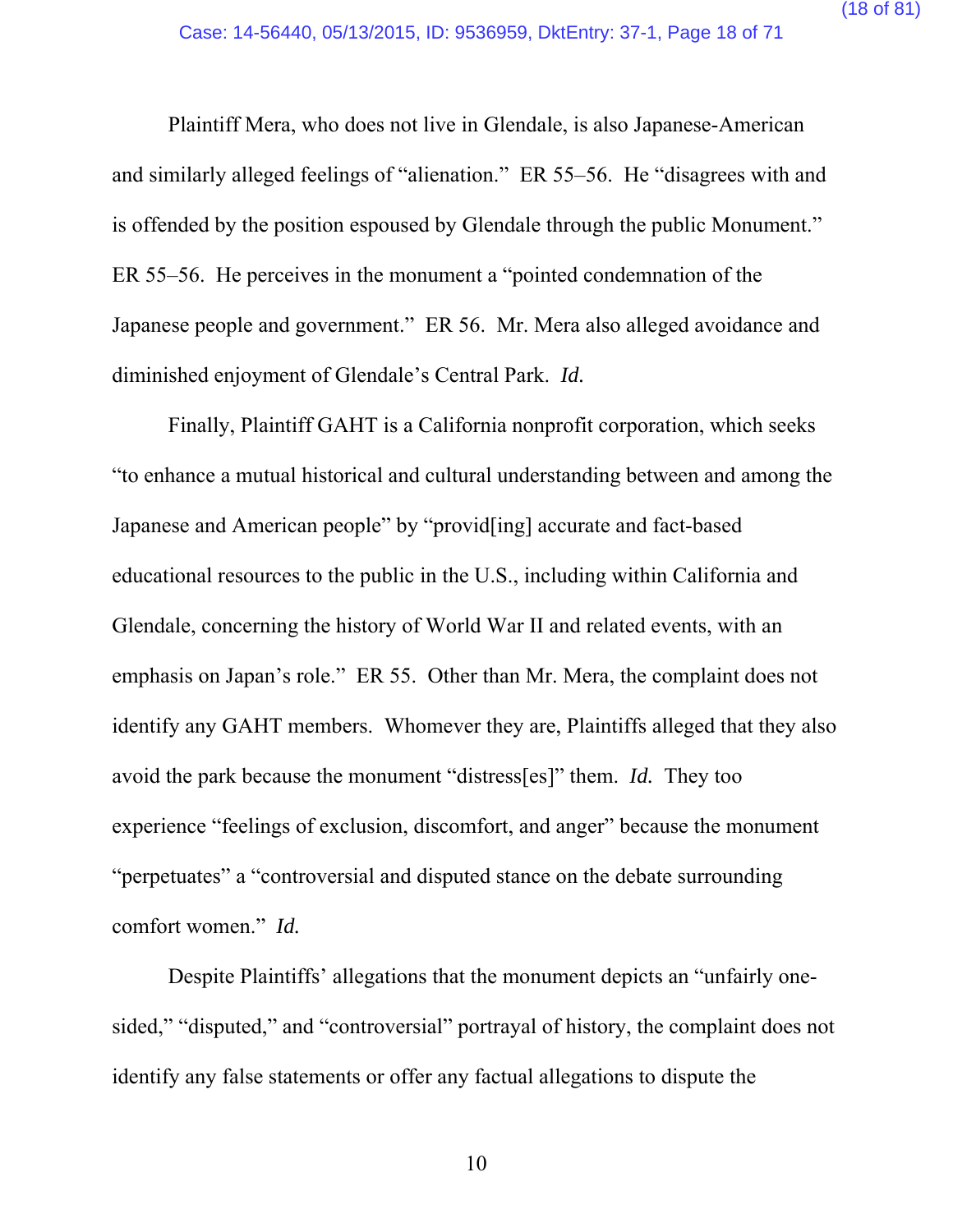monument's historical accuracy. To the contrary, Plaintiffs conceded its accuracy below. Opposing the City's motion to dismiss in the District Court, in which the City presented background historical exposition, Plaintiffs acknowledged "[t]his lawsuit neither challenges that historical record nor denies in any respect that '[t]he horror of [the Comfort Women's] ordeal can scarcely be overstated." SER 2 (quoting Statement of Interest of the United States of America at 1, *Hwang Geum Joo v. Japan*, 172 F. Supp. 2d 52 (D.D.C. 2001) (No. 00-CV-02233 (HHK), ECF No. 36.)

### **III. DISTRICT COURT PROCEEDINGS**

On April 11, 2014, Glendale filed its Motion to Dismiss Pursuant to Rules 12(b)(1) and 12(b)(6), challenging, *inter alia*, Plaintiffs' standing to enforce the foreign affairs doctrine and their claim to relief thereunder. Glendale also filed a Motion to Dismiss Pursuant to California Code of Civil Procedure Section 425.16, California's anti-SLAPP statute. After full briefing, the District Court granted Glendale's 12(b) motion and denied the anti-SLAPP motion as moot.

The District Court held that Plaintiffs lacked Article III standing to assert their federal claim. First, the District Court rejected Plaintiffs' claim that standing exists because their disagreement with the monument caused them to avoid the park. The District Court emphasized the disconnect between Plaintiffs' asserted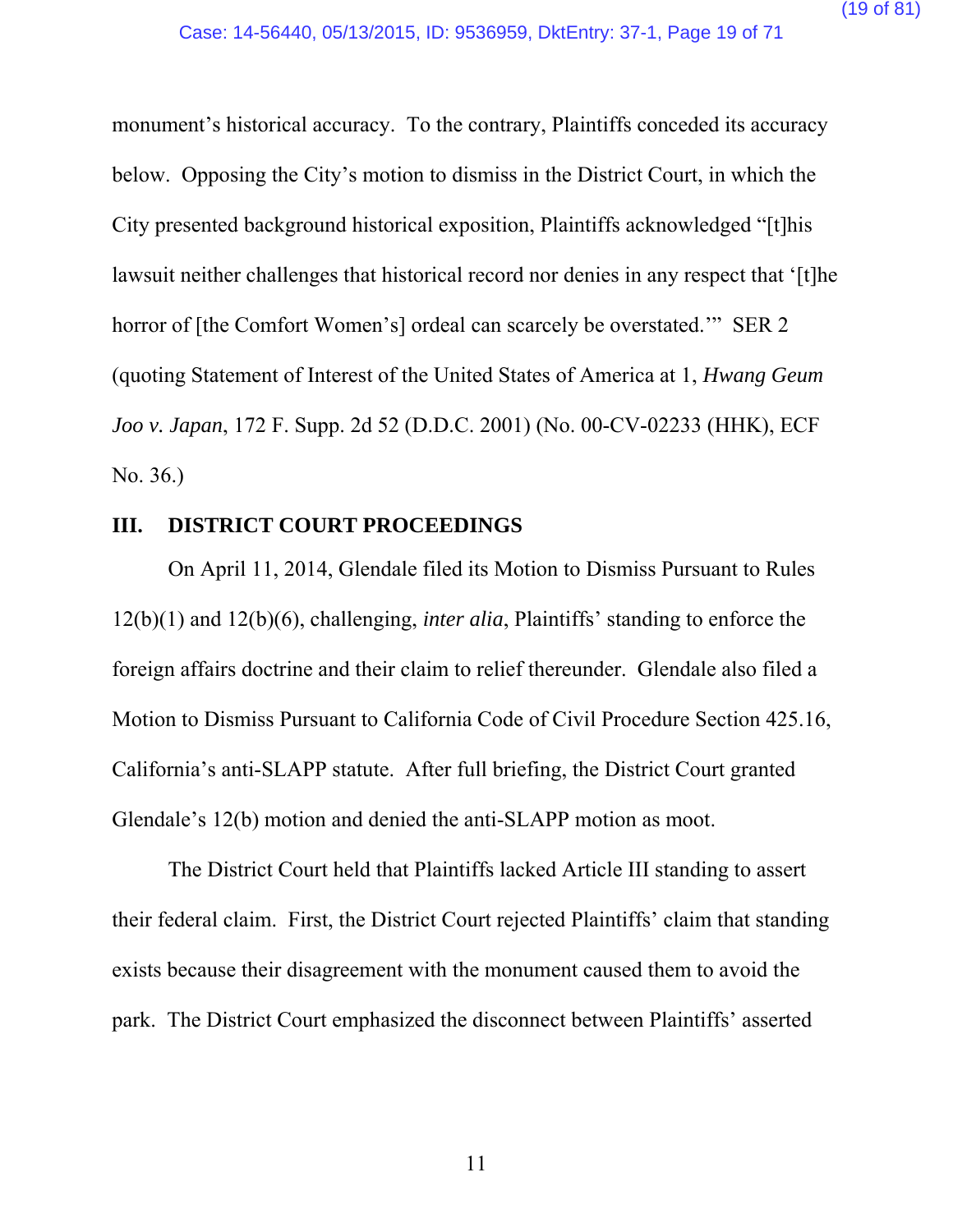injury—offense and disinclination to visit the park—and violation of the foreign affairs power, the asserted constitutional violation. ER 10.

The District Court also distinguished *Barnes-Wallace v. City of San Diego*, 530 F.3d 776 (9th Cir. 2008), the case on which Plaintiffs principally rely (both below and on appeal) to support standing. In particular, the District Court noted that in *Barnes-Wallace* the plaintiffs belonged to protected classes excluded by the Boy Scouts, who leased the public land at issue. ER 10–11 (quoting *Barnes-Wallace*, 530 F.3d at 785–86). Thus, a tighter nexus existed between the plaintiffs' constitutional claims and "the presence of such an organization on public land as a deterrent to those plaintiffs' use and enjoyment of that public land." ER 10. Second, the District Court rejected Plaintiffs' claim that the monument's "'potential to disrupt the United States' strategic alliances'" with Japan and South Korea could support Article III standing, relying on *Lujan v. Defenders of Wildlife*, 504 U.S. 555, 575 (1992) ("[I]t is not sufficient that [plaintiff] has merely a general interest common to all members of the public.") (quotation omitted). ER 11.

Additionally, the District Court observed that Plaintiffs failed to allege facts sufficient to state a cognizable legal theory of foreign affairs preemption. The District Court recognized that the City acted within its traditional municipal competence in "making [a] pronouncement[] of public interest." ER 12 (quoting *Alameda Newspapers, Inc. v. City of Oakland*, 95 F.3d 1406, 1415 (9th Cir. 1996)).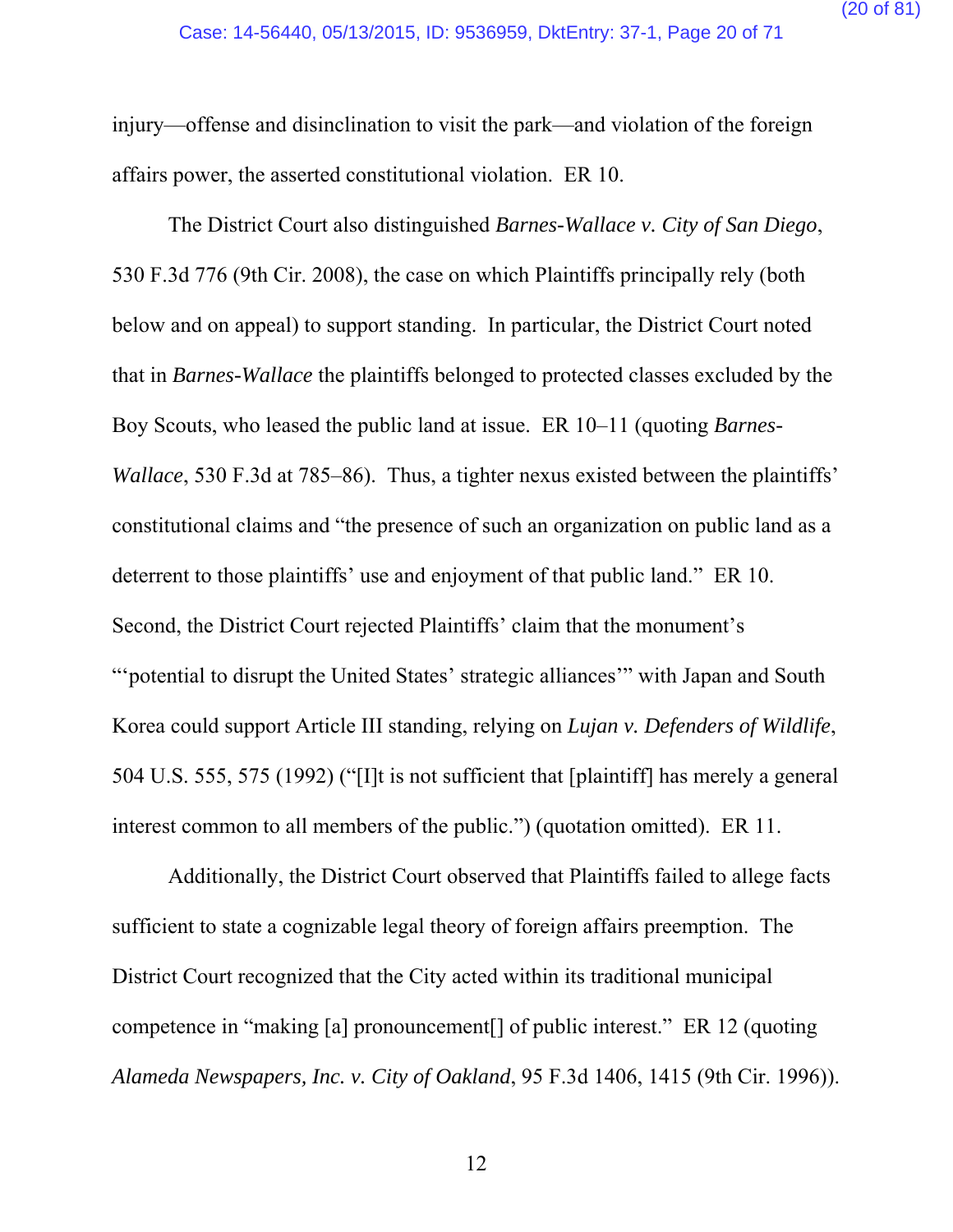Therefore, Plaintiffs were required to—but did not—plead facts demonstrating a conflict with federal foreign policy. ER 12–13. To the contrary, the District Court noted that the monument is "entirely consistent with the federal government's foreign policy" as alleged in the complaint. ER 13. For example, the plaque expresses "'sincere hope that these unconscionable violations of human rights never recur,'" and House Resolution 121 "'urg[es] the Japanese Government to accept historical responsibility for these crimes.'" ER 12.

Noting that Plaintiffs had not asked for leave to cure the deficiencies the City identified in its motion to dismiss, and that no amendment could cure them, the District Court expressly concluded amendment would be futile. ER 13. After dismissing the only federal claim asserted, the District Court declined to exercise supplemental jurisdiction over Plaintiffs' state law claim for violation of Robert's Rules of Order and dismissed it without prejudice.<sup>3</sup> ER 13.

This appeal followed.

 $\overline{a}$ 

<sup>&</sup>lt;sup>3</sup> After the Court's order issued, Plaintiffs pursued both the state law claim and a federal claim identical to that at issue here, as well as equal protection and privileges and immunities claims, in California state court. Glendale successfully moved to dismiss the claims pursuant to California's anti-SLAPP statute.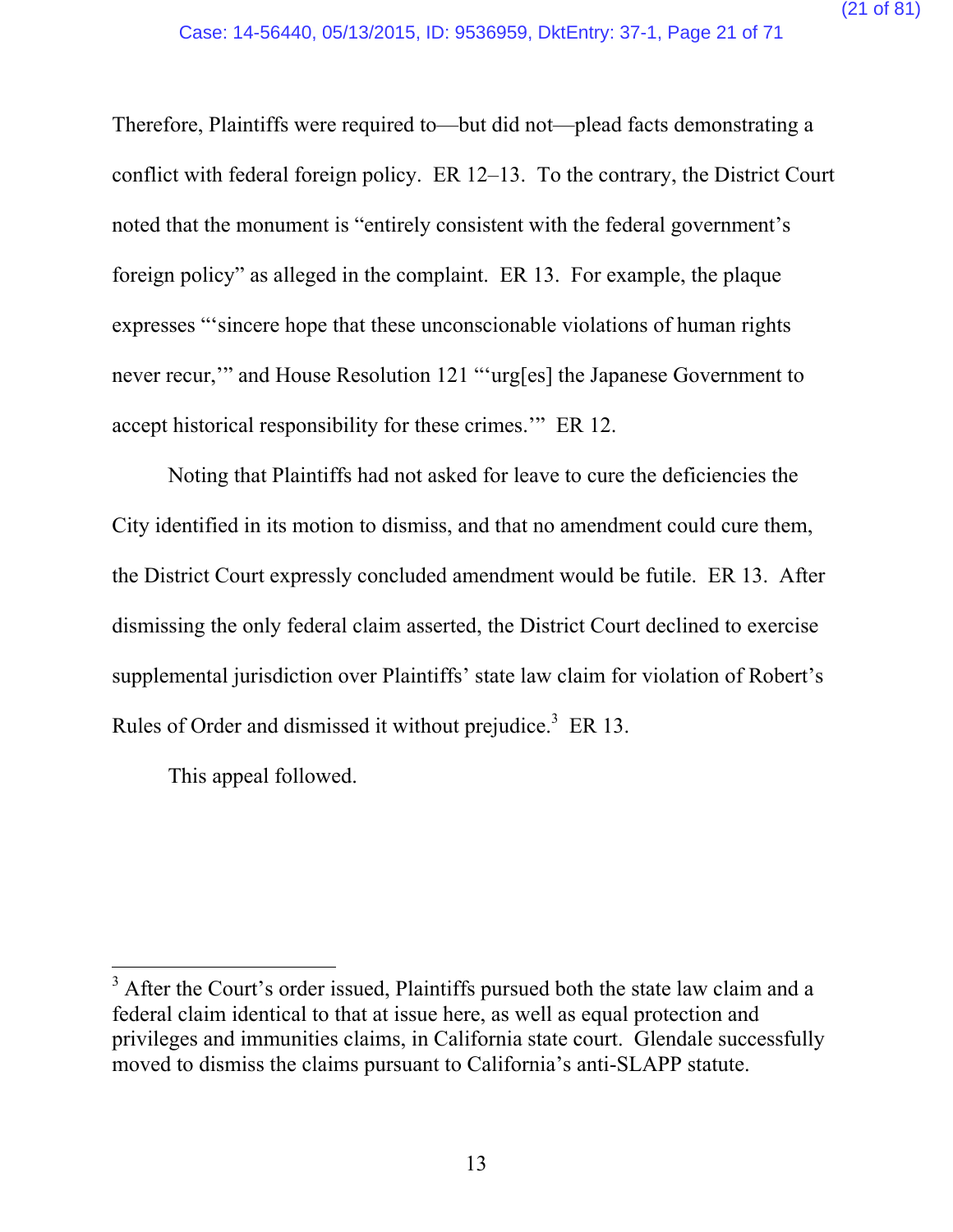#### **SUMMARY OF ARGUMENT**

The law and the record support the District Court's holding that Plaintiffs lack standing and finding that Glendale's conduct is not preempted.

**I.** Plaintiffs offer four standing theories. None succeeds.

**I.A.** Plaintiffs' allegation that the monument may disrupt alliances between the United States and foreign nations is a conclusory, generalized grievance that cannot support standing. *See Lujan v. Defenders of Wildlife*, 504 U.S. 555, 575–76 (1992).

**I.B.** Plaintiffs' allegation that they avoid the park and monument therein because it offends them also cannot confer standing, for at least three independent reasons. *First*, Plaintiffs do not contest the monument's historical accuracy, and even as alleged, the monument includes no language conveying the "disapproval" Plaintiffs conclusorily assert causes them "discomfort." *Second*, Plaintiffs cannot justify expanding foreign affairs preemption standing beyond plaintiffs who allege economic harm or criminal sanctions arising from state regulatory schemes, *see, e.g.*, *Am. Ins. Ass'n v. Garamendi*, 539 U.S. 396 (2003), to plaintiffs alleging personal offense taken from expressive, nonregulatory conduct, which extension is without precedent. *Third*, Plaintiffs' attempt to liken their standing to that at issue in *Barnes-Wallace* and environmental cases is wrong and illustrates just how tenuous their legal theory is.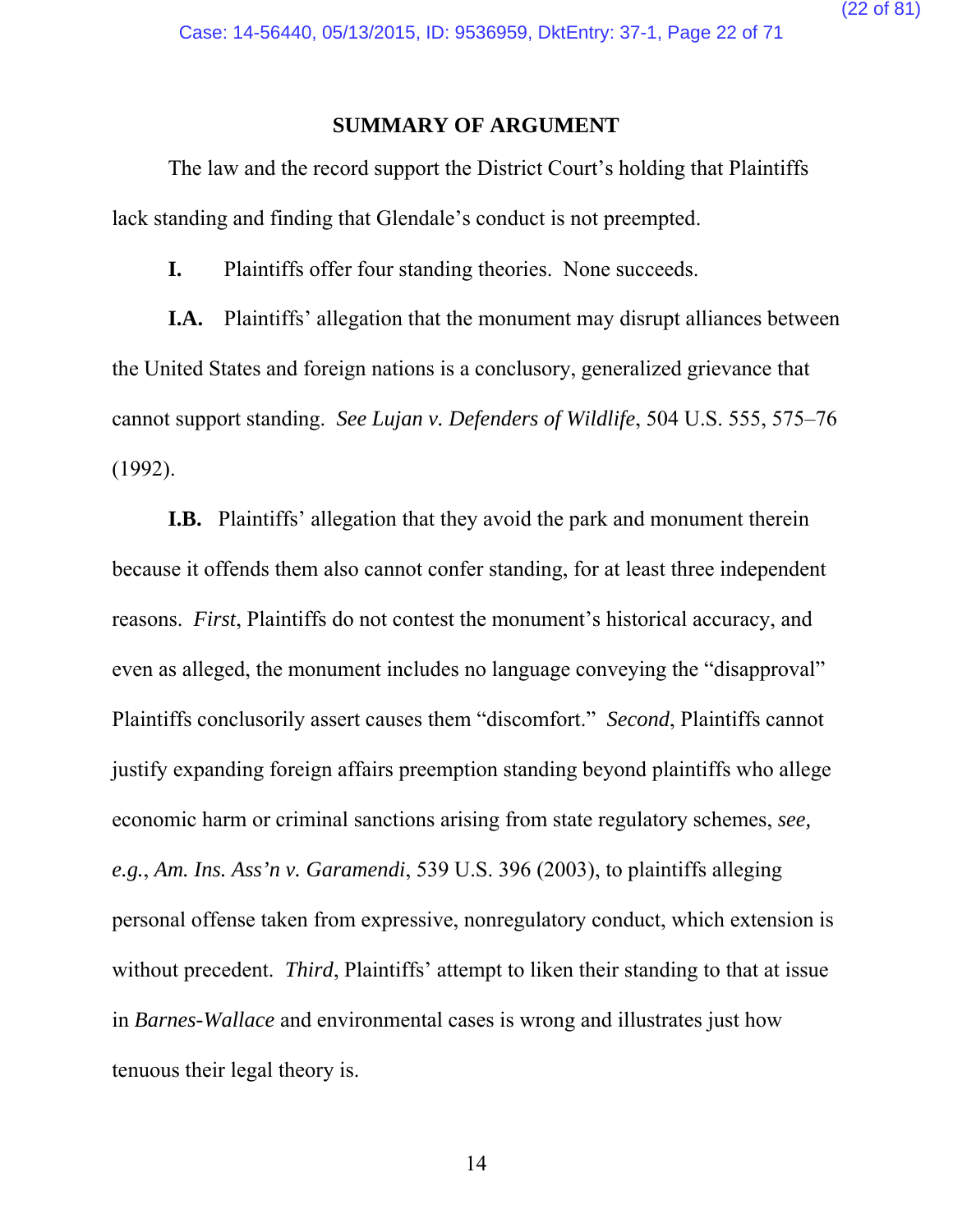**I.C.** The complaint does not allege that Glendale spent tax dollars on the monument sufficient to sustain municipal taxpayer standing. *See Doe v. Madison Sch. Dist. No. 321*, 177 F.3d 789, 794 (9th Cir. 1999). Nor does Appellants' brief identify a Glendale taxpayer who could assert municipal taxpayer standing.

**I.D.** Because none of its members has standing, neither does the organizational Plaintiff. *See Valley Forge Christian Coll. v. Ams. United for Separation of Church & State, Inc.*, 454 U.S. 464, 476 n.14 (1982).

**II.A.** Even if they had standing, Plaintiffs cannot demonstrate that a municipality's expressive conduct, in contrast to a coercive state regulatory scheme, is subject to foreign affairs preemption. *See Movsesian v. Victoria Versicherung AG*, 670 F.3d 1067, 1077 (9th Cir. 2012) (analyzing foreign affairs preemption of state law "subjecting foreign insurance companies to suit in California" rather than being "merely expressive").

**II.B.** Glendale acted within the scope of traditional municipal competency. *Alameda Newspapers, Inc. v. City of Oakland*, 95 F.3d 1406, 1414 (9th Cir. 1996) ("Cities, counties, and states have a long tradition of issuing pronouncements, proclamations, and statements of principle on a wide range of matters of public interest, including other matters subject to preemption, such as foreign policy . . . ."). Thus, Plaintiffs must, but do not and cannot, allege a conflict with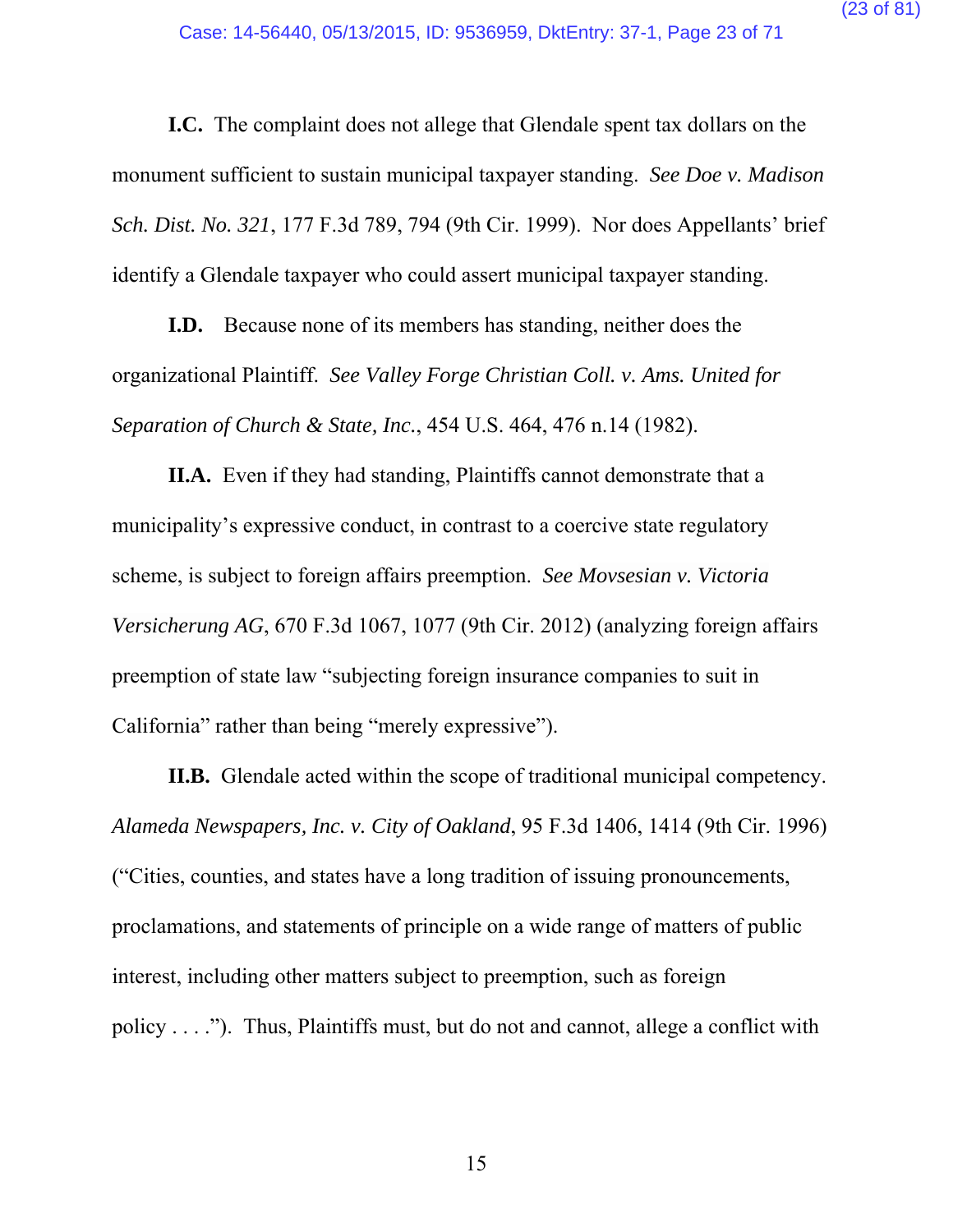federal law to establish conflict preemption. *See Cassirer v. Thyssen-Bornemisza Collection Found.*, 737 F.3d 613, 617 (9th Cir. 2013).

**II.C.** Absent a conflict, Plaintiffs do not allege *any* effect on foreign affairs, let alone the "direct impact" sufficient to justify field preemption. *Movsesian*, 670 F.3d at 1077. Rather, at best Plaintiffs have alleged "some incidental or indirect effect in foreign countries," which "is true of many state laws which none would claim cross the forbidden line" and does not offend the foreign affairs power. *Clark v. Allen*, 331 U.S. 503, 517 (1947).

**III.** Because the District Court expressly found that amendment would be futile, and because Plaintiffs never asked for leave to amend, the District Court properly dismissed the foreign affairs preemption claim with prejudice. *See Thinket Ink Info. Res., Inc. v. Sun Microsystems, Inc.*, 368 F.3d 1053, 1061 (9th Cir. 2004).

### **STANDARD OF REVIEW**

Dismissals for lack of standing and for failure to state a claim for which relief can be granted are reviewed *de novo*. *See Smelt v. Cnty. of Orange*, 447 F.3d 673, 678 (9th Cir. 2006) (standing); *Cassirer v. Thyssen-Bornemisza Collection Found.*, 737 F.3d 613, 615 (9th Cir. 2013) (failure to state a claim). This Court "may affirm on any ground supported by the record." *Shanks v. Dressel*, 540 F.3d 1082, 1086 (9th Cir. 2008).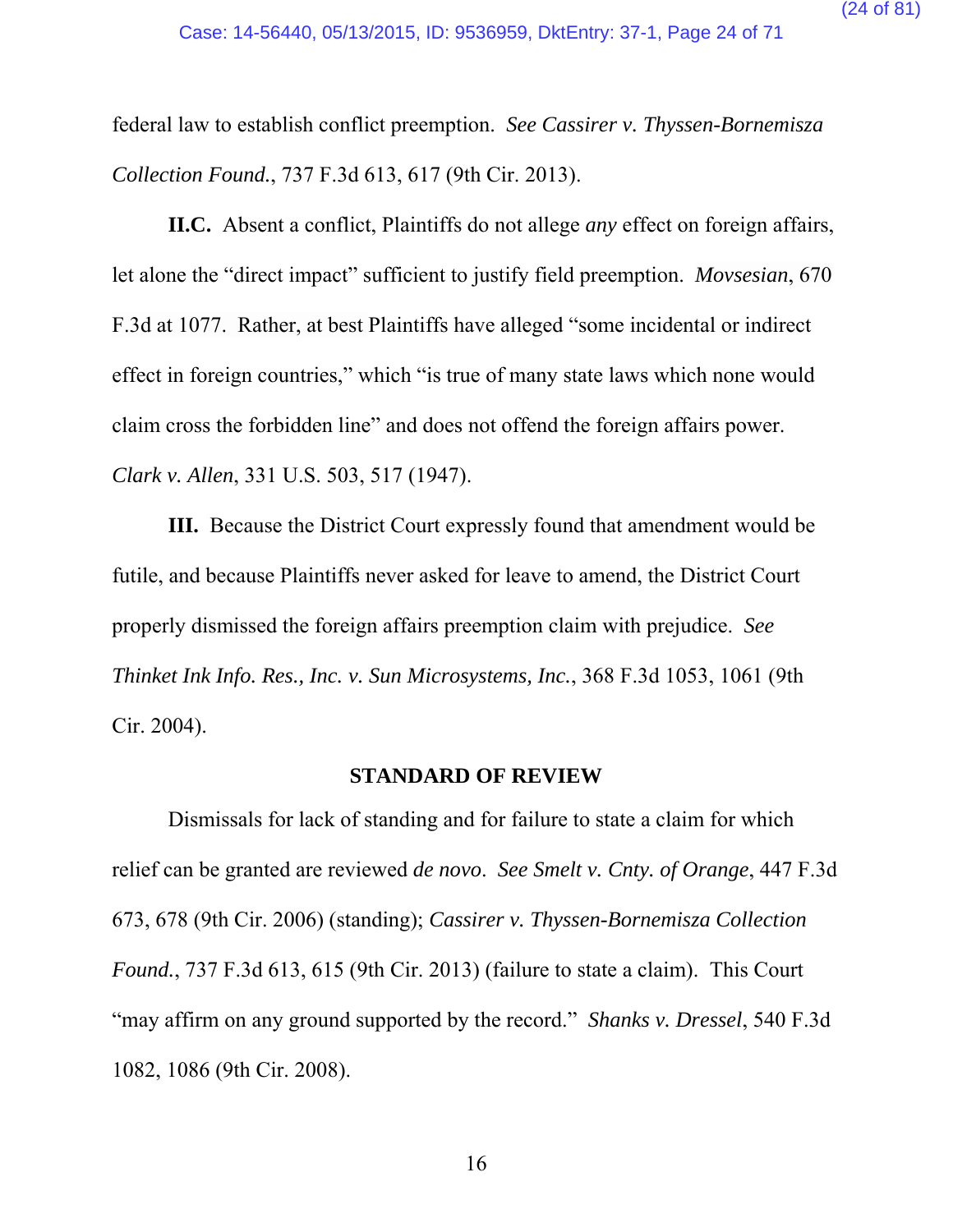#### **ARGUMENT**

### **I. THE DISTRICT COURT CORRECTLY HELD THAT PLAINTIFFS LACK STANDING**

As a threshold matter, the District Court correctly held that Plaintiffs do not have standing to sue Glendale for alleged violations of the foreign affairs power. ER 9–11. As the District Court recognized, Plaintiffs' alleged injury simply cannot be said to arise as a consequence of the asserted constitutional violation. ER 10 ("[E]ven if Glendale's placement of the monument did violate the Constitution's delegation of foreign affairs powers to the Executive Branch, and in some way upset the Supremacy Clause's constitutional balance between state and federal authority, the relationship between that legal harm and the offense Plaintiffs have taken to the existence of the monument is simply too attenuated to confer standing on Plaintiffs . . . .").

To prove error, Plaintiffs must demonstrate an "invasion of a legally protected interest which is (a) concrete and particularized, and (b) 'actual or imminent,' not 'conjectural' or 'hypothetical.'" *Lujan v. Defenders of Wildlife*, 504 U.S. 555, 560 (1992). The complaint alleges the following purported injuries: (1) The monument has the "potential to disrupt" strategic alliances with Japan and South Korea and presents an "obstacle" to friendly relations with Glendale's sister cities in Japan; and (2) the monument causes Plaintiffs feelings of exclusion, discomfort, anger, and offense, which in turn causes them to avoid Central Park.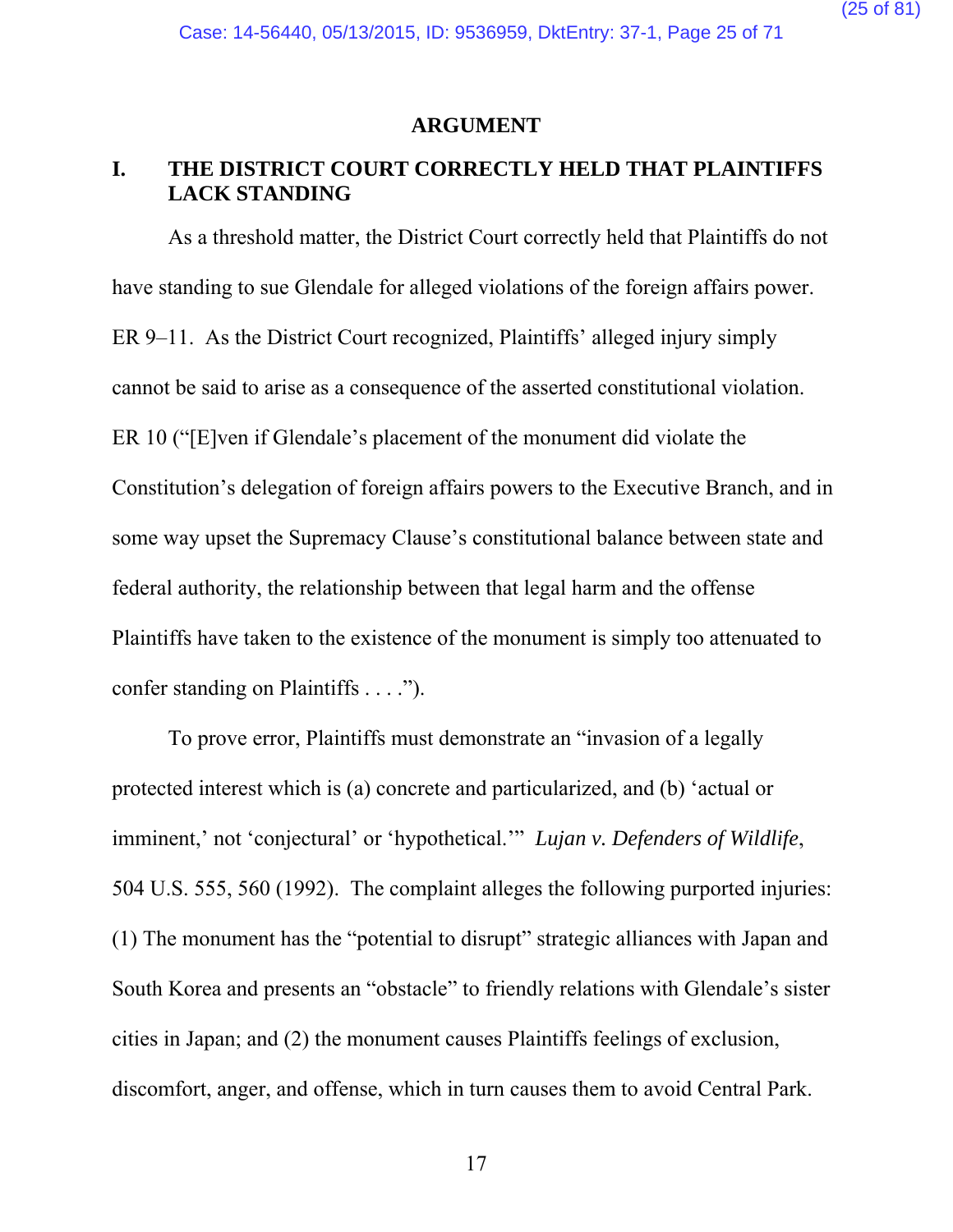### **A. The Monument's Alleged Effect on Strategic Alliances and Sister Cities Is Simply a Generalized Grievance**

The complaint alleged that a single Plaintiff, Ms. Gingery, believed that the monument has "the potential to disrupt the United States' strategic alliances" with Japan and South Korea, and that it "represents a significant obstacle in maintaining friendly relations among Glendale's sister-cities," presumably those in Japan. ER 54. Neither "belief" constitutes injury-in-fact, as each is simply a generalized grievance. *See Lujan*, 504 U.S. at 575 ("[I]t is not sufficient that [a plaintiff] has merely a general interest common to all members of the public.") (quotation omitted); *see also Allen v. Wright*, 468 U.S. 737, 754 (1984) ("[A]n asserted right to have the Government act in accordance with law is not sufficient, standing alone, to confer jurisdiction on a federal court."), *abrogated on other grounds by Lexmark Int'l, Inc. v. Static Control Components, Inc.*, 134 S. Ct. 1377 (2014). Plaintiffs appear to abandon this argument on appeal, as it is absent from their opening brief.

## **B. Mere Disagreement With the Monument Is Insufficient to Enforce the Foreign Affairs Power Even If Plaintiffs Also Avoid the Park**

Instead, Plaintiffs assert that the monument offends them, and they avoid the public land where it is located as a result.<sup>4</sup> AOB 18. Despite conceding the

 $\overline{a}$ 

 $4$  It is not clear whether or how the Supremacy Clause and foreign affairs powers are relevant to this standing argument.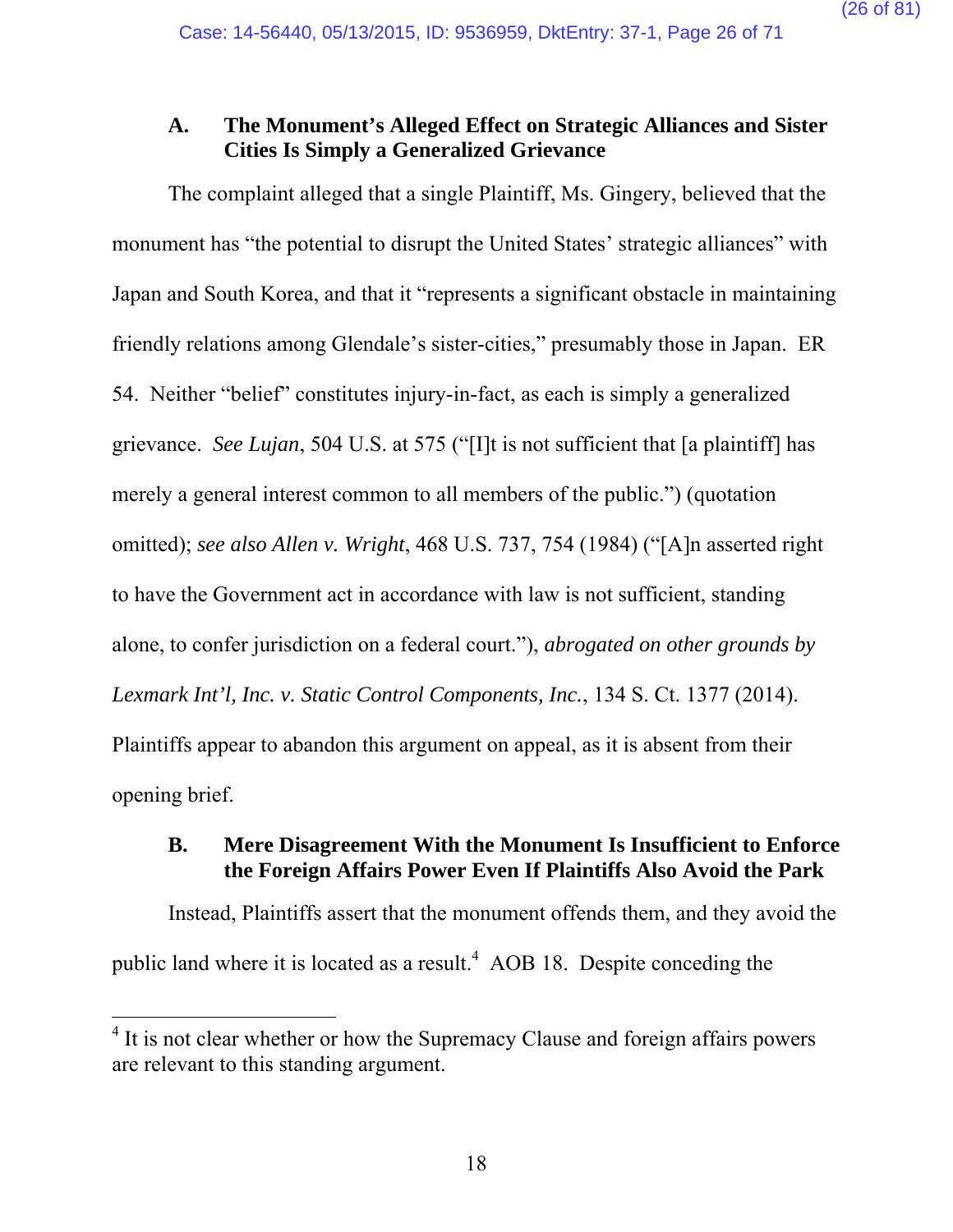historical accuracy of the monument's message, they complain that the monument allegedly conveys a "pointed expression of disapproval of Japan and the Japanese people" and causes them feelings of "exclusion, discomfort, and anger," which in turn diminishes their use and enjoyment of the park.<sup>5</sup> ER 54–55. Plaintiffs claim they avoid using the park because of these feelings and thus have standing to sue. This unprecedented theory has no basis in either fact or law. The District Court properly rejected it. ER 10–11.

## **1. The Factual Allegations in Plaintiffs' Complaint Undermine Any Claimed Injury**

Plaintiffs' allegations belie their claim of injury. *First*, Plaintiffs' perceived "disapproval" is plainly at odds with the allegations in the complaint. The monument attributes wrongs committed against the Comfort Women to the "Imperial Armed Forces of Japan," which no longer exists, rather than to the nation or people of Japan or its current government. ER 7–8. Indeed, the *only* reference to Japanese people is the plaque's dedication "[i]n memory of" the "women who were removed from their homes in . . . Japan . . . to be coerced into sexual slavery . . . ." *Id.*<sup>6</sup> Ms. Gingery alleged that the monument "presents an unfairly

 $\overline{a}$ 

*(continued . . .)* 

 $<sup>5</sup>$  Plaintiffs have not asserted an equal protection claim in this suit, although their</sup> equal protection claim in California state court was dismissed with prejudice.

<sup>&</sup>lt;sup>6</sup> Plaintiffs now also add that the source of offense is the association between Japan and the Japanese people "with alleged war crimes, sexual slavery, and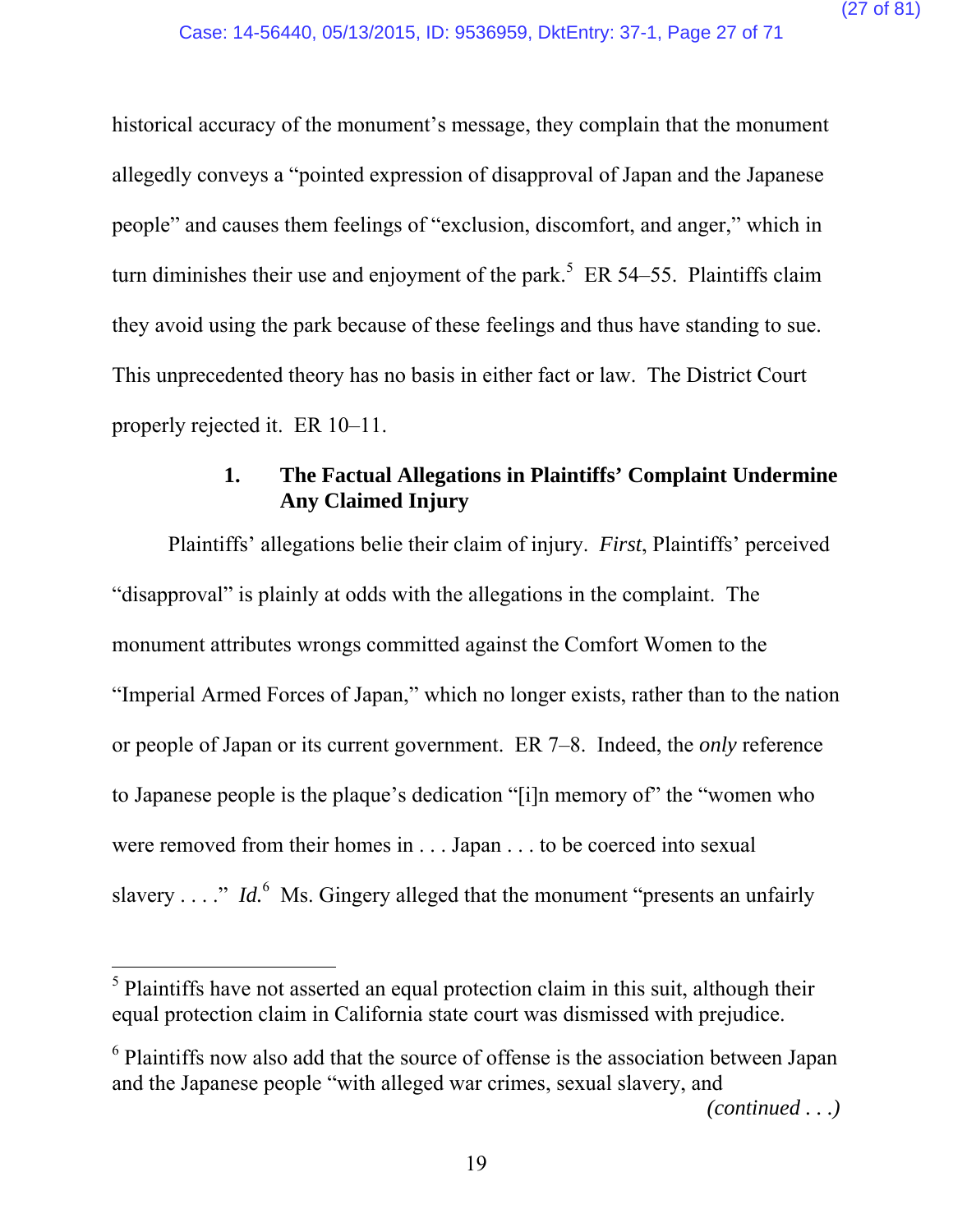one-sided portrayal" of the Comfort Women, ER 54, but again, Plaintiffs did not, and cannot, allege any false statements or describe what a supposedly balanced account of history would entail. To the contrary, Plaintiffs do not "den[y] in any respect that '[t]he horror of [the Comfort Women's] ordeal can scarcely be overstated.'" SER 2. Plaintiffs' alleged harm is simply inconsistent with the actual language of the monument.

The harm alleged also illuminates the plainly unworkable, subjective standard for evaluating cognizable injury which Plaintiffs' theory contemplates. Under their approach, a plaintiff's *understanding* or *perception*, completely divorced even from the facts as the plaintiff alleges them, could give rise to federal standing. Such an approach is contrary to standing analysis in any context. *See, e.g.*, *Barnes-Wallace v. City of San Diego*, 530 F.3d 776, 786 n.6 (9th Cir. 2008) ("Here, the psychological injury is generated primarily *not by plaintiffs' own beliefs* but by the Boy Scouts' disapproval of the plaintiffs and people like them.") (emphasis added); *City of Los Angeles v. Lyons*, 461 U.S. 95, 107 (1983) (standing inquiry turned on reasonableness of plaintiff's fears of future harm, "not the plaintiff's subjective apprehensions").

 $\overline{a}$ 

*<sup>(. . .</sup> continued)* 

<sup>&#</sup>x27;unconscionable violations of human rights.'" AOB 23 (quoting complaint). Harm by "association" is far from the "pointed expression of disapproval" alleged in the complaint, but it is insufficient for the same reason.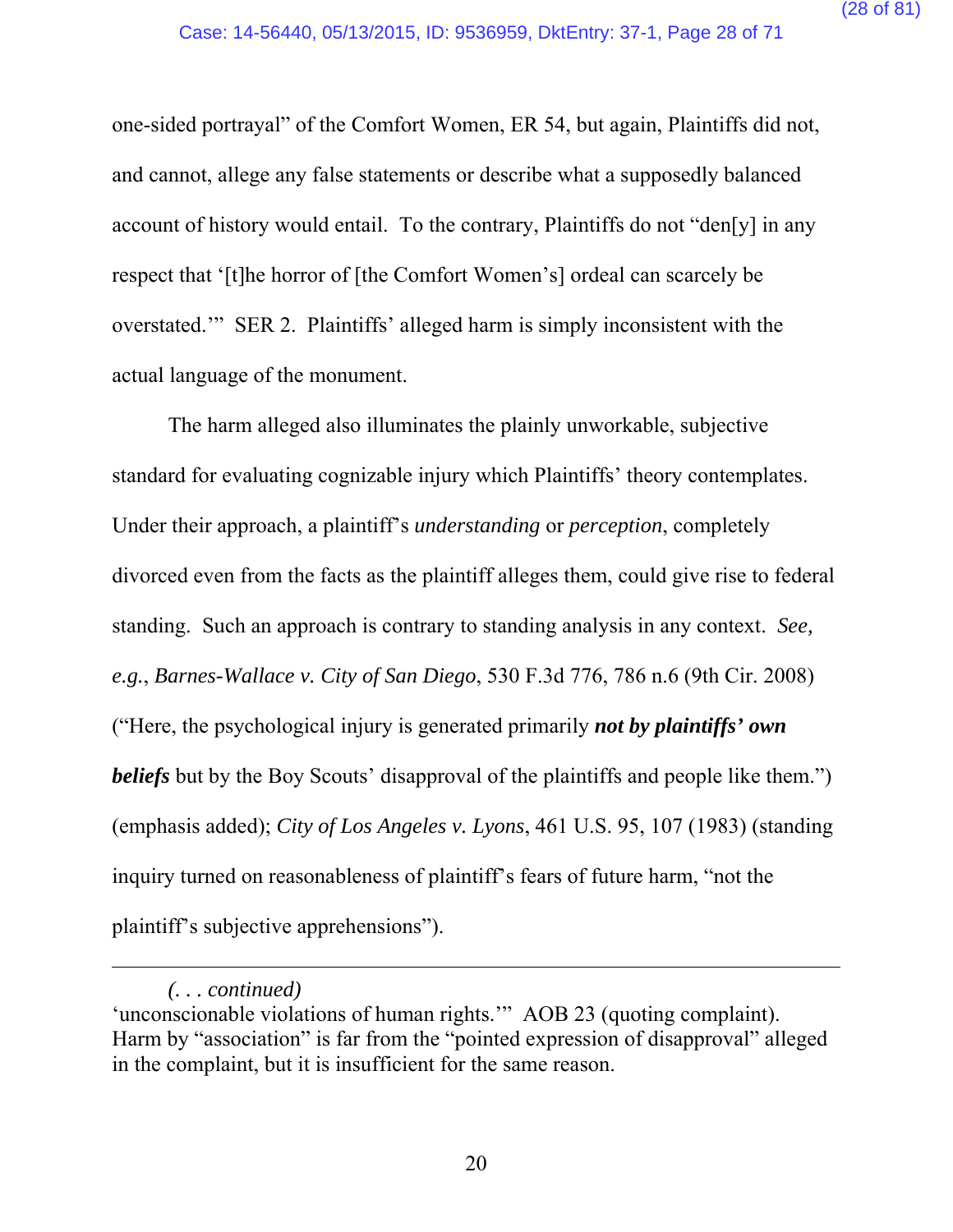*Second*, the complaint alleges that Plaintiffs "would like to use Glendale's Central Park" but "avoid[] doing so" because they disagree with the monument. ER 55–56. However, Ms. Gingery was the only Plaintiff who lived in Glendale. Because she has died, her claims for injunctive and declaratory relief are moot. *Ulaleo v. Paty*, 902 F.2d 1395, 1397 (9th Cir. 1990) ("Ulaleo died during the pendency of this appeal; his individual claims are thus moot."); *see also* 13C Charles A. Wright, Arthur R. Miller & Edward H. Cooper, Federal Practice and Procedure § 3533.3.1, at 56 (3d ed. 2008) ("Death ordinarily moots a plaintiff's claim for an injunction or like relief, while damages claims may survive.").

The other individual Plaintiff, Mr. Mera, alleges he lives in Los Angeles rather than Glendale. ER 55. His claim to standing therefore is even more tenuous than Ms. Gingery's. Similarly, although the corporate Plaintiff claims to have members in Glendale, the complaint fails to allege the identity of these members, the nature of their memberships, or the corporation's authority to act on its members' behalf. In sum, the operative factual allegations completely undermine Plaintiffs' claim of injury.

### **2. Plaintiffs' Standing Theory Fails as a Matter of Law**

Setting aside these factual deficiencies, however, Plaintiffs' standing argument fails as a matter of law.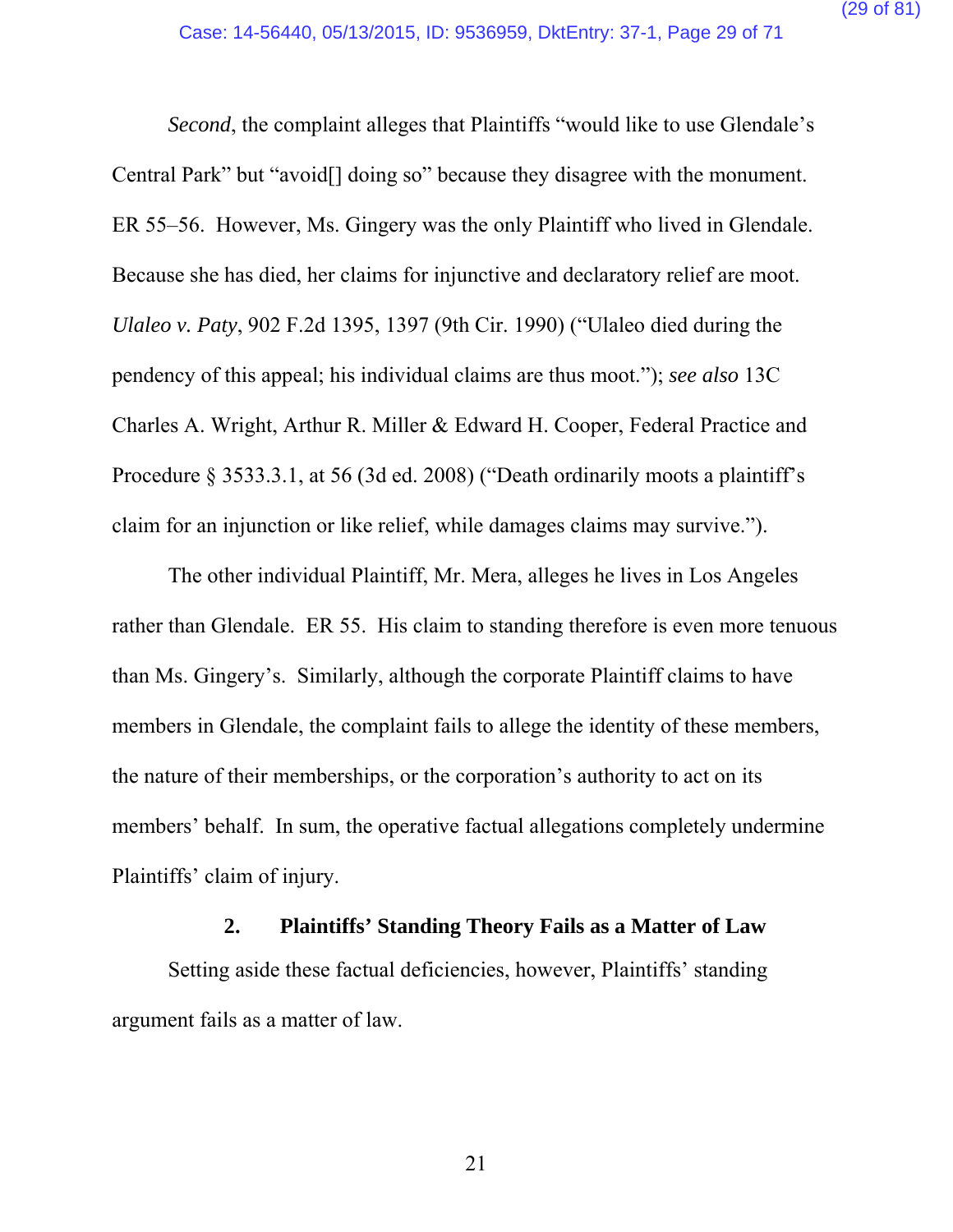#### **a. Preemption Cases Do Not Support Standing**

Plaintiffs do not rely on a single preemption case to support their standing analysis. That is not surprising. In each of the Supreme Court preemption cases discussed *infra*, plaintiffs challenged state laws threatening imminent economic harm or even criminal sanctions. *See, e.g.*, *Am. Ins. Ass'n v. Garamendi*, 539 U.S. 396 (2003) (regulatory scheme put offending businesses at risk of suspended business licenses and of exposure to misdemeanor charges); *Zschernig v. Miller*, 389 U.S. 429 (1968) (legislation put in jeopardy foreign legatees' right to inheritance); *Clark v. Allen*, 331 U.S. 503 (1947) (same); *Crosby v. Nat'l Foreign Trade Council*, 530 U.S. 363, 379 (2000) (legislation "directly and indirectly impose[d] costs on all companies that d[id] any business in Burma"); *Hines v. Davidowitz*, 312 U.S. 52 (1941) (legislation required aliens to register with state authorities or risk fines and imprisonment); *Japan Line, Ltd. v. Cnty. of Los Angeles*, 441 U.S. 434 (1979) (legislation imposed ad valorem property tax on foreign-owned cargo containers); *United States v. Pink*, 315 U.S. 203 (1942) (law precluded federal government from taking title to property nationalized by Soviet Union and assigned to the United States).

Ninth Circuit preemption cases are also inapposite. In each, foreign affairs preemption was raised by *defendants* to defeat claims for injunctive or monetary relief, or both. *See, e.g.*, *Cassirer v. Thyssen-Bornemisza Collection Found.*, 737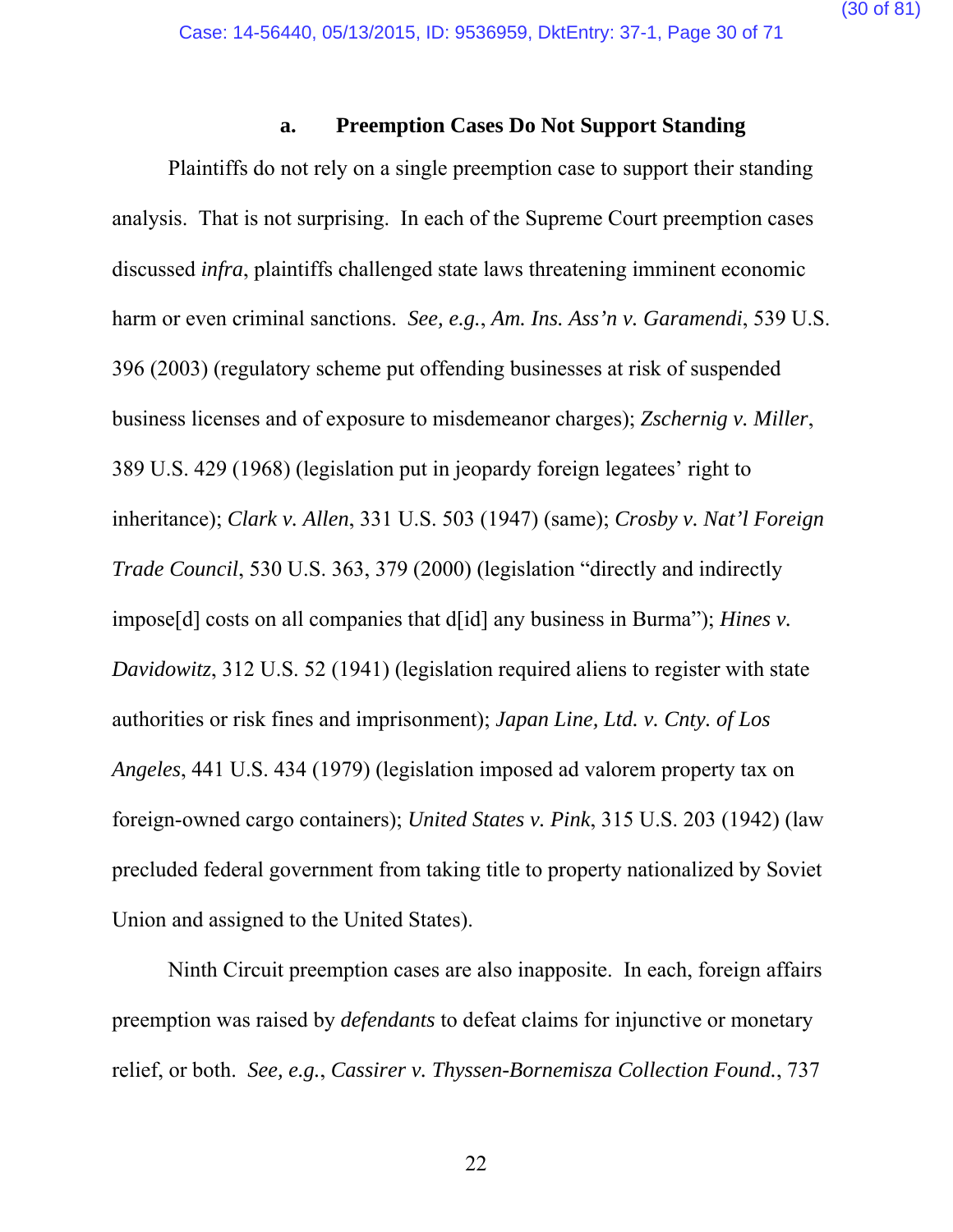F.3d 613, 617 (9th Cir. 2013) (defendant raised preemption as defense to extended statute of limitations exposing it to otherwise untimely suit and dispossession of property); *Movsesian v. Victoria Versicherung AG*, 670 F.3d 1067 (9th Cir. 2012) (defendants raised preemption where legislation subjected them to suit); *Von Saher v. Norton Simon Museum of Art*, 592 F.3d 954 (9th Cir. 2009) (defendant raised preemption as defense to legislation providing cause of action, extending statute of limitations, and exposing it to otherwise untimely suit and dispossession of property); *Deutsch v. Turner Corp.*, 324 F.3d 692 (9th Cir. 2003) (defendants raised preemption as defense to legislation creating causes of action for World War II slave laborers and exposing defendants to tort damages). Preemption cases simply provide no support for Plaintiffs' standing argument.

### **b.** *Barnes-Wallace* **Is Irrelevant to Whether Plaintiffs Have Standing to Enforce Foreign Affairs Preemption**

Without a single preemption case supporting their standing argument, Plaintiffs instead attempt to formulate a standing "rule" from this Court's decision in *Barnes-Wallace* and import it into the preemption context: "Where psychological injury 'interferes with [] personal use of [public] land,'" Plaintiffs argue, "there is standing to bring suit." AOB 22 (quoting *Barnes-Wallace*, 530 F.3d at 784).

Plaintiffs' "rule," however, stretches *Barnes-Wallace* far beyond its facts and doctrinal anchor, and the District Court properly rejected it. ER 10 (describing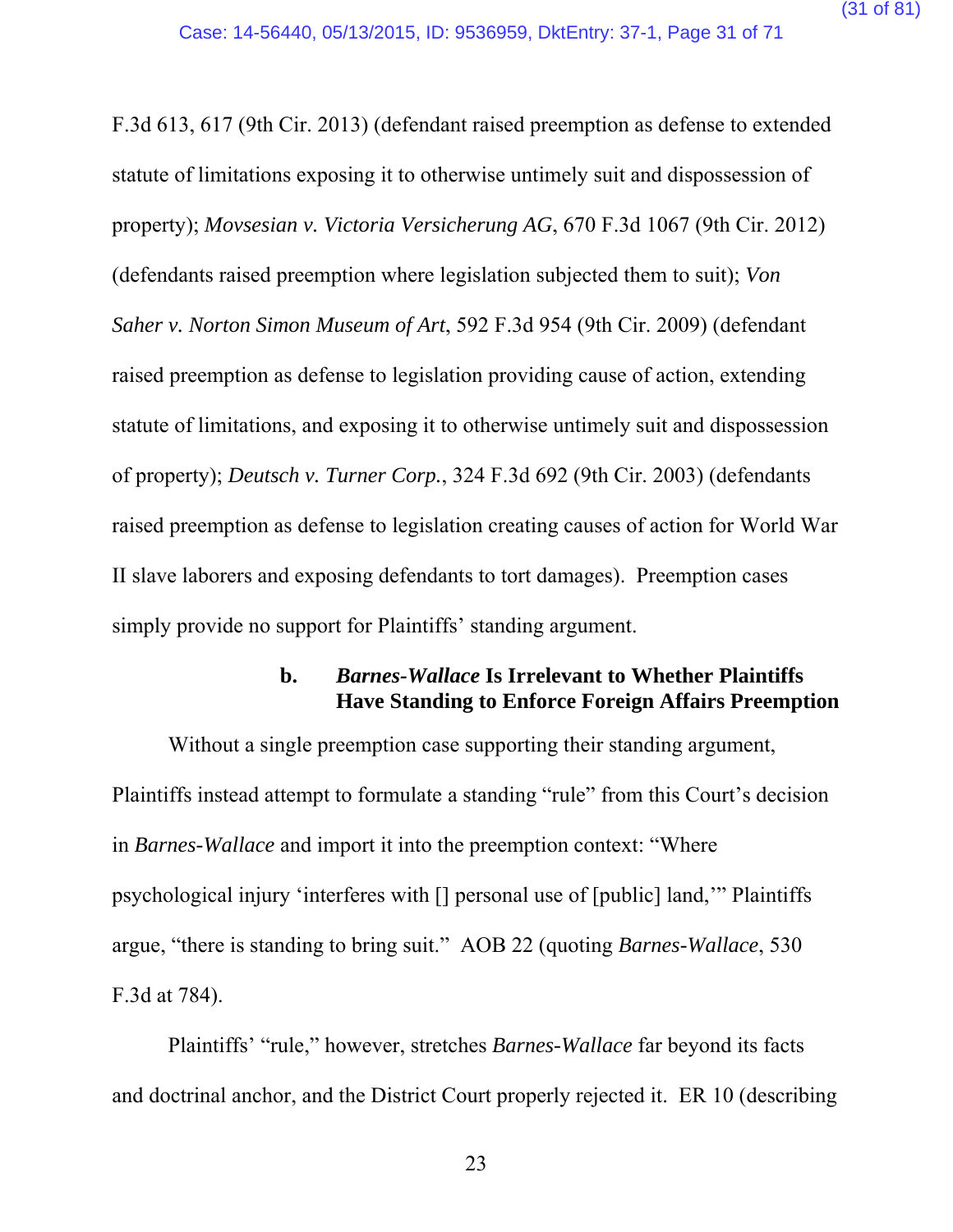*Barnes-Wallace* as "readily distinguishable"). In that case, plaintiffs had standing to sue the city for leasing public land to the Boy Scouts because, unlike "bystanders expressing ideological disapproval of the government's conduct," the plaintiffs "belong[ed] to the very groups excluded and disapproved by the Boy Scouts," 530 F.3d at 784, which exercised "control" and "dominion" over the land. *Id.* at 784–85. The arrangement required plaintiffs to "pay fees to [] this same organization that believe[d] them inferior in both morals and citizenship." *Id.* at 792 (Berzon, J., concurring); *id.* at 792 n.3 ("Plaintiffs' injury here comes from the requirement of having to directly interact with, and pay fees to the Boy Scouts the actual *excluders*, themselves—in order to use this land.").

Concurring, Judge Berzon specifically drew on

the long series of First Amendment cases illustrating that, when plaintiffs are required to choose between either paying a fee to an organization with which they disagree or forgoing an interest to which they are entitled, the existence of an injury-in-fact is simply taken as given. . . . *As here, the decisive element* in those cases was the direct injury to the plaintiff's interests generated in part by the *requirement of interaction with a group with which one did not want to associate, not the mere fact of a disagreement* with the defendant organization.

*Id.* at 793 (emphasis added).

In contrast, Glendale has not turned over control of Central Park to any organization, and certainly not one that discriminates against, excludes, or condemns Plaintiffs or any group to which they belong. Plaintiffs' complaint does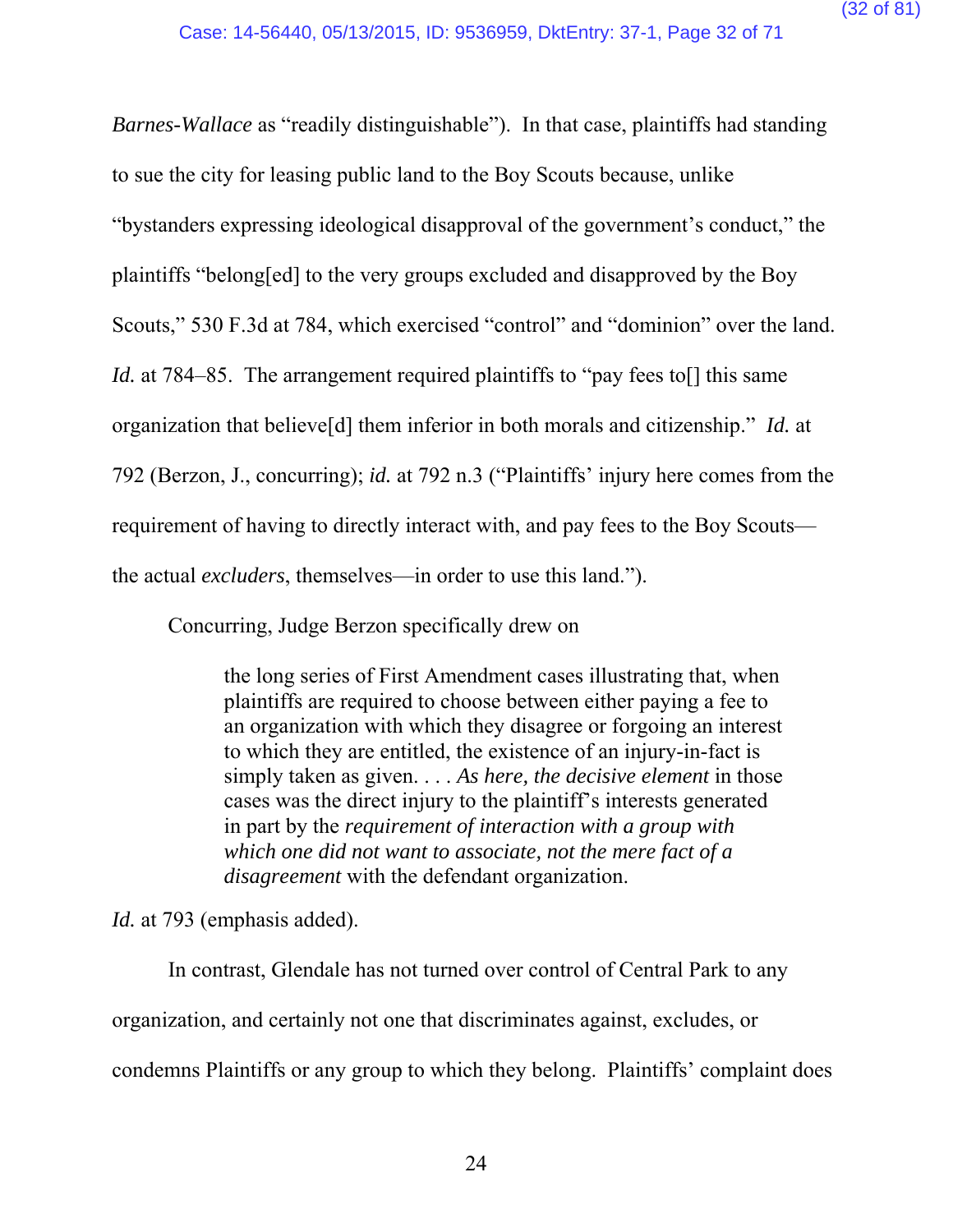not allege otherwise. Nor have Plaintiffs alleged that the City itself discriminates against or excludes them or any group to which they belong. *See Catholic League for Religious & Civil Rights v. City & Cnty. of San Francisco*, 624 F.3d 1043, 1052 (9th Cir. 2010) ("What distinguishes the cases is that in *Valley Forge*, the psychological consequence was merely disagreement with the government, but in the others, for which the Court identified a sufficiently concrete injury, the psychological consequence was *exclusion* or denigration *on a religious basis* within the political community.") (emphasis added).

Instead, Plaintiffs' alleged harm arises simply because they disagree with the message they perceive the monument to express, the accuracy of which they do not challenge. That is insufficient. As Plaintiffs concede, *see* AOB 19, "the psychological consequence presumably produced *by observation* of conduct with which one disagrees" is insufficient "to confer standing under Art. III, even though the disagreement is phrased in constitutional terms." *Valley Forge Christian Coll. v. Ams. United for Separation of Church and State*, 454 U.S. 464, 485–86 (1982) (emphasis added); *see also Caldwell v. Caldwell*, 545 F.3d 1126, 1133 (9th Cir. 2008) (offense resulting from a mere "abstract objection" to how the government "presents [a particular] subject" is not sufficient injury as it would turn courts into "a judicial version [] of college debating forums.").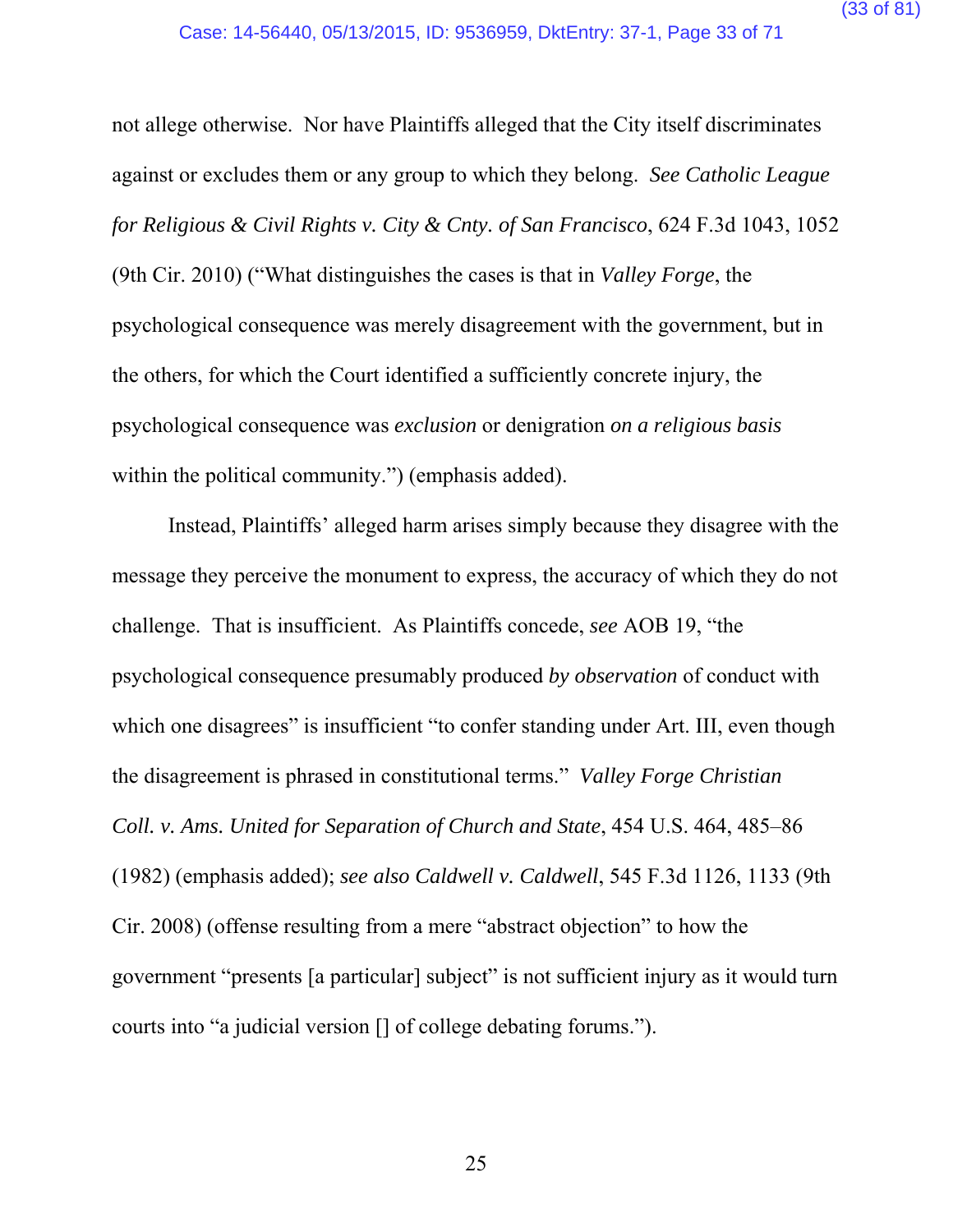Moreover, Plaintiffs cite to no case, and Glendale is aware of none, applying

Barnes-Wallace outside the Establishment Clause context.<sup>7</sup> Certainly there is none

extending *Barnes-Wallace* to the *foreign affairs preemption* context. That is

sensible, given the unique "spiritual stake in First Amendment values sufficient to

give standing to raise issues concerning the Establishment Clause . . . ." *Ass'n of* 

*Data Processing Serv. Orgs., Inc. v. Camp*, 397 U.S. 150, 154 (1970); *see also* 

*Vasquez v. L.A. Cnty.*, 487 F.3d 1246, 1250–51 (9th Cir. 2007) ("[T]he

Establishment Clause is primarily aimed at protecting non-economic interests of a

spiritual, as opposed to a physical or pecuniary, nature."). Plaintiffs can make no

such claim to a "spiritual stake" in the foreign affairs power. $8$ 

 $\overline{a}$ 

 Similarly, *LSO, Ltd. v. Stroh*, 205 F.3d 1146, 1155 (9th Cir. 2000), and *Ariz. Right to Life Political Action Comm. v. Bayless*, 320 F.3d 1002, 1006 (9th Cir. 2003), cited for the proposition that in a case "'implicat[ing] *First Amendment (continued . . .)* 

<sup>7</sup> To be sure, *Barnes-Wallace* was an Establishment Clause case. *See Catholic League for Religious & Civil Rights v. City & Cnty. of San Francisco*, 624 F.3d 1043, 1071 (9th Cir. 2010) (Graber, J., dissenting in part and concurring in part) (characterizing *Barnes-Wallace* as a "[r]eligious [d]isplay case[]" under the Establishment Clause).

<sup>&</sup>lt;sup>8</sup> For this reason, Plaintiffs' reliance on other Establishment Clause cases is misplaced. *See Vasquez v. L.A. Cnty.*, 487 F.3d 1246 (9th Cir. 2007) (Establishment Clause challenge to removal of cross from county seal as conveying hostility toward Christians); *Buono v. Norton*, 371 F.3d 543 (9th Cir. 2004) (Establishment Clause challenge to placement of cross on federally owned land); *see Ellis v. City of La Mesa*, 990 F.2d 1518 (9th Cir. 1993) (Establishment Clause challenge to placements of crosses on public property, including city insignia); *Hewitt v. Joyner*, 940 F.2d 1561 (9th Cir. 1991) (Establishment Clause challenge to municipal ownership of parks with immovable religious statuary).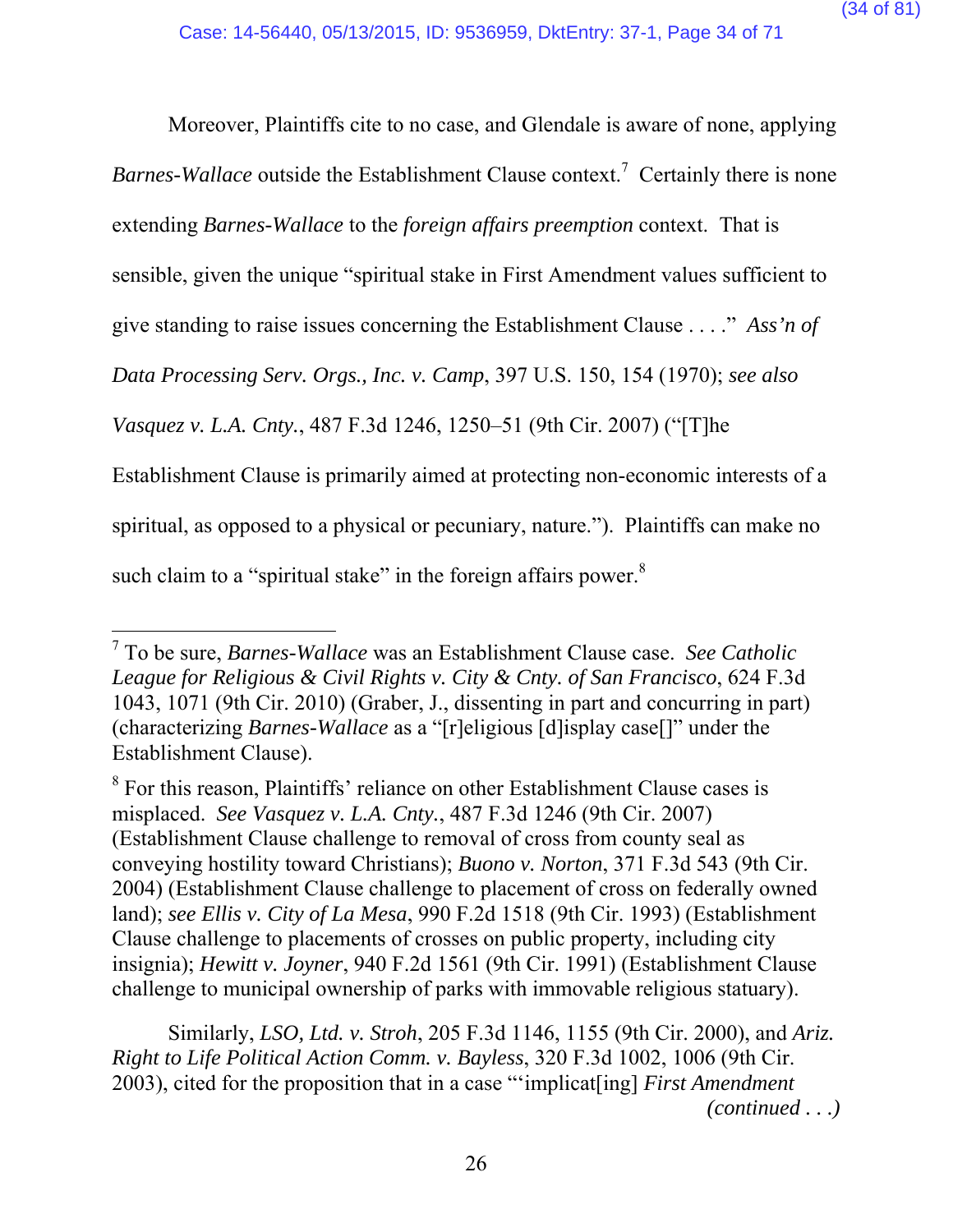Plaintiffs assert two justifications for extending *Barnes-Wallace* to the foreign affairs preemption context: (1) "The Supreme Court has explicitly rejected the view that standing doctrine under the Establishment Clause is the product of 'special exceptions,'" AOB 21–22 (quoting *Valley Forge*, 454 U.S. at 488); and (2) the Supreme Court applied the same standing analysis from Establishment Clause cases in equal protection cases. *See* AOB 22 (citing *Lexmark Int'l, Inc. v. Static Control Components, Inc.*, 134 S.Ct. 1377, 1386–88 (2014)). Both arguments misread precedent. *Valley Forge* simply affirmed the need for a concrete, personal harm to enforce the Establishment Clause. 454 U.S. at 488 (reversing Third Circuit's view "that enforcement of the Establishment Clause demands special exceptions from the requirement that a plaintiff allege distinct and palpable injury to himself"). And *Lexmark* involved a standing challenge to a Lanham Act claim; it did not address equal protection standing at all.

### **c. Environmental Cases Likewise Cannot Save Plaintiffs' Lack of Standing**

Finally, Plaintiffs look to inapposite environmental cases to fill the analytical gaps in the theory they seek to import from *Barnes-Wallace*. In none of the cases did standing turn on impairment of recreational interest based *only* on subjective

 $\overline{a}$ 

*<sup>(. . .</sup> continued)* 

*rights*, the inquiry tilts *dramatically* toward a finding of standing,'" are inapt. AOB 23 (first emphasis added).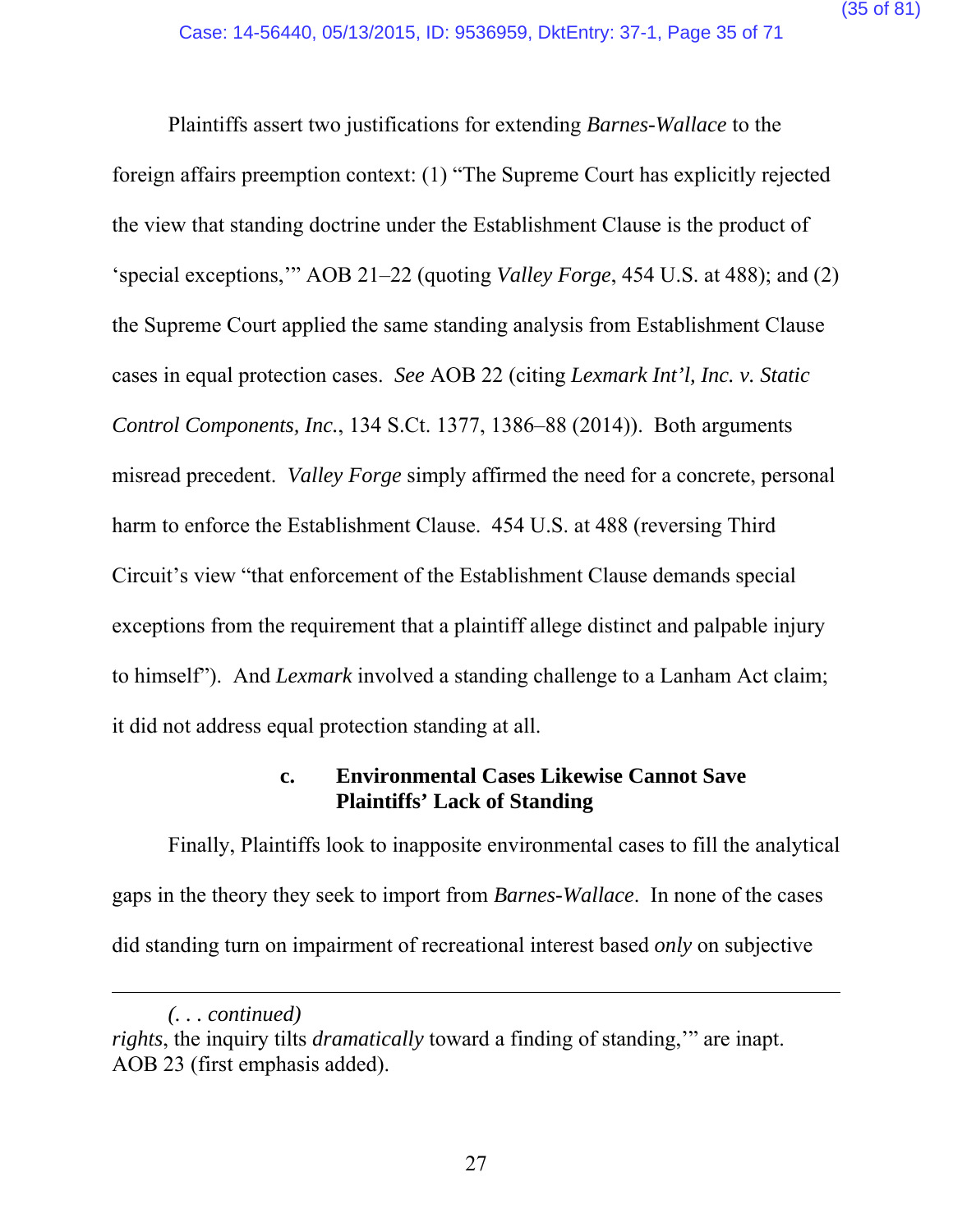disagreement with the content of government speech. *See, e.g.*, *Duke Power Co. v. Carolina Envtl. Study Grp., Inc.*, 438 U.S. 59, 73–74 (1978) (injury arose from "the environmental and aesthetic consequences of the thermal pollution of the two lakes" by defendant); *Friends of the Earth, Inc. v. Laidlaw Envtl. Servs. (TOC), Inc.*, 528 U.S. 167, 183–84 (2000) (injury arose where defendant's excess mercury discharges, "and the affiant members' reasonable concerns about the effects of those discharges, directly affected . . . recreational, aesthetic, and economic interests")<sup>9</sup>; *Ocean Advocates v. U.S. Army Corps of Eng'rs*, 402 F.3d 846, 860 (9th Cir. 2005) (standing based on evidence that challenged activity created a greater risk of oil spills, which would "cause a markedly decreased opportunity for OA members to study the ecological area, observe wildlife, and use Cherry Point for recreation," and would cause professional and property harm to OA's director); *Alaska Wildlife Alliance v. Jensen*, 108 F.3d 1065, 1068 (9th Cir. 1997) (standing based on evidence "that the noise, trash and wakes of vessels" from commercial fisherman diminished plaintiffs' enjoyment of a national park).

In sum, Plaintiffs offer no applicable authority supporting their novel standing theory, where disagreement with a municipality's decision to commemorate conceded historical facts would suffice to confer standing in federal

 $\overline{a}$ 

<sup>&</sup>lt;sup>9</sup> In *Friends of the Earth*, Plaintiffs sued pursuant to a broad citizen-standing statutory provision authorized by Congress. 528 U.S. at 173.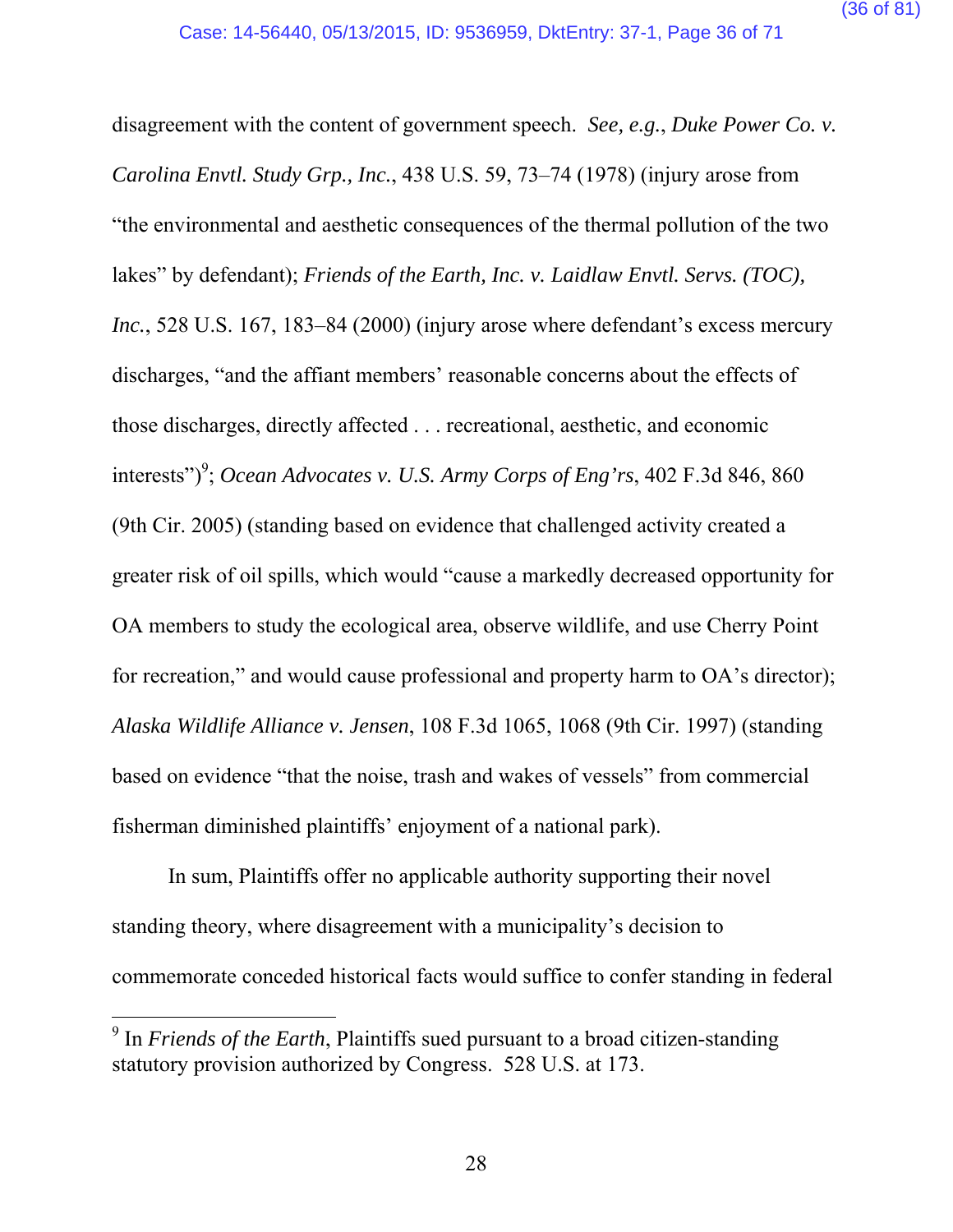court. *See Allen v. Wright*, 468 U.S. 737, 753 (1984) (rejecting standing based on asserted injury that was not "judicially cognizable"). The mere happenstance that the challenged conduct also touches on international issues cannot change that. *See Valley Forge*, 454 U.S. at 485 (rejecting standing where plaintiffs failed "to identify any personal injury suffered by them *as a consequence* of the alleged constitutional error") (emphasis in original). Instead, Plaintiffs may seek redress for perceived slights through the political process, where they can vote for or against municipal officials who honor the victims of war crimes or undertake any other action which, though it displeases Plaintiffs, fails to give rise to a judicially cognizable injury. *See, e.g.*, *Pleasant Grove City, Utah v. Summum*, 555 U.S. 460, 468–69 (2009) ("[A] government entity is ultimately accountable to the electorate and the political process for its advocacy. If the citizenry objects [to the message of government speech], newly elected officials later could espouse some different or contrary position.") (citation and quotation omitted).

#### **C. Plaintiffs Do Not Have Standing as Municipal Taxpayers**

In the alternative, Plaintiffs assert taxpayer standing. Plaintiffs did not allege or argue taxpayer standing below,  $10^{\circ}$  and they now assert taxpayer standing

 $10$  Plaintiffs now cite two paragraphs in the complaint to support their new argument. In one, Plaintiffs allege that Ms. Gingery resided in Glendale. ER 54. In the other, Plaintiffs allege "upon information and belief" that Glendale "provides all necessary maintenance services" for the monument. ER 58.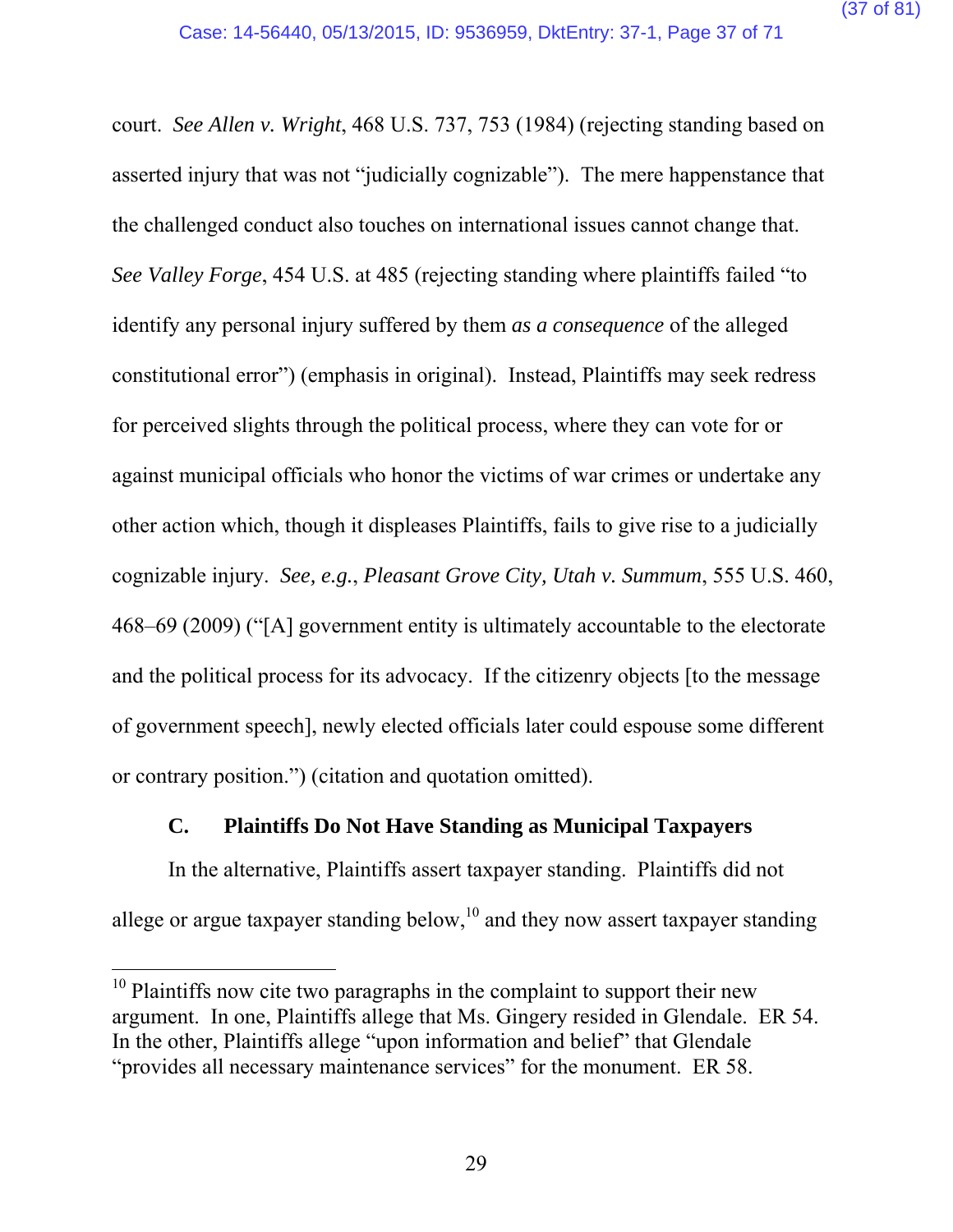based *only* on Ms. Gingery's residency in Glendale. *See* AOB 26–27. As discussed *supra*, her claims are moot, and Plaintiffs must established standing without her. *See Ulaleo*, 902 F.2d at 1397.

Additionally, Plaintiffs have failed to allege "the relationship between taxpayer, tax dollars, and the allegedly illegal government activity," *Cantrell v. City of Long Beach*, 241 F.3d 674, 683 (9th Cir. 2001), or even to allege *that* Glendale spent tax dollars solely on the monument, *see Barnes-Wallace v. City of San Diego*, 530 F.3d 776, 787 (9th Cir. 2008) ("Without a definite expenditure of municipal funds, plaintiffs do not have standing as municipal taxpayers."); *Doe v. Madison Sch. Dist. No. 321*, 177 F.3d 789, 794 (9th Cir. 1999) ("[W]hen a plaintiff has failed to allege that the government spent tax dollars solely on the challenged conduct, we have denied standing."). Plaintiffs thus have failed *a fortiori* to allege any specific tax expenditure. *See Cantrell*, 241 F.3d at 683 ("When a plaintiff has failed to allege that the government spent specific amounts of tax dollars on the challenged conduct, we have denied standing."); *Doe*, 177 F.3d at 793 (noting that the Ninth Circuit has found state and municipal taxpayer standing in cases where "the plaintiffs alleged specific amounts of money that the government had spent solely on the unlawful activity," but "when a plaintiff has failed to allege that the government spent tax dollars solely on the challenged conduct, we have denied standing").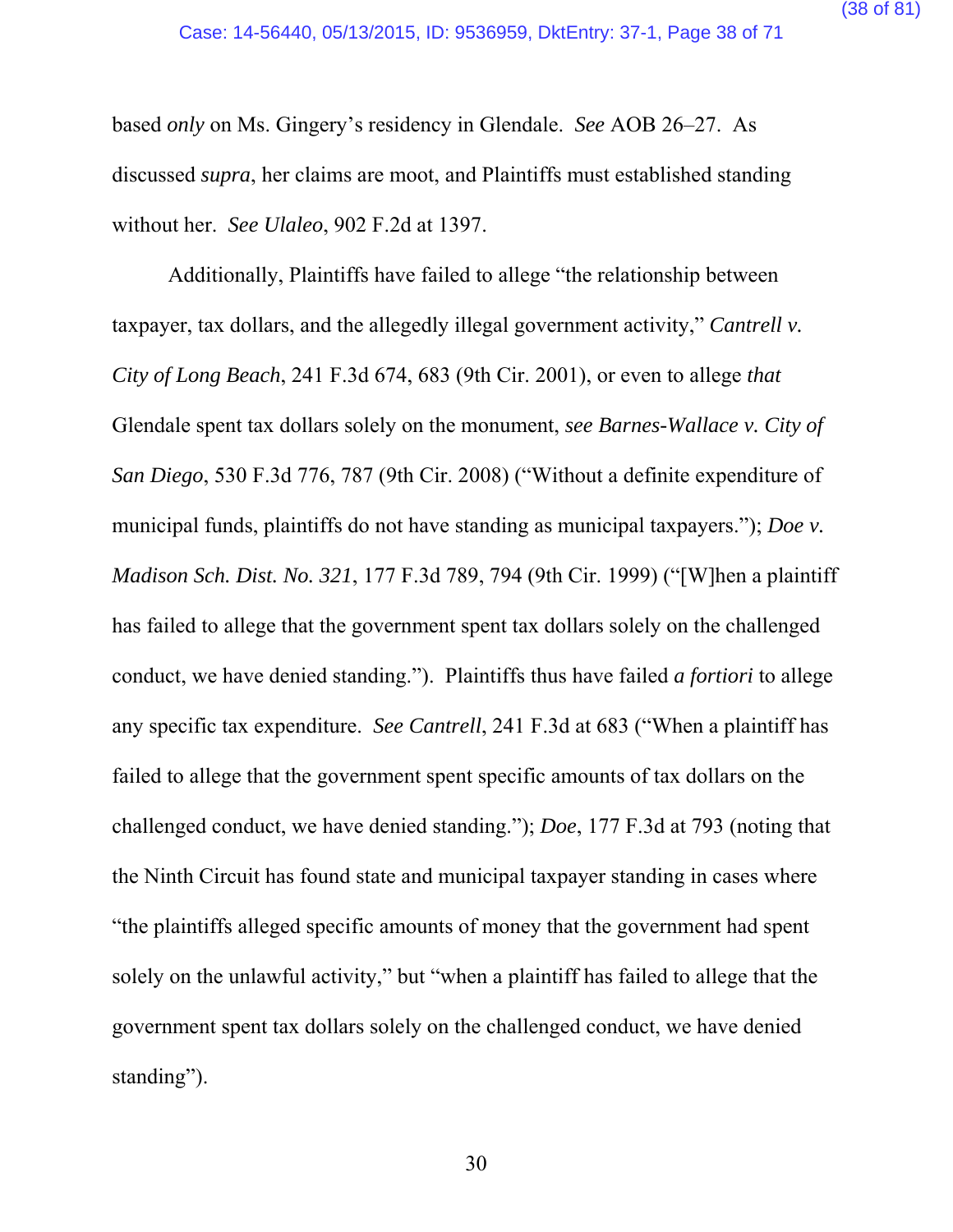In contrast, in the one municipal taxpayer case Plaintiffs cite, the plaintiffs' allegations "set forth their status as state and municipal taxpayers and specifically . . . stated the amount of funds appropriated and allegedly spent by the taxing governmental entities as a result of the Good Friday holiday." *Cammack v. Waihee*, 932 F.2d 765, 771 (9th Cir. 1991) (finding municipal taxpayer standing in Establishment Clause case). Indeed, in *Cammack* "[t]he complaint's allegations include[d] the assertion that \$3.4 million in state tax revenues and \$850,000 in city tax revenues [were] expended on the holiday." *Id.* at 769.

Consequently, Plaintiffs have not pleaded sufficient factual allegations to carry their burden to demonstrate standing. *See Lujan v. Defenders of Wildlife*, 504 U.S. 555, 561 (1992) ("The party invoking federal jurisdiction bears the burden of establishing these elements."). Nor have they identified any factual allegations they would add if given the opportunity. *See* AOB 27 (asserting generally that Plaintiffs would plead "additional facts" on remand). Plaintiffs' bald conclusions are insufficient. *See Ashcroft v. Iqbal*, 556 U.S. 662, 678 (2009).

#### **D. Plaintiffs Do Not Have Organizational Standing**

Nor can the organizational defendant, GAHT-US, supply the necessary standing. An organization has standing only when its members do. *Friends of the Earth*, 528 U.S. at 181. For the reasons stated above, however, *nobody* is "suffering immediate or threatened injury as a result of the challenged action of the

31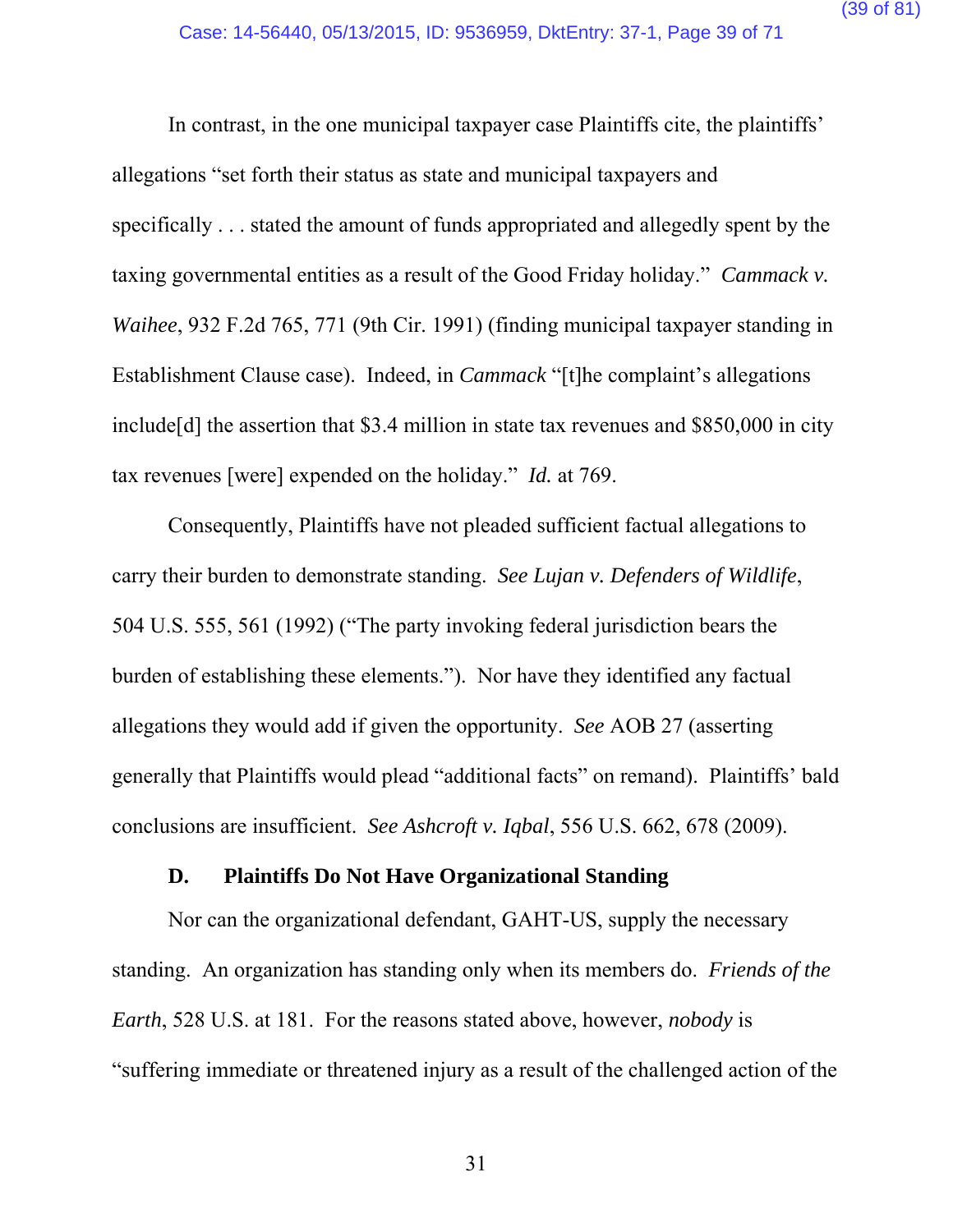sort that would make out a justiciable case had the members themselves brought suit." *Valley Forge*, 454 U.S. at 476 n.14. And Plaintiffs base the organization's taxpayer status on Ms. Gingery's residence alone, *see* AOB 29 n.5, which at the very least is now insufficient.

Additionally, an organization may only sue to vindicate interests that are germane to its purpose. *Friends of the Earth*, 528 U.S. at 181. Here, Plaintiffs allege that the purpose of the Global Alliance for Historical Truth is to "provide accurate and fact-based educational resources to the public . . . concerning the history of World War II and related events, with an emphasis on Japan's role." ER 55. But Plaintiffs have conceded the historical accuracy of the Comfort Women's ordeal. They do not explain, and it is not clear, how challenging an accurate factual representation could promote the organization's purpose of "provid[ing] accurate and fact-based" information regarding World War II. Again, Plaintiffs fail to carry their burden of demonstrating standing.

# **II. GLENDALE'S NONREGULATORY, EXPRESSIVE CONDUCT IS NOT SUBJECT TO FOREIGN AFFAIRS PREEMPTION**

Given Plaintiffs' standing defects, this Court need not reach the merits.<sup>11</sup> If this Court does review the merits of Plaintiffs' claims, however, it will find them

 $11$  Plaintiffs ask this Court to reverse the District Court's standing analysis and then decide the preemption question because "the district court has already signaled *(continued . . .)*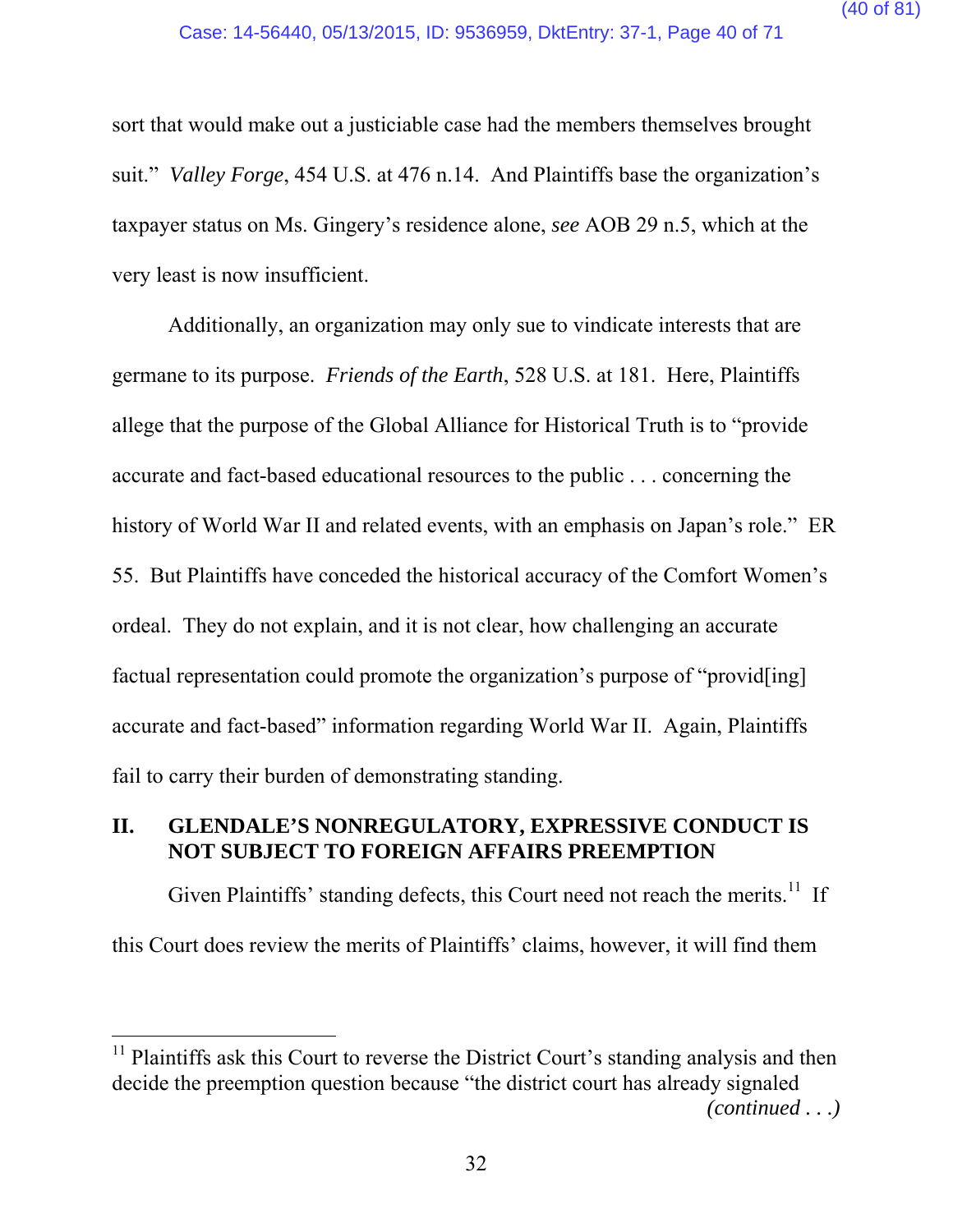sorely lacking in substance. As the District Court observed, Plaintiffs seek an unprecedented expansion of foreign preemption doctrine. They assert that a city offends the U.S. Constitution when it commemorates a historical event through expressive, nonregulatory conduct, if some foreign government official criticizes the action. Plaintiffs rely exclusively on cases invalidating state regulatory and enforcement schemes. Those cases have no application here. Nor could they: the rule Plaintiffs propose would jeopardize municipalities' "long tradition of issuing pronouncements, proclamations, and statements of principle on a wide range of matters of public interest." *Alameda Newspapers, Inc. v. City of Oakland*, 95 F.3d 1406, 1414 (9th Cir. 1996). Thus, the District Court correctly concluded that Plaintiffs "have alleged no well-pleaded factual allegations that could plausibly support a conclusion that the Comfort Women monument in Glendale's Central Park, with a plaque expressing 'sincere hope that these unconscionable violations of human rights never recur,' violates the Supremacy Clause or foreign affairs powers." ER 12.

*<sup>(. . .</sup> continued)* 

what it will do on remand" and preemption involves "a purely legal question" that was raised below and briefed. AOB 35–36.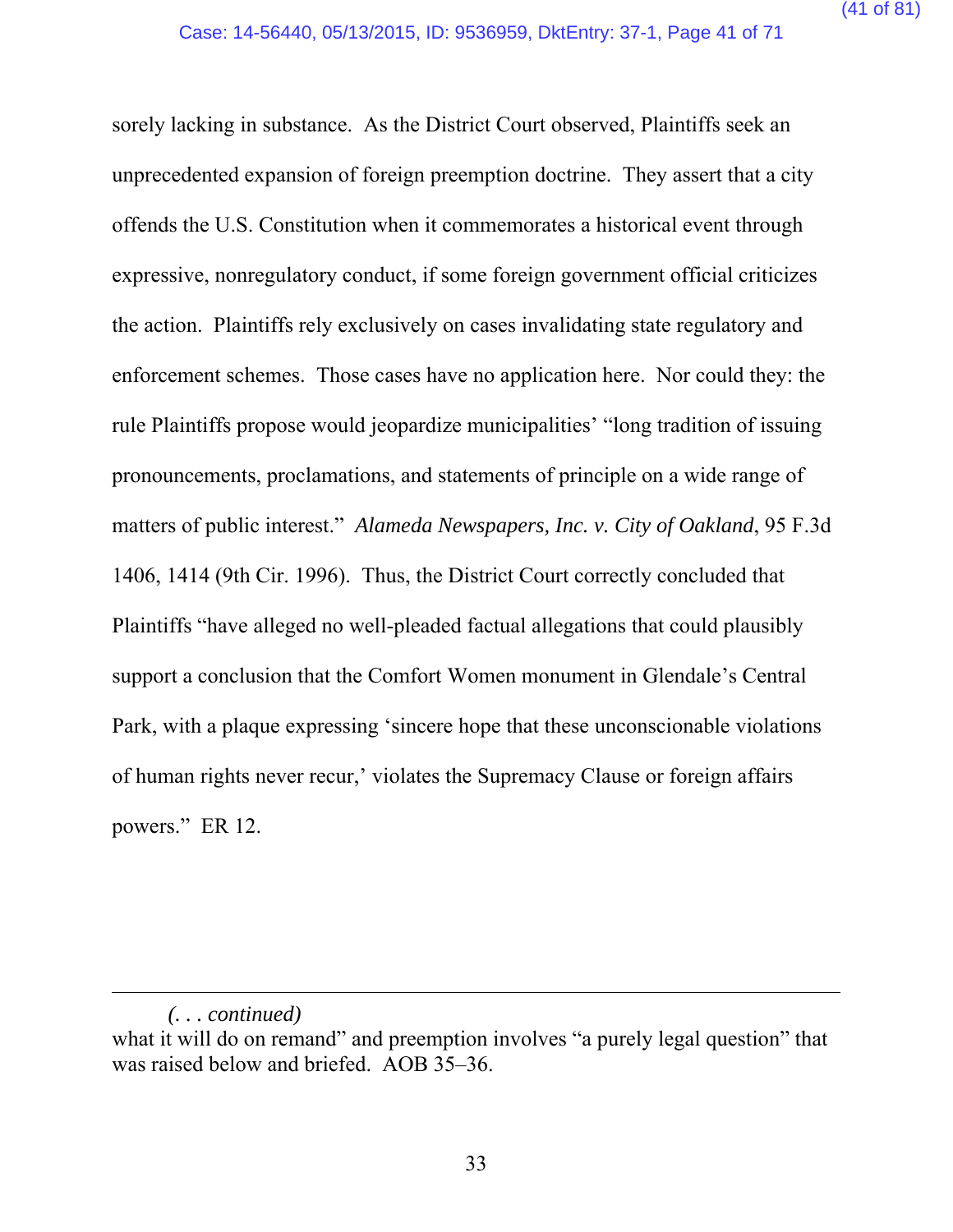## **A. Nonregulatory, Expressive Municipal Conduct Cannot Be Preempted by the Foreign Affairs Power**

First, there is no authority for subjecting nonregulatory, expressive municipal conduct to a foreign affairs preemption analysis. "[T]he placement of a permanent monument in a public park is best viewed as a form of government speech." *Pleasant Grove City, Utah v. Summum*, 555 U.S. 460, 464 (2009). Such speech qualitatively differs from the types of state action subject to a foreign affairs preemption analysis, under either conflict or field preemption. Indeed, *every single* case subjecting a state law to foreign affairs preemption analysis evaluated a regulatory or coercive scheme rather than merely expressive conduct.

Foreign affairs preemption jurisprudence is concerned with regulatory and coercive, as opposed to expressive, state conduct. In *Am. Ins. Ass'n v. Garamendi*, 539 U.S. 396 (2003), the Supreme Court evaluated a California statute requiring insurers to make extensive disclosures of information to state regulators for use by private litigants in lawsuits regarding the Holocaust. The legislation put offending businesses at risk of suspension of their business licenses and the possibility of criminal sanctions. *Id.* at 410. In *Zschernig v. Miller*, 389 U.S. 429 (1968), the Supreme Court scrutinized an Oregon statute requiring nonresident aliens seeking inheritances from Oregonian relatives to demonstrate that their countries of origin granted various reciprocal inheritance rights to U.S. citizens. A claimant's failure to make such a showing resulted in escheat of the inheritance. *Id.* at 430. And in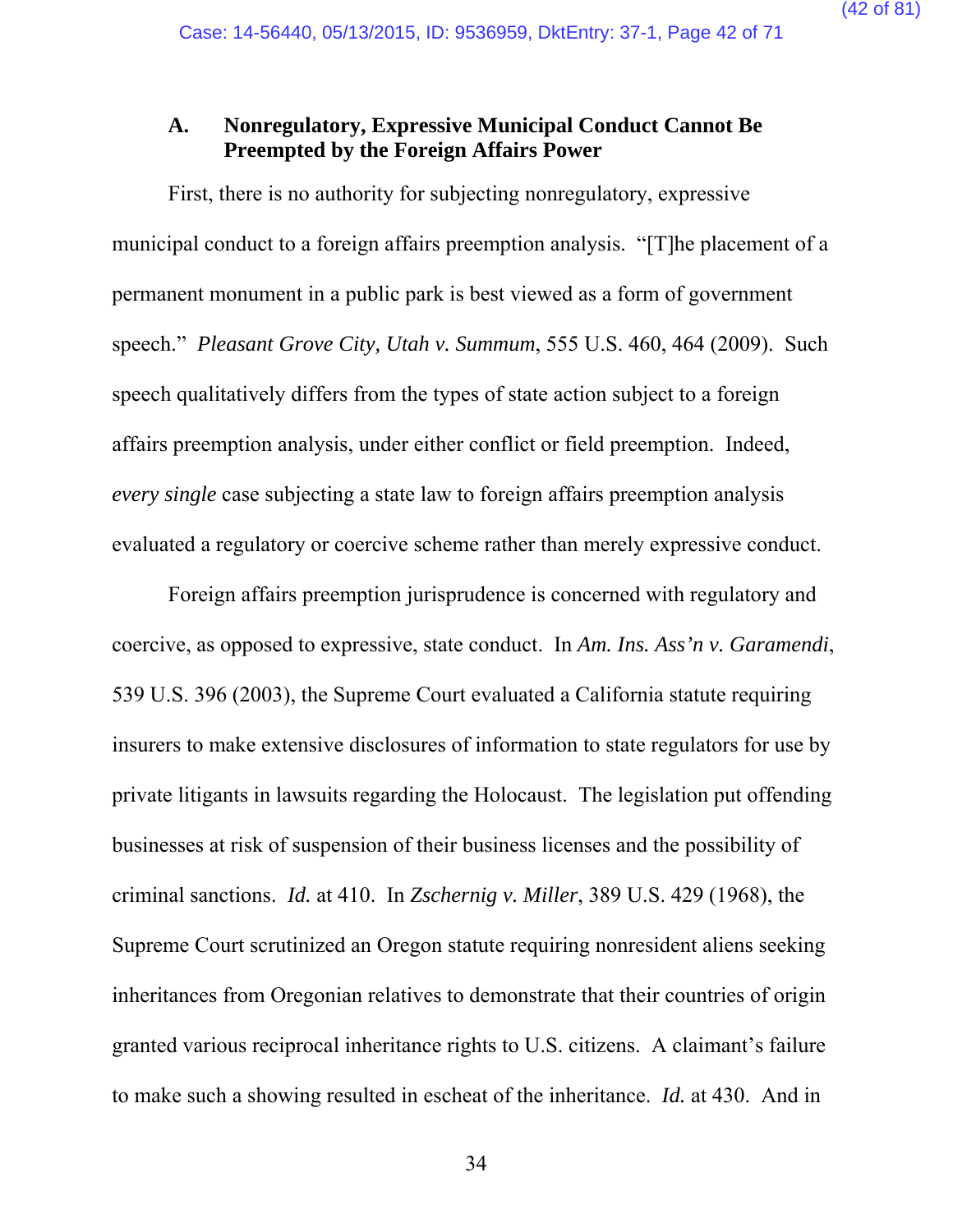*Clark v. Allen*, 331 U.S. 503 (1947), the Supreme Court upheld a California law governing the right of property succession similar to the one at issue in *Zschernig*.

Indeed, even in cases not squarely presenting broad foreign affairs preemption, offensive state laws have uniformly had a regulatory and coercive character. *See Crosby v. Nat'l Foreign Trade Council*, 530 U.S. 363, 379 (2000) ("Massachusetts law directly and indirectly impose[d] costs on all companies that do any business in Burma . . . . It sanction[d] companies promoting the importation of natural resources controlled by the Government of Burma, or having any operations or affiliates in Burma. The state Act thus penalize[d] companies . . . .")<sup>12</sup>; *Hines v. Davidowitz*, 312 U.S. 52 (1941) (Pennsylvania statute required aliens to register once each year; provide information to the Department of Labor and Industry; pay an annual registration fee; carry an alien identification card at all times; and show the card whenever it may be demanded by any police

 $12$  The Supreme Court affirmed on statutory preemption grounds and expressly declined to undertake a more generalized foreign affairs preemption analysis. *Crosby v. Nat'l Foreign Trade Council*, 530 U.S. 363, 374 n.8 (2000) ("Because our conclusion that the state Act conflicts with federal law is sufficient to affirm the judgment below, we decline to speak to field preemption as a separate issue . . . or to pass on the First Circuit's rulings addressing the foreign affairs power or the dormant Foreign Commerce Clause.").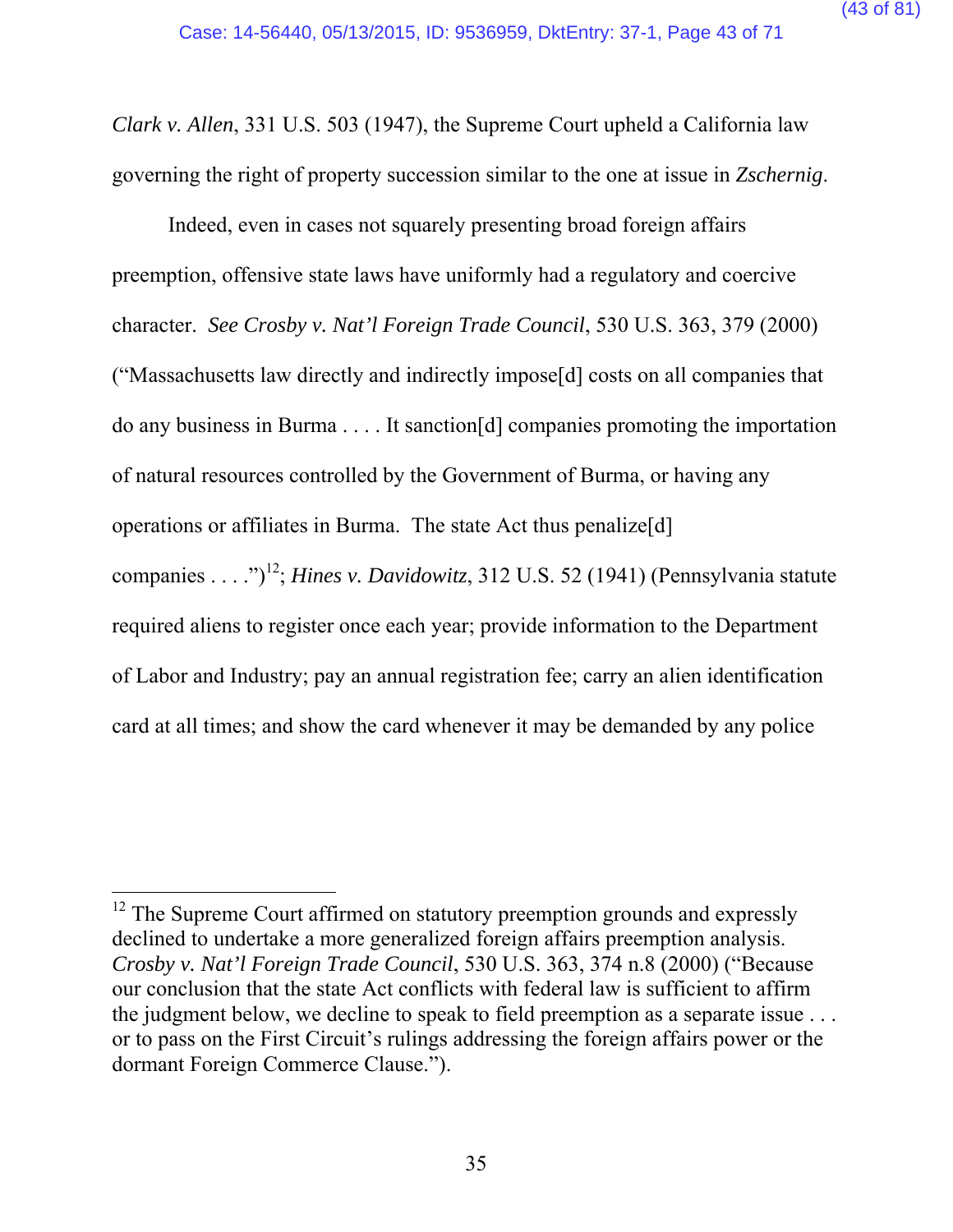officer, and subjected offenders to fines and imprisonment)<sup>13</sup>; *Japan Line, Ltd. v. Cnty. of Los Angeles*, 441 U.S. 434 (1979) (California law imposed ad valorem property tax on foreign-owned cargo containers under the Commerce Clause); *United States v. Pink*, 315 U.S. 203 (1942) (state law regulated property distribution to the extent it would preclude the federal government from taking title to property nationalized by Soviet Russia and assigned to the United States pursuant to treaty).

The Ninth Circuit has similarly subjected to foreign affairs preemption analysis only state laws with regulatory or coercive effect—and only when raised by defendants to prevent those effects. In *Cassirer v. Thyssen-Bornemisza Collection Found.*, 737 F.3d 613, 617 (9th Cir. 2013), this Court held that a district court erred in striking down a California law extending the statute of limitations to recover stolen artwork as violating the foreign affairs doctrine. *Movsesian v. Victoria Versicherung AG*, 670 F.3d 1067, 1076 (9th Cir. 2012), addressed a California law which "subject[ed] foreign insurance companies to lawsuits in California."14 *See also Von Saher v. Norton Simon Museum of Art*, 592 F.3d 954

<sup>&</sup>lt;sup>13</sup> As in *Crosby*, the Supreme Court struck down the Pennsylvania statute on statutory preemption grounds in light of the federal Alien Registration Act. *Hines*, 312 U.S. at 60.

 $14$  Plaintiffs also assert that one of Glendale's city council members knew that installing the monument violated the foreign affairs power because he was aware *(continued . . .)*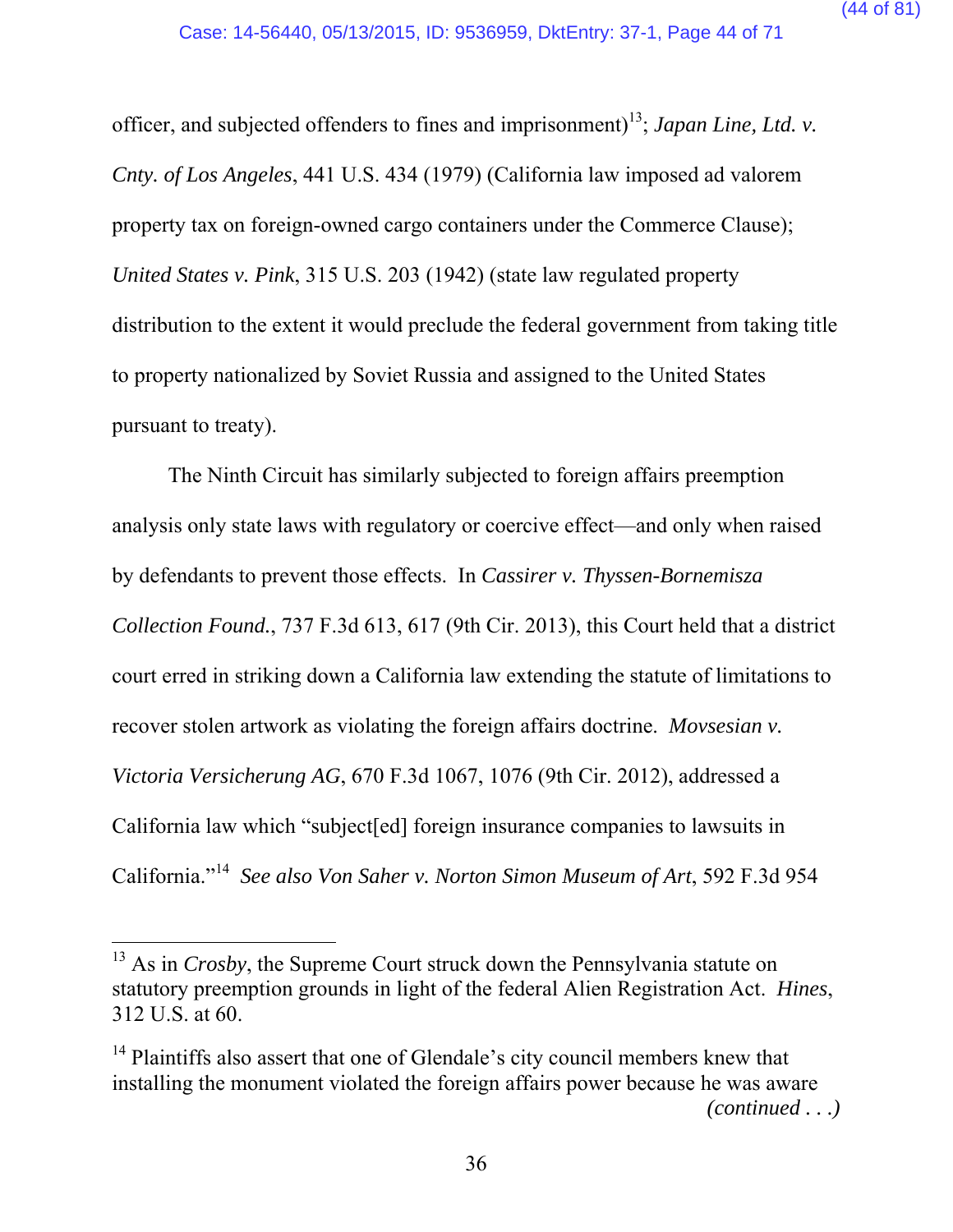(9th Cir. 2010) (California law created cause of action, extended statute of limitations, and provided superior court jurisdiction over suits to recover art confiscated by the Nazis during the Holocaust); *Deutsch v. Turner Corp.*, 324 F.3d 692 (9th Cir. 2003) (California law created cause of action for individuals forced to provide slave labor during World War II against corporations that employed such labor or their successors-in-interest).

In those cases, the statutes created actual and affirmative duties, obligations, or restraints on economic activity, which in turn gave rise to the invocation of the Supremacy Clause and the federal government's foreign affairs power. None scrutinized nonregulatory, expressive conduct. And as this Court observed in *Movsesian*, the distinction is critical. 670 F.3d at 1077 ("Nor is the statute merely expressive. Instead, the law imposes a concrete policy of redress . . . , subjecting foreign insurance companies to suit in California by overriding forum-selection provisions and greatly extending the statute of limitations for a narrowly defined class.") (footnote omitted). Indeed, the *Movsesian* panel observed, "We need not

*<sup>(. . .</sup> continued)* 

of the *Movsesian* decision when the City voted. AOB 48. Beyond being irrelevant to the constitutional analysis, Plaintiffs' argument rests on misquoting then-Councilmember Sinanyan as stating during the city council meeting that installing the monument was "a moral issue, not a state issue." In fact, Mayor Sinanyan said exactly the opposite: Commemorating the Comfort Women "is a moral issue; *it's* a state issue."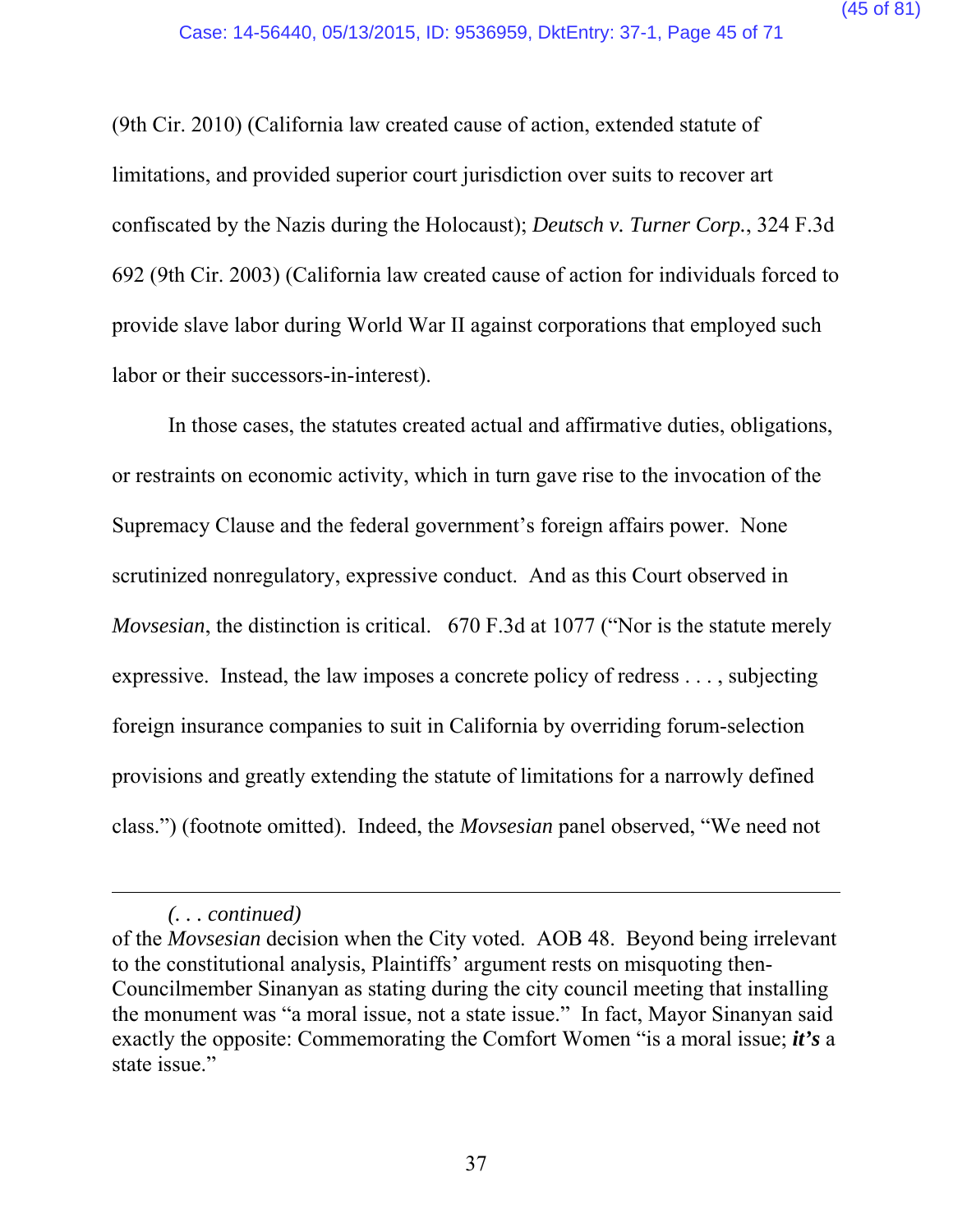and do not offer any opinion about California's ability to express support for Armenians by, for example, declaring a commemorative day." *Id.* at 1077 n.5.

Plaintiffs have not cited a single case preempting nonregulatory, expressive conduct based on the foreign affairs power.<sup>15</sup> Instead, they ignore precedent and make two spurious arguments. First, they attempt to shift the burden to Glendale to demonstrate that preemption *should not* be so aggressively expanded. AOB 46 ("Glendale's arguments before the district court that purely expressive conduct is not subject to foreign affairs preemption is supported by no authority."). Of course, Plaintiffs bear the burden to obtain relief and present authority for their claims.

Second, they argue that because expressive state conduct can violate the Establishment Clause, it can also violate the Supremacy Clause. AOB 46 ("Just as a city cannot erect a monument that violates the Establishment Clause . . . , so too it cannot erect a monument and plaque that violates the Supremacy Clause."). The

<sup>15</sup> Plaintiffs misleadingly cite to *Nat'l Foreign Trade Council v. Natsios*, 181 F.3d 38 (1st Cir. 1999), *aff'd sub nom. Crosby v. Nat'l Foreign Trade Council*, 530 U.S. 363 (2000), to support application of foreign affairs preemption to purely expressive conduct. *See* AOB 46. As noted above, however, the Massachusetts law at issue "directly and indirectly impose[d] costs on all companies that [did] any business in Burma." *Crosby*, 530 U.S. at 379. Moreover, the First Circuit, in a footnote to the very sentence Plaintiffs quote, expressly declined to consider "whether Massachusetts would be authorized to pass a resolution condemning Burma's human rights record but taking no other action . . . . " *Natsios*, 181 F.3d at 71 n.8.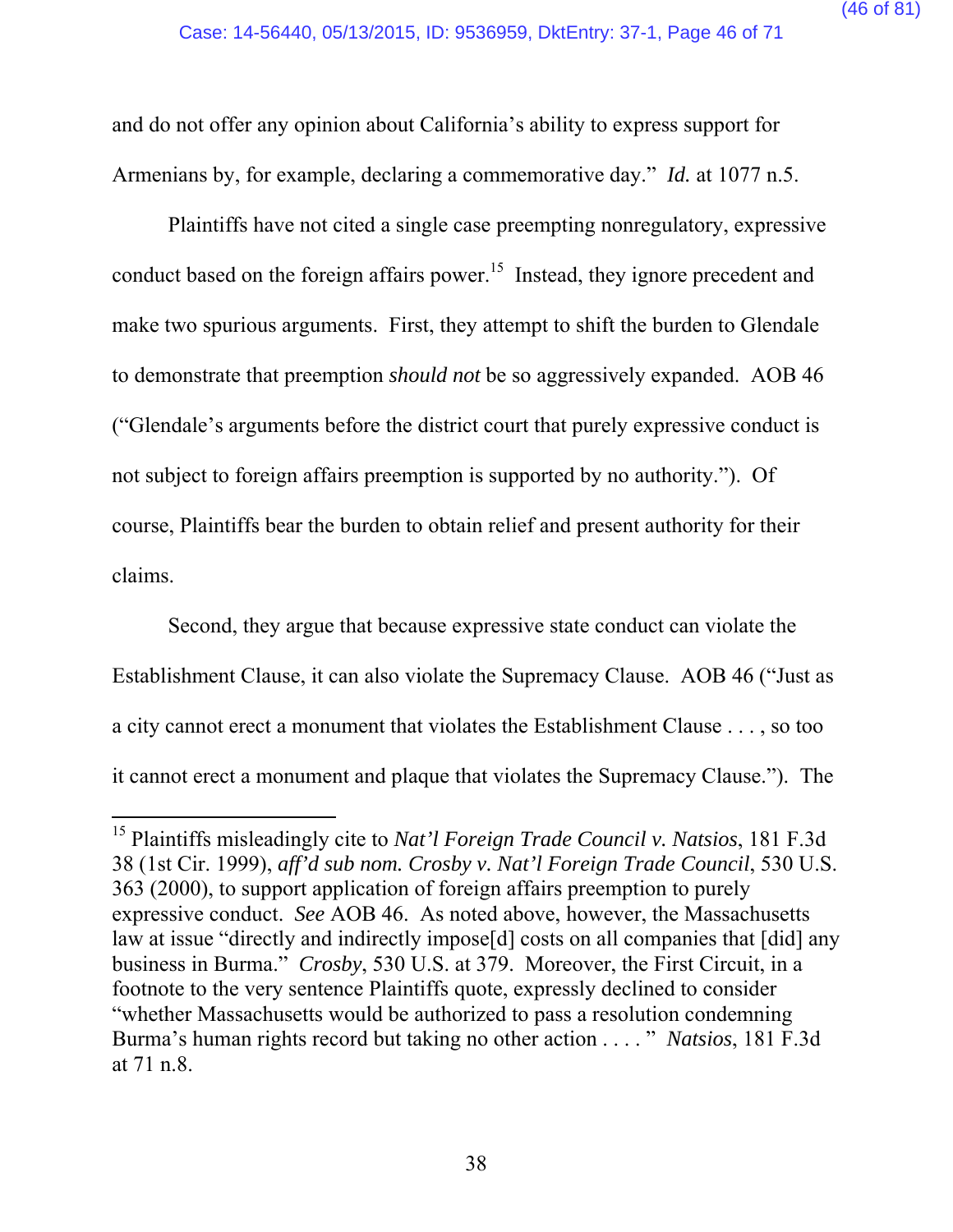best argument Plaintiffs can muster appears to be that because a local government's completely different conduct (erecting a large cross or expressing "This is a Christian government") can violate an entirely different constitutional provision (the Establishment Clause), Glendale's conduct here violates the Supremacy Clause. *Id.* However, Plaintiffs have offered nothing but *ipse dixit* to support similar application to the Supremacy Clause.<sup>16</sup>

The logical conclusion of Plaintiffs' theory is staggering. Any expressive municipal conduct touching on foreign affairs (including memorials, monuments, parades, dedications, and commemorative days) would become subject to suit. Such a rule would be inconsistent with municipalities' historical expression to the public, *see Pleasant Grove*, 555 U.S. at 470 ("Governments have long used monuments to speak to the public."), and it would prevent local governments from communicating on issues of public concern, a result that is "antithetical to fundamental principles of federalism and democracy."17 *Alameda Newspapers*, 95 F.3d at 1415.

<sup>&</sup>lt;sup>16</sup> Rather than cite any helpful precedent (which does not exist), Plaintiffs imagine a municipal plaque commemorating "the valiant efforts of ISIL's freedom fighters against the United States" to illustrate the kind of conduct ostensibly foreclosed by field preemption. AOB 46. This purported comparison does nothing to advance Plaintiffs' argument. Apparently, this Court is meant to accept an analogy between honoring war victims and *endorsing a terrorist organization*.

<sup>&</sup>lt;sup>17</sup> The Court's explanation in *Pleasant Grove* is instructive: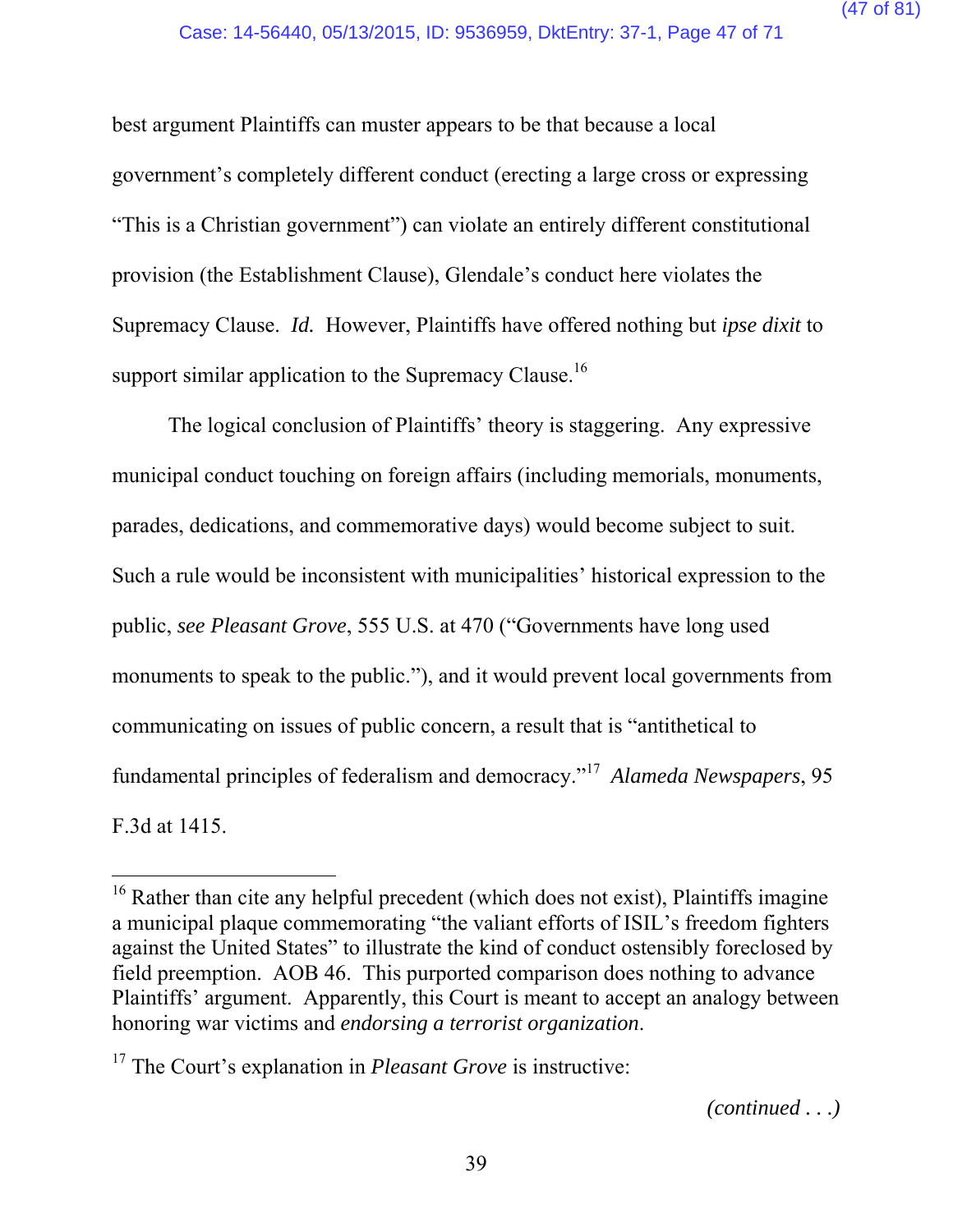But Plaintiffs would go even further. Beyond monuments, memorials, and resolutions, local governments teach controversial issues *directly*, including those touching on foreign affairs. *See, e.g.*, *Griswold v. Driscoll*, 616 F.3d 53, 54 (1st Cir. 2010) (Souter, J., sitting by designation) (rejecting challenge by Turkish families to Massachusetts curriculum guide's treatment of Armenian Genocide). Under Plaintiffs' theory, other discussions of history facilitated by municipalities, most notably through school curricula and textbooks, would be subject to preemption. Indeed, Plaintiffs *endorsed* this position below. *See* SER 4–5 n.15 ("Glendale's claim that public school curriculum cannot be preempted by the foreign affairs power is without support."). As their concession illustrates, Plaintiffs have not offered *any* limiting principle to their expansive application of foreign affairs preemption. If Glendale cannot discuss the historical treatment of

 $\overline{a}$ 

Indeed, it is not easy to imagine how government could function if it lacked this freedom. If every citizen were to have a right to insist that no one paid by public funds express a view with which he disagreed, debate over issues of great concern to the public would be limited to those in the private sector, and the process of government as we know it radically transformed.

*Pleasant Grove City, Utah v. Summum*, 555 U.S. 460, 467–68 (2009) (citations and quotations omitted).

*<sup>(. . .</sup> continued)* 

A government entity has the right to 'speak for itself.' [I]t is entitled to say what it wishes, and to select the views that it wants to express.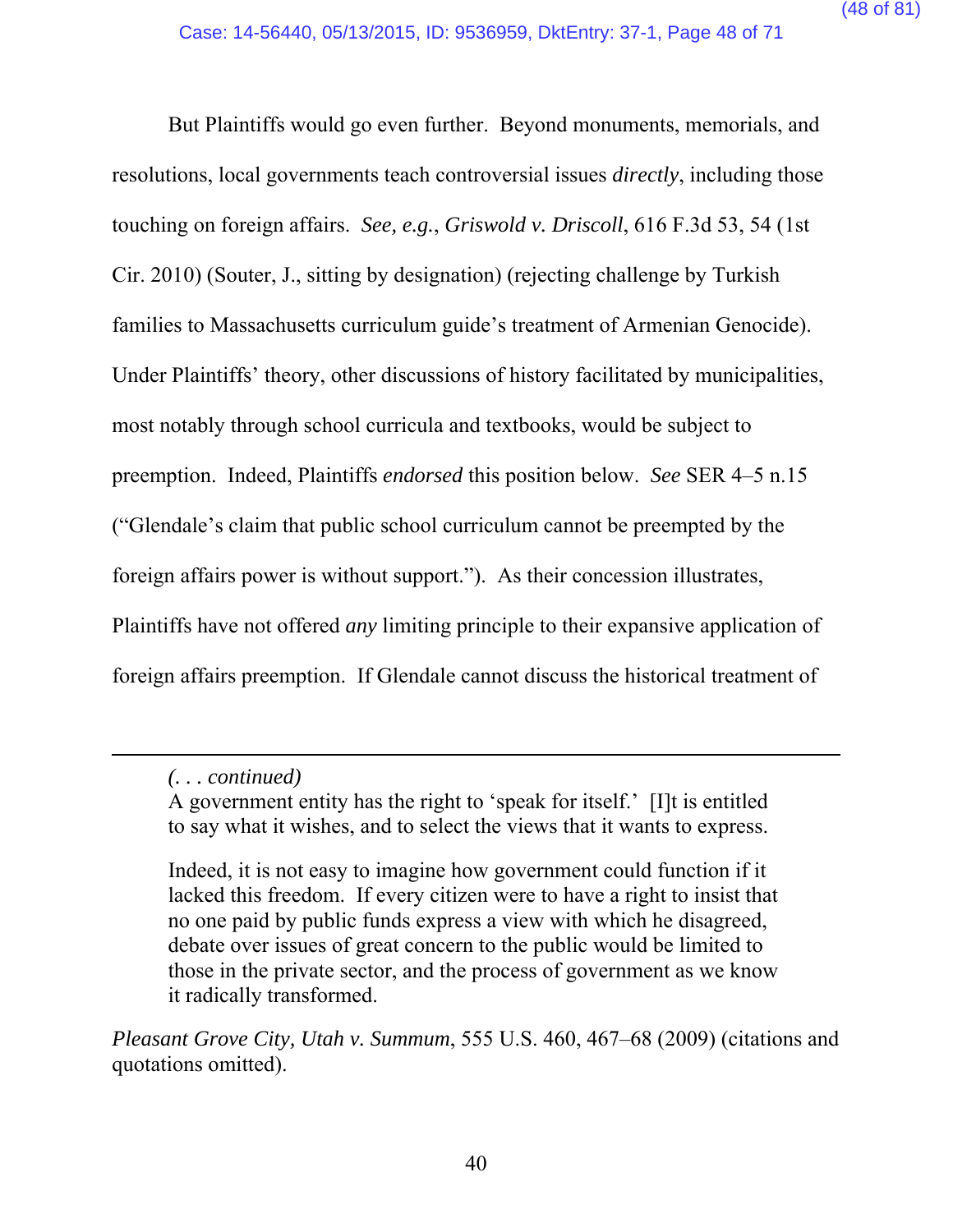the Comfort Women, neither can its schools teach historical events with which some may disagree.

The District Court recognized the unprecedented and dangerous scope of Plaintiffs' theory in rejecting their claim:

> Any contrary conclusion would invite unwarranted judicial involvement in the myriad symbolic displays and public policy issues that have some tangential relationship to foreign affairs. For instance, those who might harbor some factual objection to the historical treatment of a state or municipal monument to the victims of the Holocaust could make similar claims to those advanced by Plaintiffs in this action.

ER 12.

In their brief, Plaintiffs attempt to distinguish the District Court's concerns, noting that the Holocaust "is not subject to any serious debate," that statements regarding its horrors would not "necessarily draw the protest of the German government," and that it has "not been a controversial issue of global politics for several decades." AOB 57. Setting aside Plaintiffs' dubious premise that the Comfort Women issue *is* subject to *serious* debate, their attempt to undermine the District Court's analogy is hopeless. The President of Iran publicly denied the Holocaust as recently as 2009. Note, *Genocide and Insurance: A Review of*  Movsesian v. Victoria Versicherung AG, 21 S. Cal. Rev. L. & Soc. Just. 245, 279 n.227 (2012) (quoting former President Mahmoud Ahmadinejad).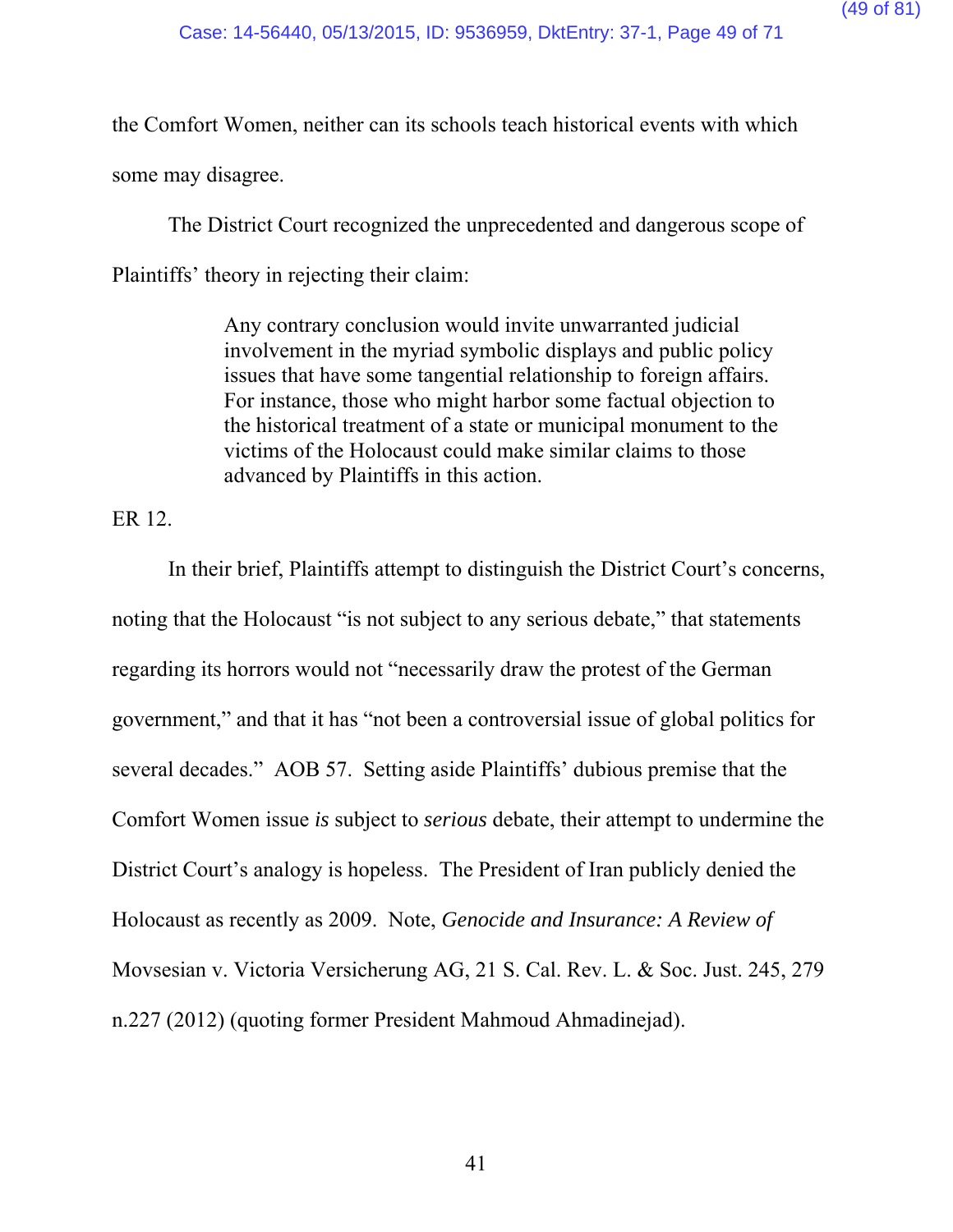Additionally, Plaintiffs do not explain how courts should determine which historical events are "subject" to "serious debate," what events are "controversial issues of global politics," or which statements are likely to "draw the protest" of foreign governments. This is no limiting principle, and these arguments give away the game that, despite their hollow protestations to the contrary, this lawsuit is and always has been completely concerned with drawing the federal (and also California) courts into Plaintiffs' historical dispute.

Subjecting nonregulatory, expressive municipal conduct to preemption analysis would chill local governments from commenting on matters of public interest. Indeed, the use of preemption to foreclose such conduct "would mark an unprecedented and extraordinary intrusion on the rights of state and local governments," *see Alameda Newspapers*, 95 F.3d at 1415, because "[a]n inherent power of any sovereign government and one that is fundamental to any form of democracy is the ability to communicate with the citizenry." *Id.* 

The monument does not subject anyone to suit by creating or reanimating a cause of action. *Movsesian*, 670 F.3d 1067; *Von Saher*, 592 F.3d 954; *Deutsch*, 324 F.3d at 708 ("[A] state is generally more likely to exceed the limits of its power when it seeks to alter or create rights and obligations . . . ."). It did not enact a regulatory scheme or risk scrutiny of foreign law by federal courts. *Zschernig v. Miller*, 389 U.S. 429 (1968). It certainly did not create the risk of fines or criminal

42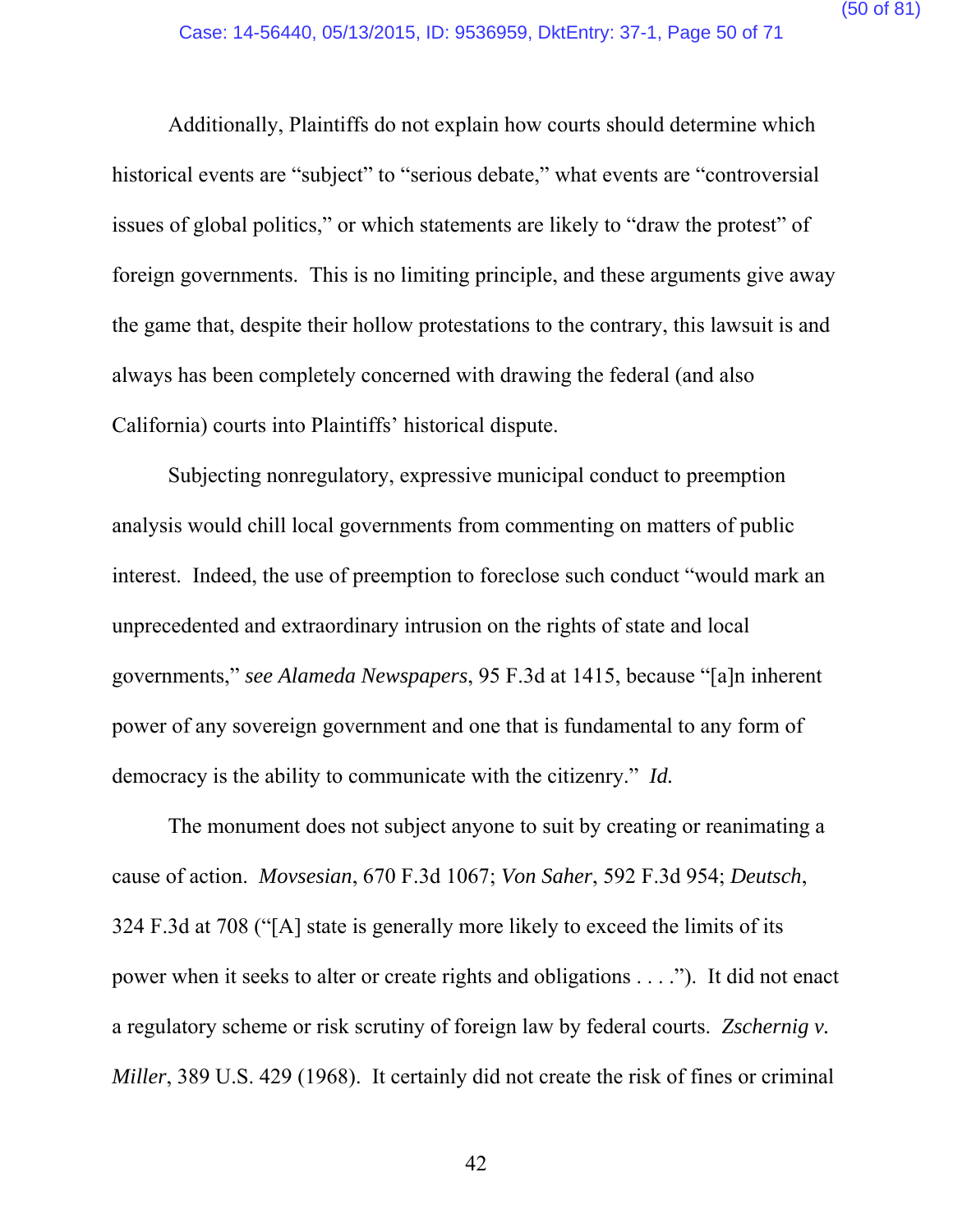enforcement. *Am. Ins. Ass'n v. Garamendi*, 539 U.S. 396 (2003). In the absence of any regulatory or coercive conduct effect, Plaintiffs fail to demonstrate that Glendale's expressive conduct can be preempted by the foreign affairs power.

## **B. Plaintiffs Must, but Cannot, Show a Conflict With Federal Law Because Glendale Acted Within Traditional Municipal Authority**

Even if nonregulatory, expressive conduct *were* subject to preemption analysis, Glendale's conduct still could not be preempted. Because Glendale acted within the scope of traditional municipal competency as a matter of law, Plaintiffs must allege a conflict with federal law to establish foreign affairs preemption. *See Cassirer v. Thyssen-Bornemisza Collection Found.*, 737 F.3d 613, 617 (9th Cir. 2013) ("Conflict preemption occurs when a state acts under its traditional power, but the state law conflicts with a federal action such as a treaty, federal statute, or executive branch policy."). As the District Court properly concluded, Plaintiffs' own allegations undermine any claim to conflict preemption.

#### **1. Glendale Acted Within Its Traditional Competency**

Glendale's expressive conduct is well within the scope of traditional local activity, as the District Court concluded. *See* ER 12 (characterizing Glendale's resolution as among "the myriad symbolic displays and public policy issues" in which states and municipalities engage). As this Court has held, "[c]ities, counties, and states have a *long tradition* of issuing pronouncements, proclamations, and statements of principle on a wide range of matters of public interest, including

43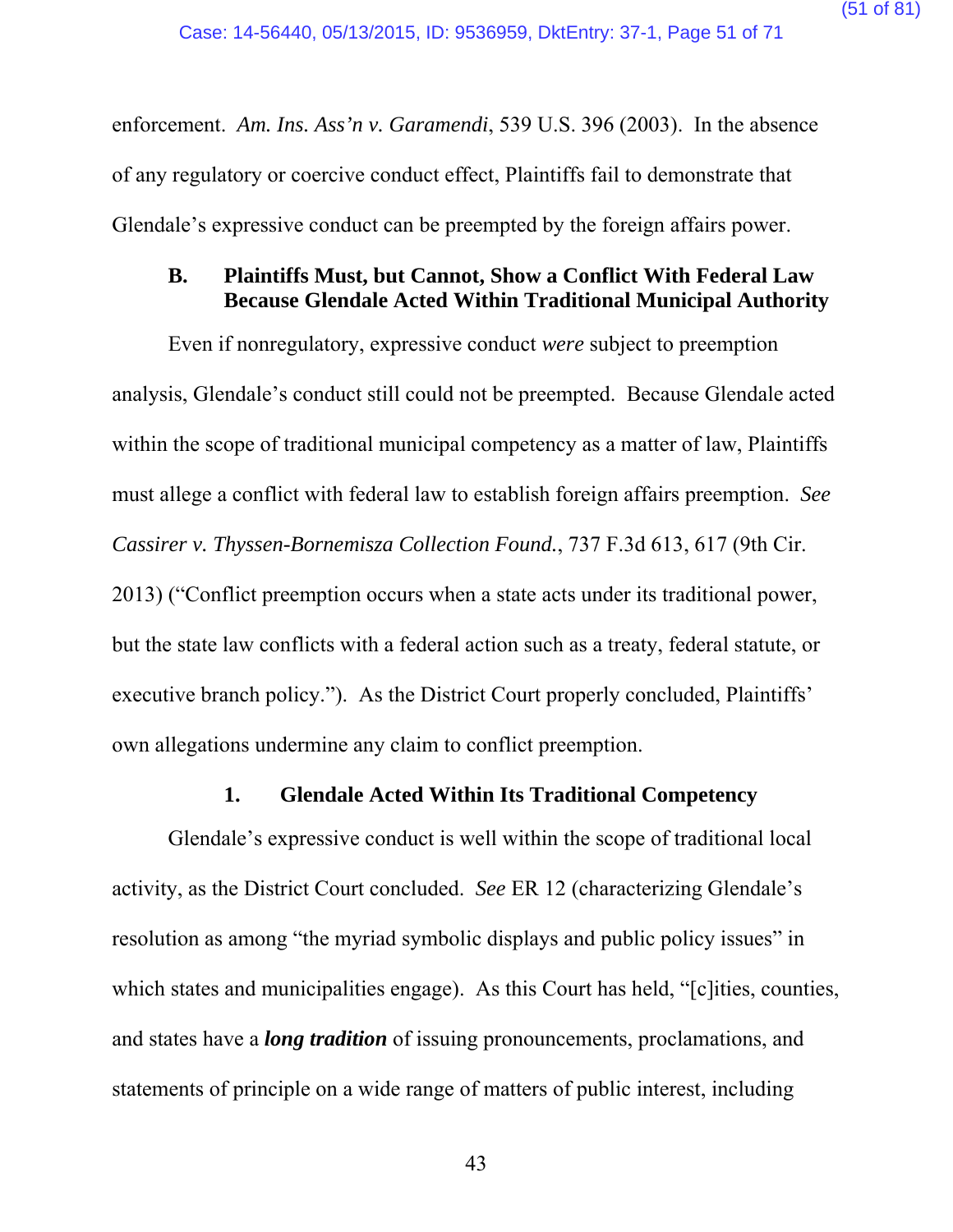other matters subject to preemption, *such as foreign policy* . . . ." *Alameda* 

*Newspapers*, 95 F.3d at 1414 (emphasis added). As the California Supreme Court

has observed,

As representatives of local communities, . . . city councils have traditionally made declarations of policy on matters of concern to the community *whether or not they had power to effectuate* such declarations by binding legislation. Indeed, one of the purposes of local government is to represent its citizens before the Congress, the Legislature, and administrative agencies in matters over which the local government has no power. *Even in matters of foreign policy it is not uncommon for local legislative bodies to make their positions known.*

*Farley v. Healey*, 67 Cal. 2d 325, 328 (1967) (emphasis added); *see also id.* at

326–28 (ordering San Francisco's registrar of voters to place on the ballot a

"declaration of policy" "urging an immediate cease-fire and American withdrawal

from Vietnam" over the registrar's objection that it did not concern municipal

affairs as to which the county could enact binding legislation). Moreover, these

"declarations of policy" and "statements of principle" may manifest as monuments.

As the Supreme Court recently noted, "Governments have long used monuments to

speak to the public." *Pleasant Grove*, 555 U.S. at 470. Indeed, states and cities

are dotted with "thousands" of monuments, including those implicating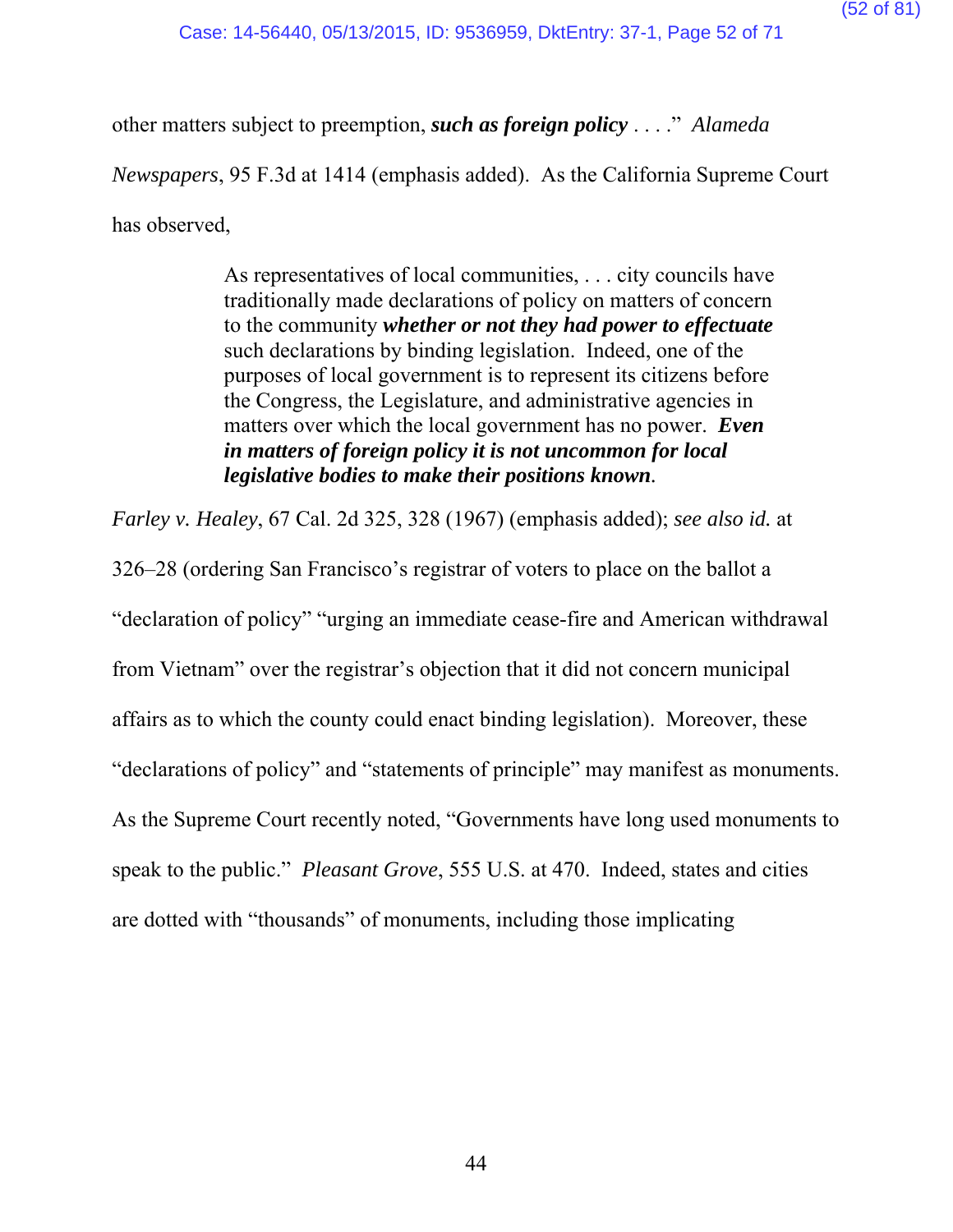international issues, like the statue of Pancho Villa in Tucson, Arizona, referenced in *Pleasant Grove*. 18 *See id.* at 471, 476.

Plaintiffs assert that the "long tradition" of municipal proclamations, including on matters of foreign policy, is simply a "red herring" because the monument is not mere "commemoration," but has crossed the purportedly impermissible line into "advocacy." AOB 55 (citing *Alameda Newspapers*, 95 F.3d at 1415). Plaintiffs offer no authority for the argument that "advocacy" is not permissible expression.19 To the contrary, *Alameda Newspapers* specifically dealt with municipal nonregulatory advocacy, as the city council resolution at issue "proclaimed its views regarding the plight of the work force of the Oakland Tribune, announced its concern over the substantial loss of jobs both to the City and at the newspaper, . . . went on public record in support of the boycott," and "used its moral suasion to urge its citizens to back the boycott." *Id.* at 1409.

Unable to distinguish *Alameda Newspapers*, Plaintiffs instead cite to plainly inapposite decisions invalidating regulatory and coercive state laws creating new causes of action and/or extending statutes of limitation, *see* AOB 44–45 (citing

 $18$  Plaintiffs' suggestion that Glendale could permissibly commemorate a "U.S. war hero" but not the victims of war crimes lacks any basis in law or reason.

 $19$  Plaintiffs' distinction between expression and advocacy is specious; political advocacy is at the core of the First Amendment and principles of free expression.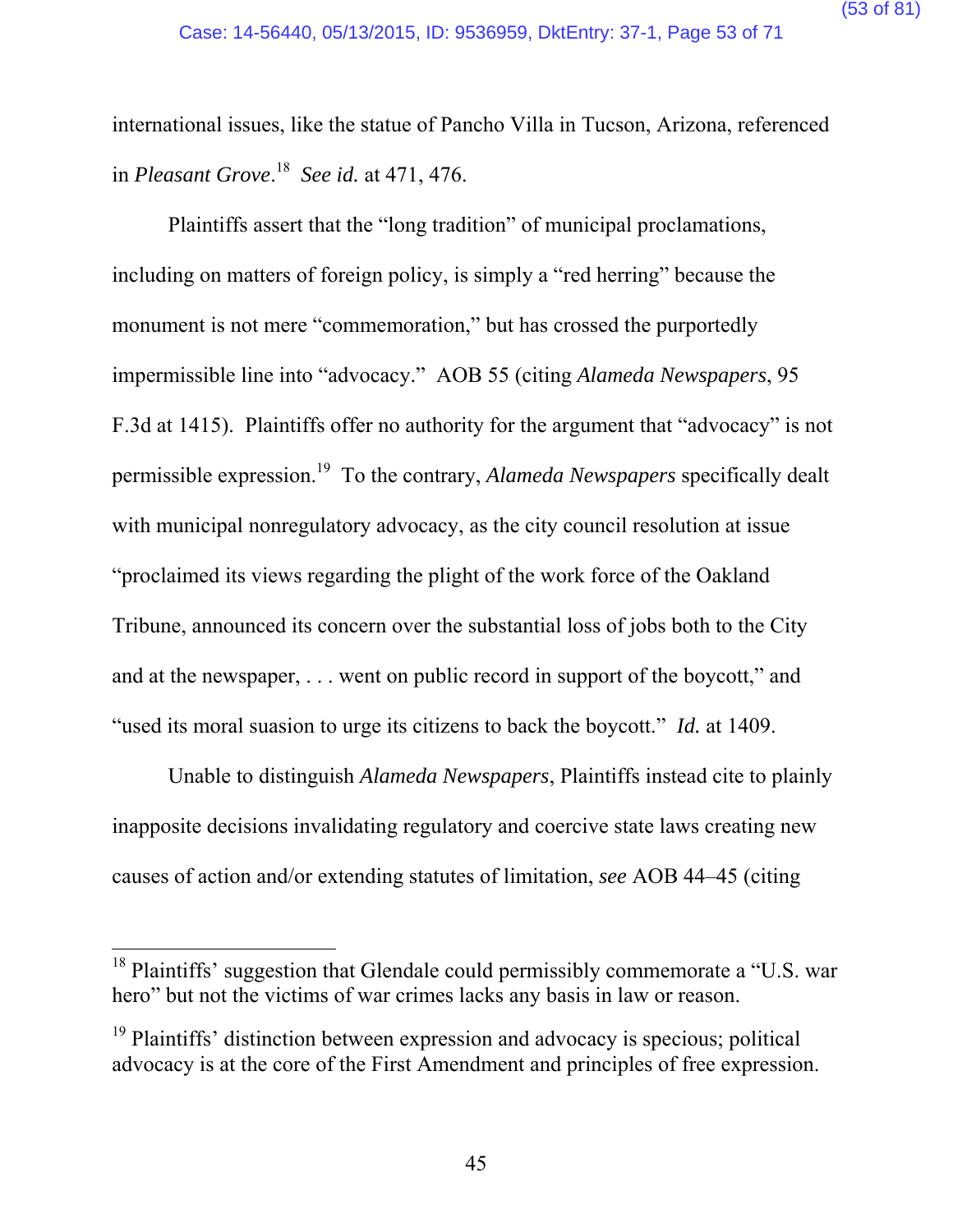*Garamendi*, 539 U.S. 396; *Von Saher*, 592 F.3d 954; and *Movsesian*, 670 F.3d 1076); those inviting courts to abrogate devises based on constructions of foreign law, *see* AOB 45 (citing *Zschernig*, 389 U.S. 429); those levying taxes on foreignowned property, *see id.* (quoting *Japan Line, Ltd. v. Cnty. of Los Angeles*, 441 U.S. 434 (1979)); and those requiring aliens to obtain and carry registration cards or risk fines and imprisonment, *see* AOB 49 (quoting *Hines v. Davidowitz*, 312 U.S. 52  $(1941)$ ).

Unlike those cases, Glendale has simply expressed an opinion on a matter of public interest with which Plaintiffs disagree. Their disagreement is irrelevant, however, to the historical tradition of local governments' exercising their right to speak.

> A government entity has the right to "speak for itself." "[It] is entitled to say what it wishes," and to select the views that it wants to express[.] "It is the very business of government to favor and disfavor points of view." Indeed, it is not easy to imagine how government could function if it lacked this freedom. "If every citizen were to have a right to insist that no one paid by public funds express a view with which he disagreed, debate over issues of great concern to the public would be limited to those in the private sector, and the process of government as we know it radically transformed."

*Pleasant Grove, 555 U.S. at 467–68 (citations omitted).*<sup>20</sup>

 $\overline{a}$ 

*(continued . . .)* 

<sup>20</sup> There is no question that under *Pleasant Grove* the government has free speech rights. Recognizing that neither the Supreme Court nor the Ninth Circuit has directly addressed the issue, *see United States v. Am. Library Ass'n Inc.*, 539 U.S.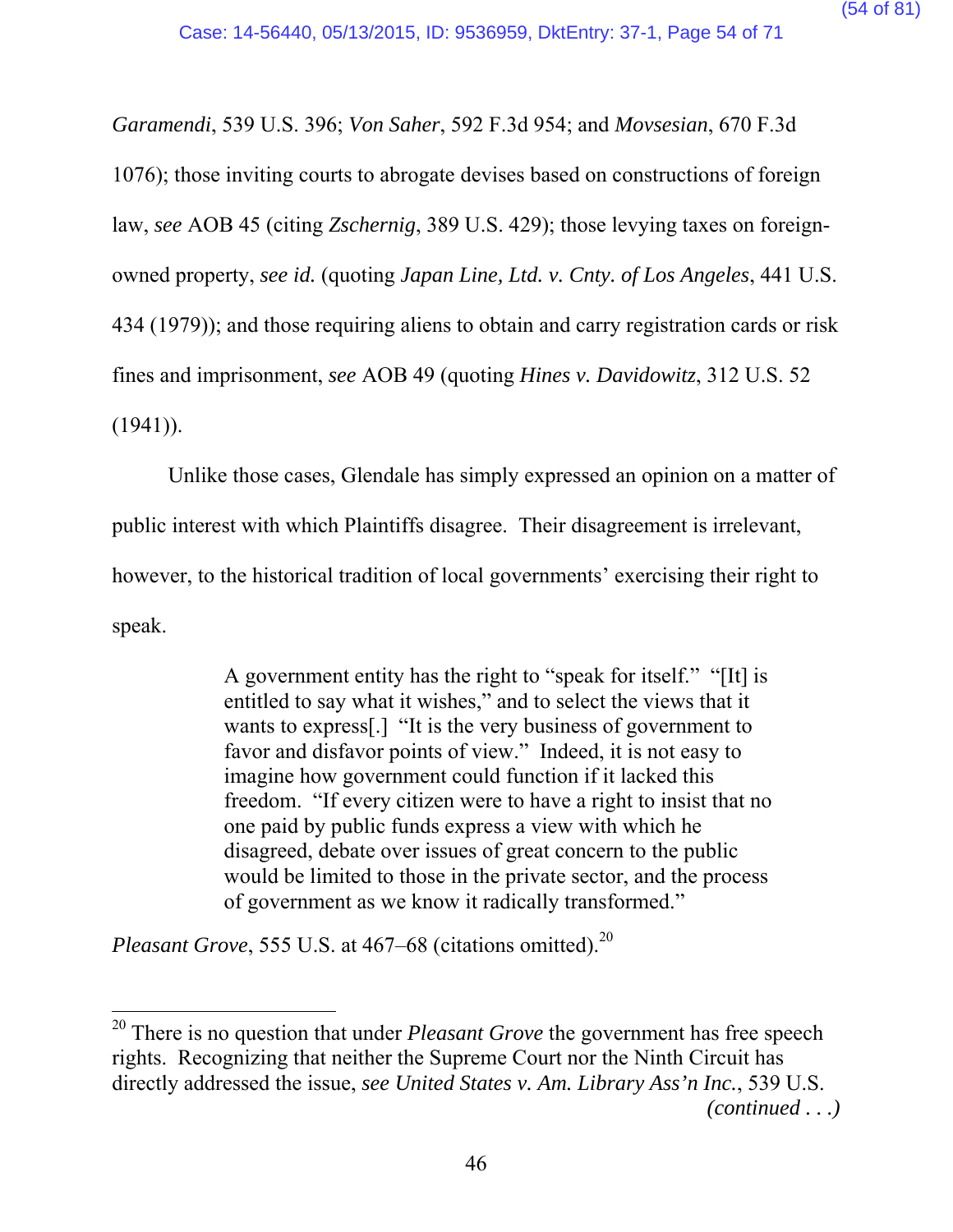Plaintiffs offer two other specious arguments to distinguish Glendale's conduct from other, permissible municipal action: (1) Commemorating war crimes victims is different from other public services (like maintaining streets), $^{21}$  AOB 54; and (2) the monument is "more than merely commemorative" because it monopolizes its portion of the park and interferes with the public use of that space. AOB 57. Of course, that dedicating a monument to war crimes victims differs from street cleaning is irrelevant to whether the former is permissible. Similarly, Plaintiffs' suggestion that the monument is not expressive because it takes up

*<sup>(. . .</sup> continued)* 

<sup>194, 210–11 (2003),</sup> Glendale respectfully submits that these rights are grounded in the First Amendment. Applying the First Amendment to local government speech, and thus providing a constitutional protection again federal restrictions on the speech of state and municipal government, serves interests of both federalism and speech. For many citizens, petitioning their state or local government to issue a proclamation, construct a monument, or install a library exhibit, is the most effective way to exercise their speech rights. *Cf. Citizens United v. Fed. Election Comm'n*, 558 U.S. 310 (2010) (recognizing the importance of collective action in advancing speech rights).

<sup>&</sup>lt;sup>21</sup> Plaintiffs observe that Glendale's Code of Ordinances does not "provide for Glendale to police or govern foreign nations<sup>[1]</sup>" AOB 54 n.9. They fail, however, to provide any authority for the proposition that a municipal code circumscribes or is even relevant to determining the traditional and lawful scope of municipal authority for purposes of foreign affairs preemption. Plaintiffs' theory would lead to absurd results: the scope of "traditional" municipal authority would vary by locality depending the content of the particular city code, and would change any time a city enacted a new code provision.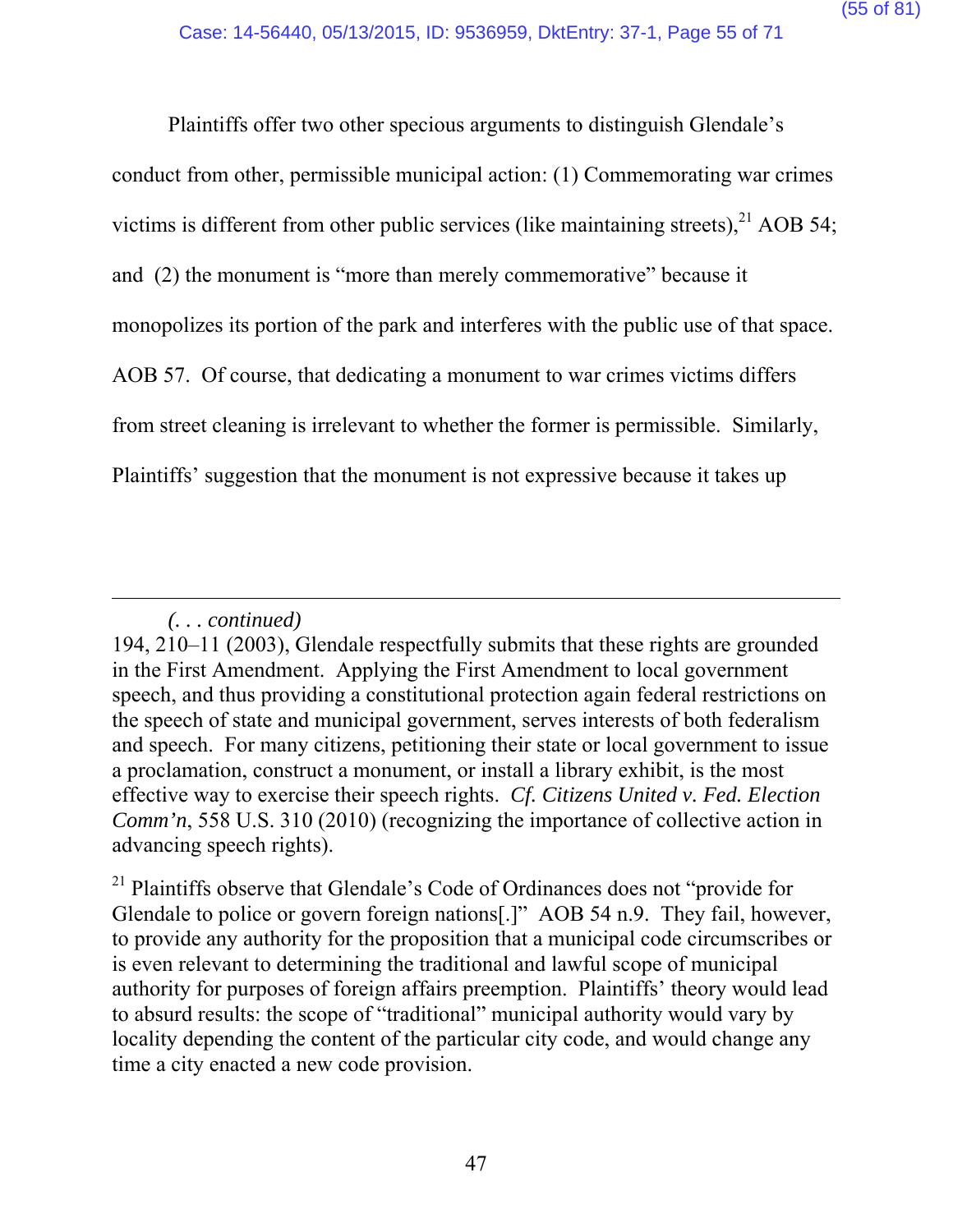public space is specious and refuted by *Pleasant Grove*. 555 U.S. at 470 (monuments on public land are government speech).

In sum, as a matter of law Glendale acted within the scope of traditional municipal competence in expressing solidarity for the Comfort Women, and Plaintiffs must therefore allege a conflict with federal law. *See Cassirer*, 737 F.3d at 617.

## **2. Plaintiffs' Factual Allegations Undermine Any Claim of Conflict**

Plaintiffs' complaint fails to allege any facts showing a conflict with federal policy. To the contrary, the District Court's order reflects that the monument is fully consistent with federal policy. ER 12. ("[A]s alleged in the Complaint, the plaque accompanying the statue cites to House Resolution 121, passed by Congress on July 30, 2007, 'urging the Japanese Government to accept historical responsibility for these crimes.'").

Plaintiffs make no effort on appeal to show that Glendale acted in conflict with some expression of federal policy. *See* AOB 42–43; *id.* at 53–54 ("*Field preemption* precludes Glendale" from installing the monument) (emphasis added). They have not alleged the existence of any federal statute, treaty, executive agreement or order, or any other federal law addressing the Comfort Women. Instead, beyond the United States' Statement of Interest in *Joo* and House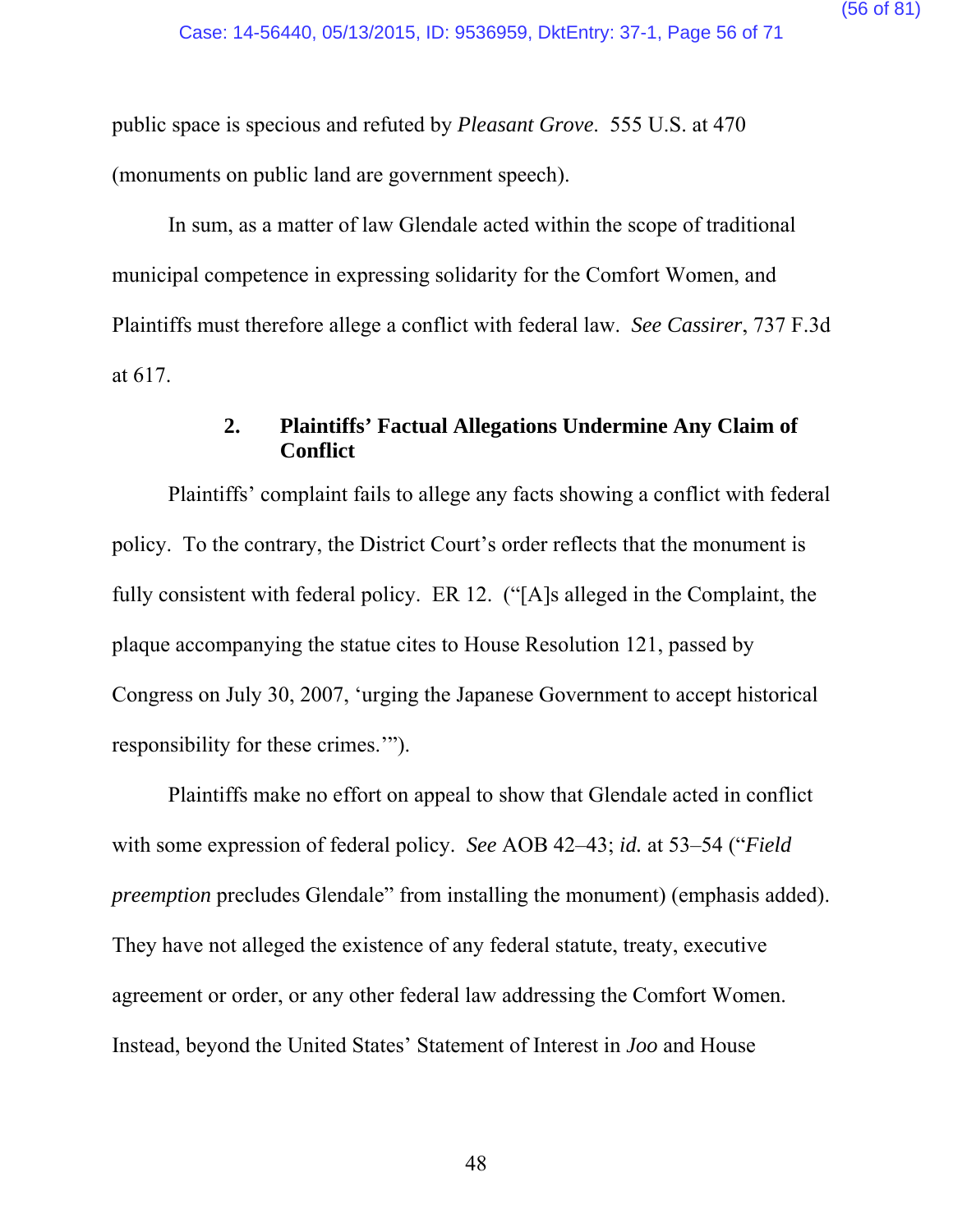Resolution 121, both of which describe the Comfort Women in terms similar to the

monument, they allege only three isolated comments from federal officials:

- White House Spokesperson Victoria Nuland reported that the Administration "continue[s] to hope that the countries in the region can work together to resolve their concerns over historical issues in an amicable way and through dialogue. As you know, we have no closer ally than Japan. We want to see the new Japanese Government, the new South Korean Government, all of the countries in Northeast Asia working together and solving any outstanding issues, whether they are territorial, whether they're historic, through dialogue."
- Secretary of State John Kerry said: "It is up to Japan and [South] Korea] to put history behind them and move the relationship forward. And it is critical at the same time that we maintain robust trilateral cooperation." "We urge our friends in Japan and South Korea, we urge both of them to work with us together to find a way forward to help resolve the deeply felt historic differences that still have meaning today . . . . We will continue to encourage both allies to find mutually acceptable approaches to legacy issues from the past."
- [T]he Assistant Secretary of State for East Asian and Pacific Affairs[] commented that the U.S.'s position on the comfort women issues is to continue efforts to help manage "sensitive historical legacy problems in a way that contributes to healing and forgiveness in [] conversations in Japan and elsewhere."

## ER 64–65.

Consistent with the District Court's analysis, to the extent *any* federal policy

on the Comfort Women can be culled from these allegations, it is fully consistent

with the monument. The House Resolution expresses the "advocacy" of which

Plaintiffs accuse Glendale. Plaintiffs also grossly mischaracterize the United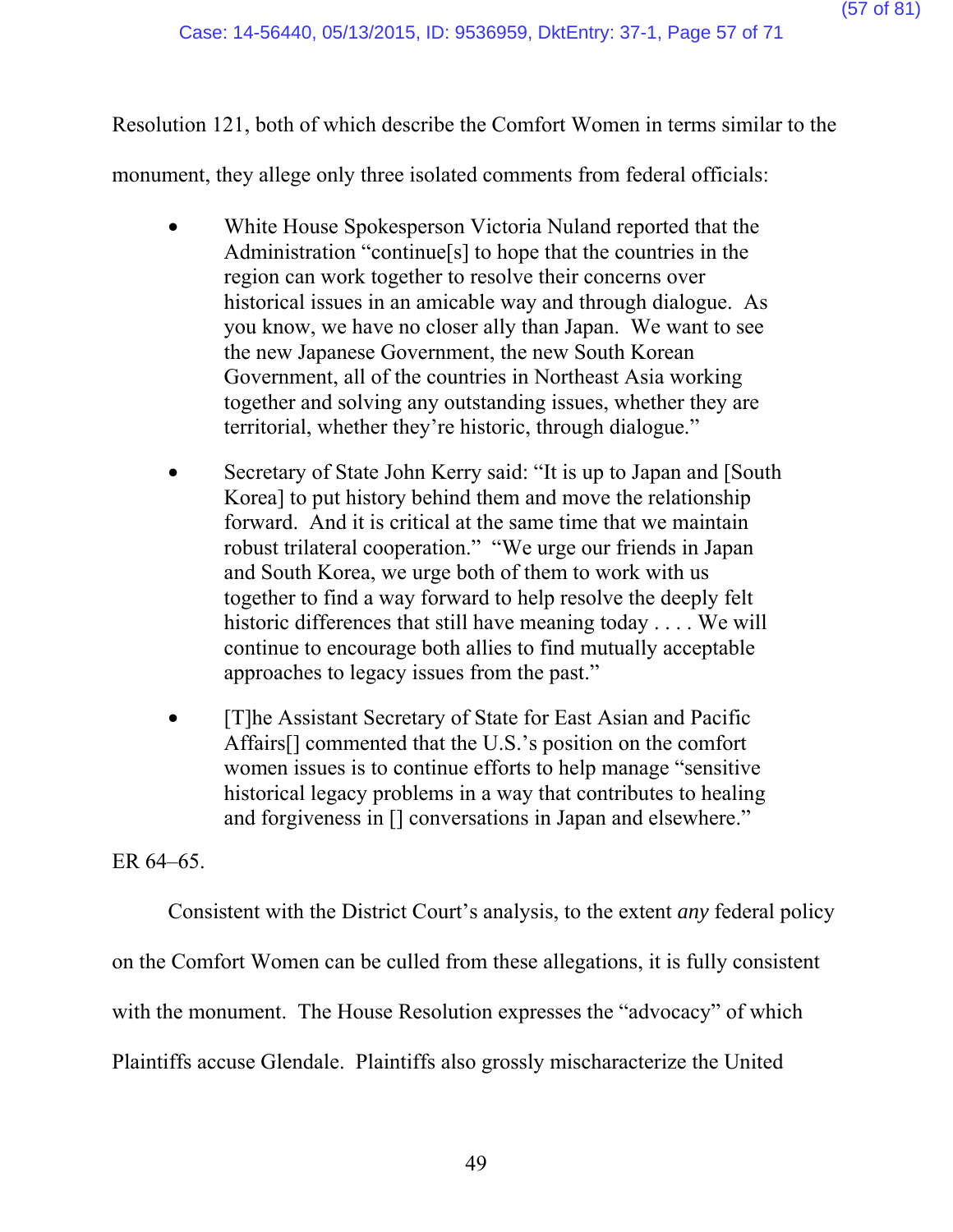States' position in *Joo*, which was simply to discourage federal *courts* from resolving nonjusticiable political questions.<sup>22</sup> ER 37. Moreover, the three isolated comments from federal officials at most suggest a policy of promoting dialog and "'conversation[]'" among the United States, Japan, and South Korea. ER 65 (quoting Secretary Kerry's comments urging Japan and Korea to work "*with us*") (emphasis added). None so much as hints at a conflict between Glendale's monument and federal foreign policy.<sup>23</sup>

 $\overline{a}$ <sup>22</sup> Plaintiffs' complaint asserts that the *Joo* Statement of Interest warns that merely "addressing the comfort women issue in the United States could disrupt Japan's 'delicate' relations with China and Korea." ER 64. That plainly misstates the Statement, which warned against "*litigation* of these claims in U.S. court" and "lawsuits" regarding redress for the Japanese military's wrongdoing. ER 35–51 (emphasis added).

<sup>&</sup>lt;sup>23</sup> Moreover, Plaintiffs conceded in their briefing below other representations from United States officials that are wholly consistent with the monument. SER 2 n.1 (quoting 2013 State Department Spokesperson statement: "'what happened in that era to these women . . . is deplorable and clearly a grave human rights violation of enormous proportions"); *id.* (quoting 1993 statement of Japan's Chief Cabinet Secretary: ""with the involvement of the [Japanese] military authorities of the day,' the Comfort Women 'suffered immeasurable pain and incurable physical and psychological wounds' that 'severely injured the honor and dignity of' these Women").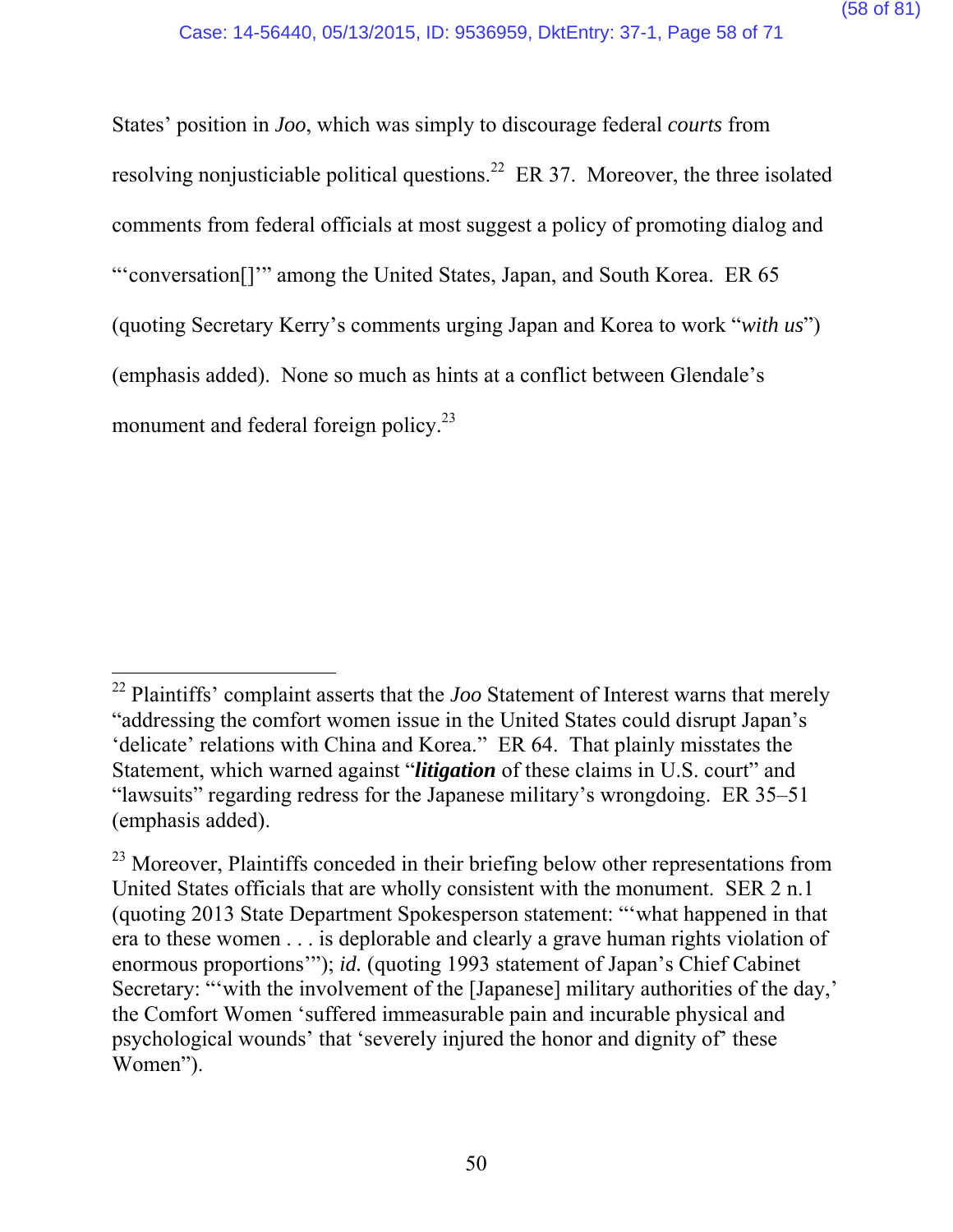Thus, Plaintiffs' complaint falls far short of demonstrating a conflict with

some "federal action such as a treaty, federal statute, or executive branch policy."<sup>24</sup>

*Cassirer*, 737 F.3d at 617.

# **C. Plaintiffs Fail to Allege That Glendale's Installation of the Monument, Which Was Within Its Traditional Competency, Had a Direct Impact on Foreign Relations**

Plaintiffs also cannot demonstrate that Glendale's conduct offends the

Constitution under a field preemption analysis—again, assuming that

nonregulatory, expressive conduct is even subject to such scrutiny. "Field

preemption occurs when a state, in the absence of any express federal

policy . . . intrudes on the field of foreign affairs without addressing a traditional

 Indeed, the United States filed the Statement of Interest in *Joo* to advocate nonjusticiability under the political question doctrine, and the D.C. Circuit ultimately dismissed on those grounds. *Joo v. Japan*, 413 F.3d 45, 52 (D.C. Cir. 2005). Moreover, all six "independent tests" for determining whether a case is nonjusticiable under the political doctrine apply here. *See Baker v. Carr*, 369 U.S. 186, 217 (1962). In particular, the Court cannot conclude a conflict exists without declaring the content of U.S. foreign policy regarding the comfort women, *see Corrie*, 503 F.3d at 982, and there is no judicially discoverable and manageable standard to determine that policy, *see Baker*, 369 U.S. at 217.

 $\overline{a}$  $2<sup>24</sup>$  Because the complaint alleges no conflict, the Court can reject preemption on this ground. To the extent this Court must divine federal foreign policy respecting the Comfort Women, however, the complaint presents a nonjusticiable political question and provides an alternative basis to affirm the District Court's order. *See Corrie v. Caterpillar, Inc.*, 503 F.3d 974, 982 (9th Cir. 2007). Plaintiffs ask the courts to determine and pronounce the content of U.S. foreign policy based solely on its interpretation of isolated and ambiguous comments from certain federal officials.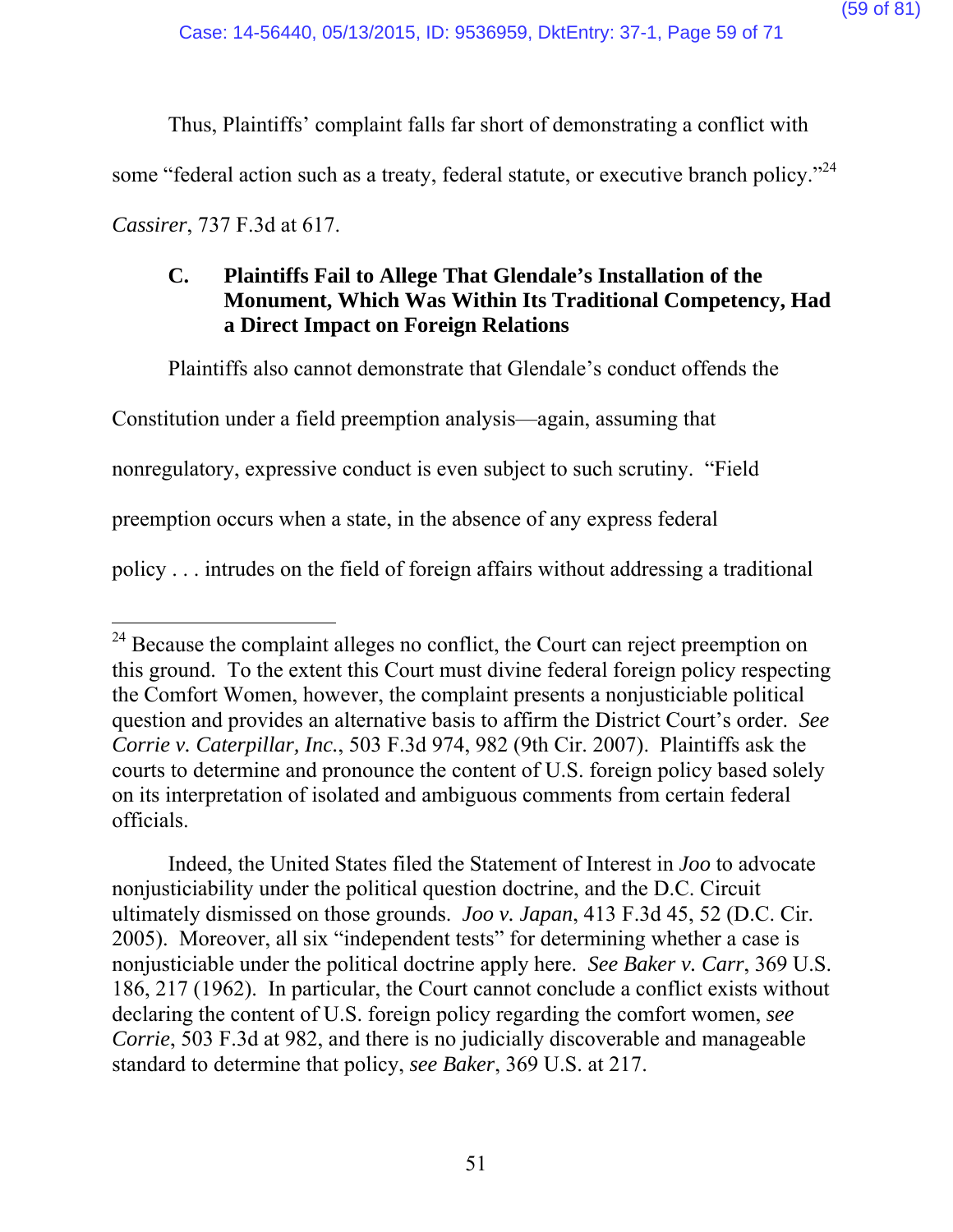state responsibility. *Cassirer v. Thyssen-Bornemisza Collection Found.*, 737 F.3d 613, 617 (9th Cir. 2013) (quotation omitted).

At the threshold and as explained above, *see supra* Part II.B.1., Plaintiffs' field preemption theory fails because Glendale acted within the traditional scope of municipal competency. *Id.*

But there is a second, independent reason to reject Plaintiffs' novel application of field preemption: they do not, and cannot, allege *any* cognizable effect on foreign affairs. For this reason alone Plaintiffs fail to justify application of the "rarely invoked doctrine" of field preemption. *Movsesian v. Victoria Versicherung AG*, 670 F.3d 1067, 1075 (9th Cir. 2012).<sup>25</sup>

Although there are no decisions preempting nonregulatory, expressive municipal conduct under the foreign affairs power, cases evaluating state regulatory schemes and legislatively created judicial remedies illuminate the extent to which state action must directly affect foreign affairs to offend the Constitution. For example, in *Clark v. Allen*, 331 U.S. 503 (1947), and *Zschernig v. Miller*, 389 U.S. 429 (1968), the Supreme Court analyzed whether the reciprocity clauses in

<sup>&</sup>lt;sup>25</sup> Indeed, *Zschernig* is the "only case in which the Supreme Court has struck down a state statute as violative of the foreign affairs power," *Deutsch v. Turner Corp.*, 324 F.3d 692, 710 (9th Cir. 2003), in the absence of a clear conflict, and it "has been applied sparingly," *see id.*; *see also Von Saher v. Norton Simon Museum of Art*, 592 F.3d 954, 963 (9th Cir. 2009) (field preemption is "seldomly" invoked).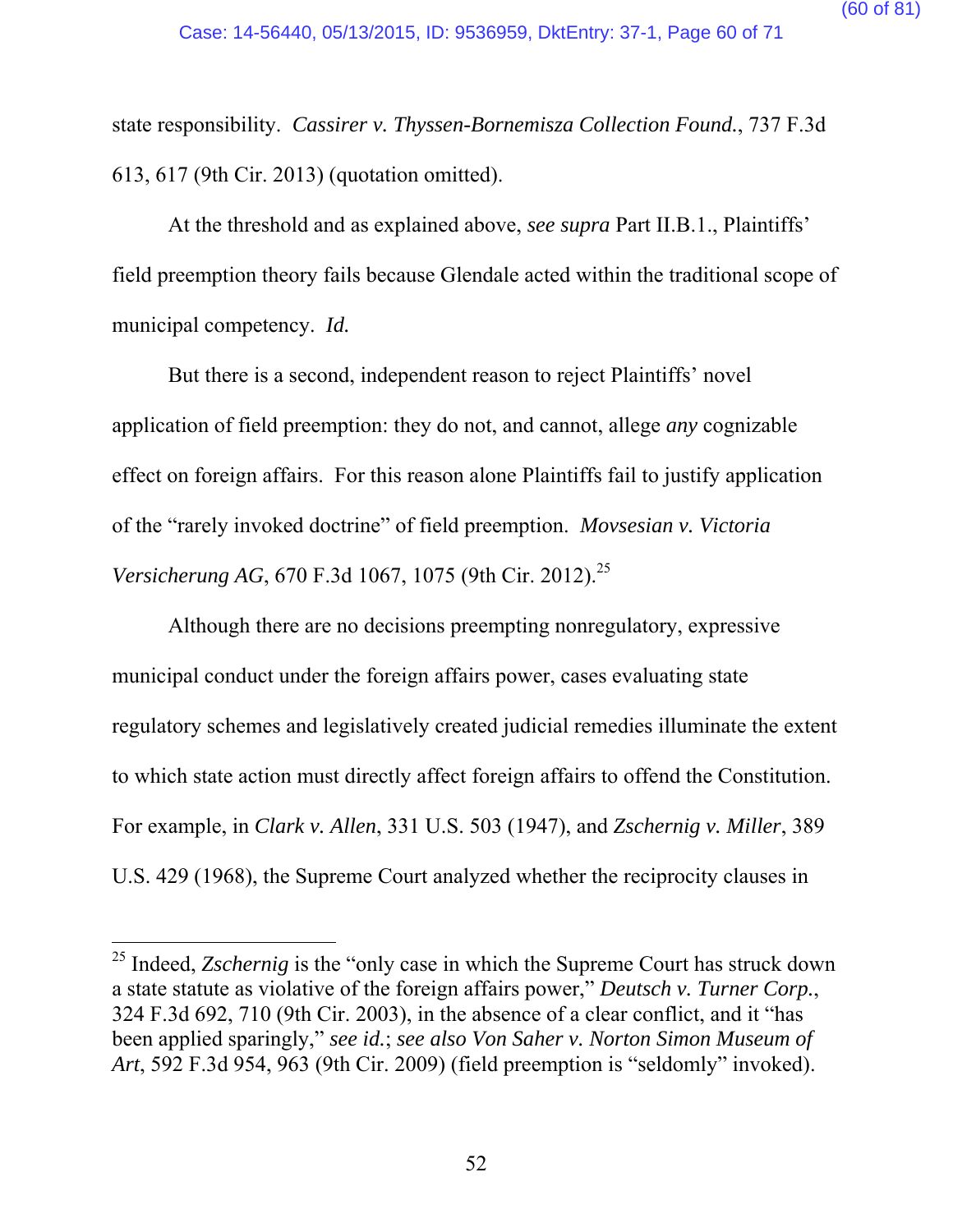the probate laws of California and Oregon, respectively, which governed the rights of aliens to inherit property from American decedents, intruded on the foreign affairs power.

In *Clark*, the Supreme Court declined to find preemption, rejecting the argument that California's regulatory scheme was "a matter for settlement by the Federal Government on a nation-wide basis." 331 U.S. at 517. The Court observed that property rights were a matter of local law, and that in the absence of conflicting federal policy as evidenced by a treaty, for example, "some incidental or indirect effect in foreign countries" would not offend federal policy. *Id.* Indeed, the Court observed that such an incidental or indirect effect "is true of many state laws which none would claim cross the forbidden line." *Id.* 

Oregon's similar reciprocity regime came before the Court twenty years later during the Cold War. *Zschernig*, 389 U.S. 429. Under that regulatory scheme, an alien who sought to collect an inheritance from an Oregonian decedent had to prove that she would "receive the benefits, use or control of money or property from estates of persons dying in this state without confiscation, in whole or in part, by the governments of such foreign countries." *Id.* at 432. As the Court noted, inheritance statutes in Oregon and other states had caused probate courts to "launch[] inquiries into the type of governments that obtain in particular foreign nations." *Id.* at 434. In practice, state courts used these laws to deny legatees in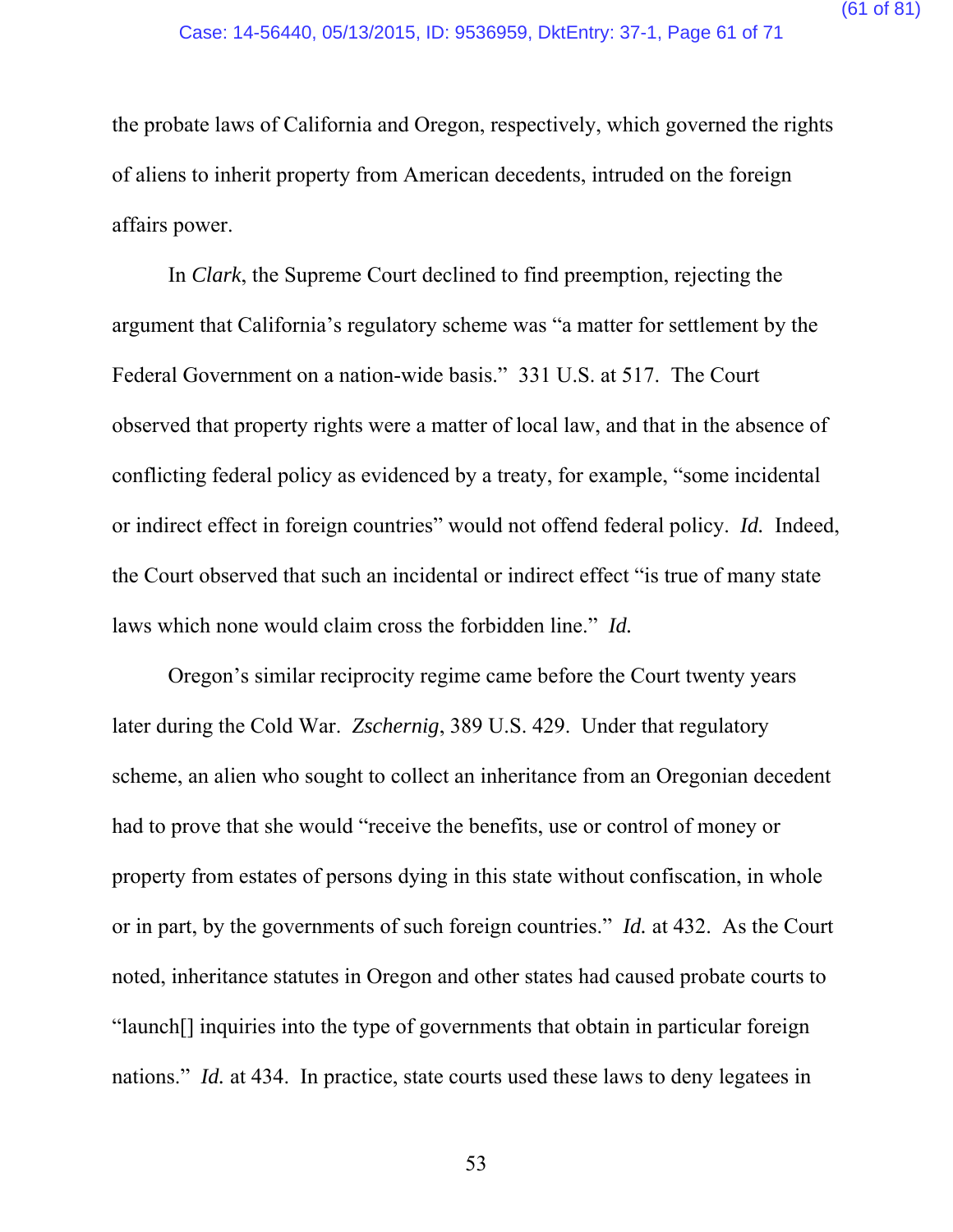communist countries otherwise rightful inheritances. Critically, the Court reported state courts' "notorious" practice of "withholding remittances to legatees residing in Communist countries . . . ." *Id.* at 440.Because Oregon's law had "a direct impact upon foreign relations," *id.* at 441, rather than the merely incidental one condoned by *Clark*, the Court struck down the statute.

The Ninth Circuit has been similarly circumspect in invalidating state laws on field preemption grounds. Most recently, in *Cassirer*, this Court reversed a district court's erroneous conclusion that field preemption invalidated a California statute providing "a six-year limitation period for the recovery of fine art against a museum, gallery, auctioneer, or dealer." 737 F.3d. at 615. Recognizing that "under *Von Saher*, *Movsesian*, and *Deutsch*, states may not *create their own remedies* to the problem of looted Holocaust-era art or other wartime injuries," or "require their courts to make politically sensitive determinations on matters of foreign policy," this Court concluded that the challenged statute of limitations did "not create a remedy for wartime injuries by creating a new cause of action . . . ." *Id.* at 618 (emphasis in original). Similarly, the Court observed that there was no evidence "that California courts, as in *Zschernig*," were applying the statute of limitations "to establish [the State's] own foreign policy." *Id.* at 619 (quotation omitted).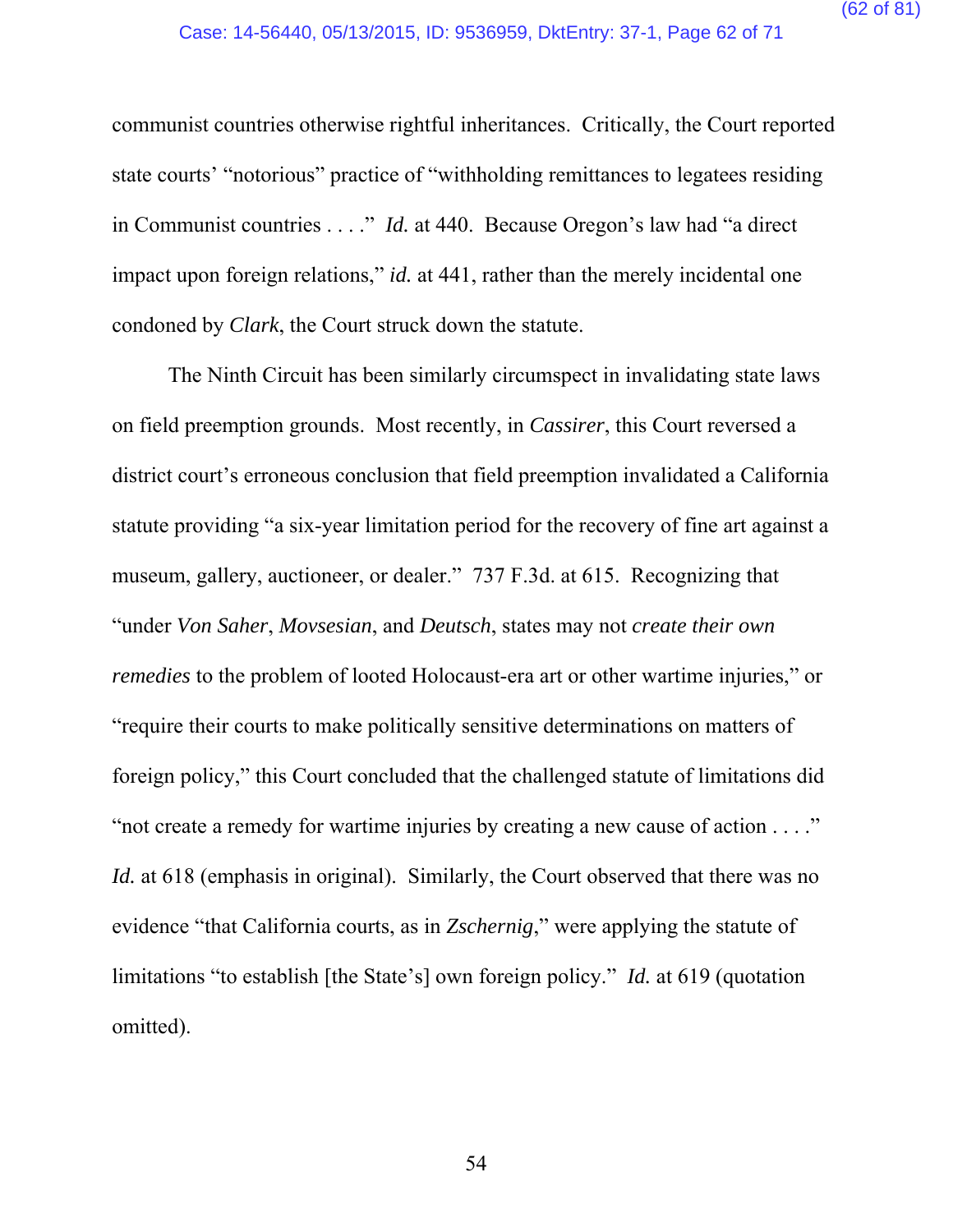Like *Cassirer*, Glendale's expressive conduct creates no remedies and invites no judicial scrutiny of any foreign government, including Japan. Plaintiffs primarily rely on language in *Zschernig* that states cannot make their own foreign policy. But, as the discussion above elucidates, such reliance is misplaced. *Zschernig* involved a complex statutory scheme that was "notorious" for preventing otherwise lawful remittances to heirs in Communist countries and had a "direct impact upon foreign relations." 389 U.S. at 440–41.

Thus, like those at issue in *Von Saher*, *Movsesian*, and *Deutsch*, the Oregon law in *Zschernig* invited judicial determinations carrying *remedial* consequences. *See Movsesian*, 670 F.3d at 1070 (law empowered courts to provide legal remedy to insurance claimants); *Von Saher v. Norton Simon Museum of Art*, 592 F.3d 954, 958 (9th Cir. 2009) (law empowered courts to order stolen artwork returned to owners of Nazi-appropriated artwork); *Deutsch v. Turner Corp.*, 324 F.3d 692, 707 (9th Cir. 2003) (law empowered courts to award compensation to claimants for slave labor performed during World War II). Plaintiffs' reliance on each is therefore misplaced. Analogizing *judicial* inquiry with its attendant legal consequences to Glendale's monument is simply inapt.<sup>26</sup>

<sup>&</sup>lt;sup>26</sup> Even ignoring this difference in *kind*, the scrutiny invited by the laws struck down in those cases differs by significant magnitude from Glendale's alleged "advocacy." Courts applying the California statute at issue in *Movsesian* would have had "to decide whether the [insurance] policyholder 'escaped [the Ottoman *(continued . . .)*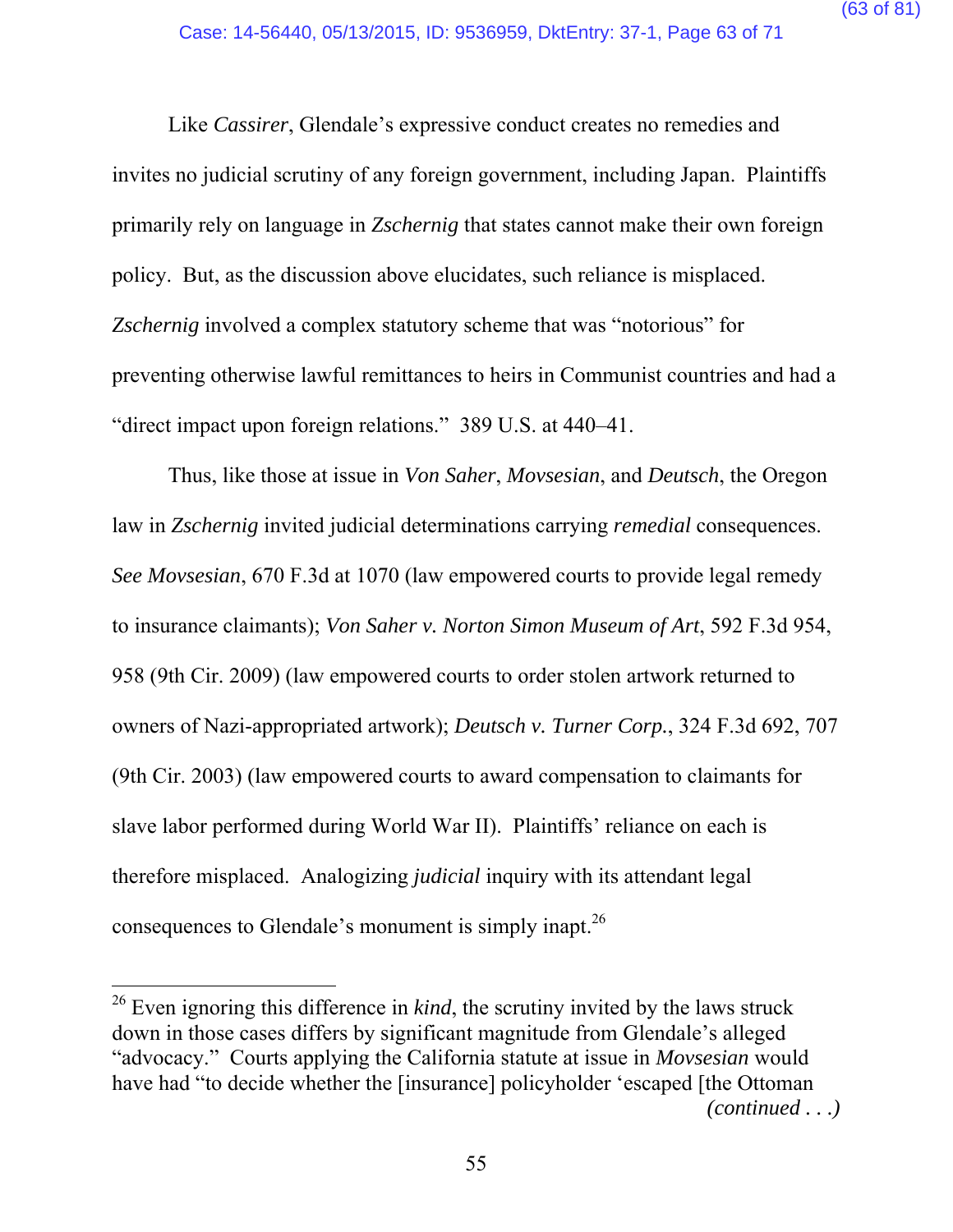Indeed, Plaintiffs do not assert that Glendale's actions invite judicial scrutiny of foreign governments. Instead, they allege merely that Glendale has taken a position that is "at odds with" the Japanese government and "inconsistent" with the federal executive branch, and that "Glendale's actions have great potential for disrupting the delicate diplomatic line struck by the Executive Branch on this contentious issue." ER 67. Plaintiffs' opening brief illuminates their theory: Glendale "seek[s] to establish foreign policy by taking sides, casting blame on Japan, and pressuring Japan to 'accept historical responsibility for these crimes.'" AOB 47. This allegedly "risks the relationship between the United States" and Japan and Korea. *Id.* at 52.

Plaintiffs' factual allegations, however, are limited to statements by foreign officials expressing displeasure with Glendale's actions, ER 63–64. That is plainly insufficient. As the case law described above makes clear, field preemption is triggered by state laws that have a direct impact on U.S. *foreign policy*, not merely

*<sup>(. . .</sup> continued)* 

Empire] to avoid persecution[.]'" *Movsesian v. Victoria Versicherung AG*, 670 F.3d 1067, 1076 (9th Cir. 2012). To interpret the statute at issue in *Von Saher*, "a California Court would necessarily have to review the restitution decisions made by the Dutch government and courts" attendant to World War II reparations. *Von Saher*, 592 F.3d at 976. Even more problematically, the statute at issue in *Deutsch* "sought to create its own resolution to a major issue arising out of the war—a remedy for wartime acts that California's legislature believed had never been fairly resolved." *Deutsch*, 324 F.3d at 712.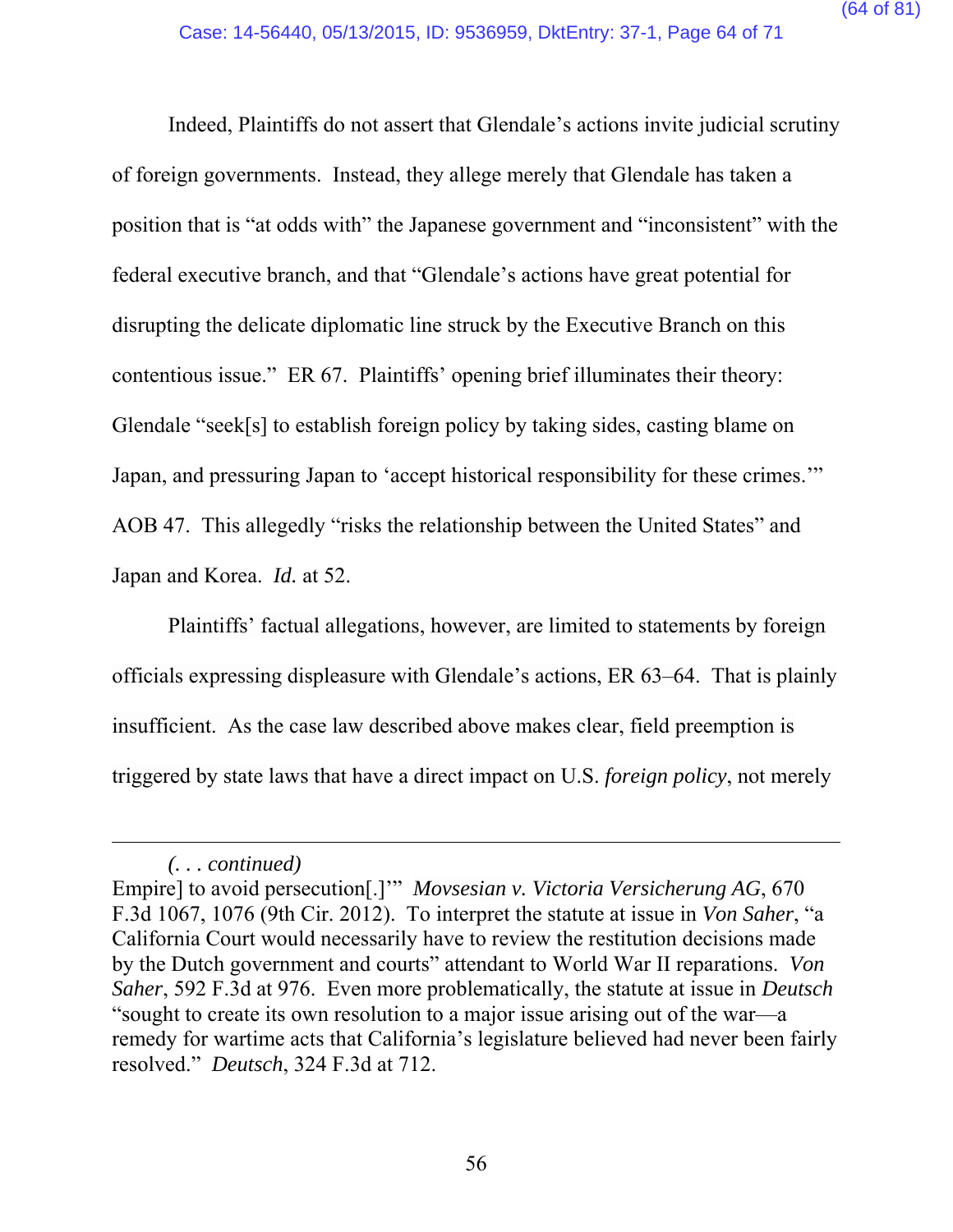by state laws that allegedly have some *de minimis* effect in foreign nations.27 *See, e.g.*, *Zschernig*, 389 U.S. at 440 (law preempted because it "affect[ed] international relations . . . [and] impair[ed] the effective exercise of the Nation's foreign policy."); *Movsesian*, 670 F.3d at 1077 (law preempted because it "ha[d] a direct impact on foreign relations").Plaintiffs have not cited a single case in which criticism by foreign officials sufficed to justify preemption. Indeed, holding that such reactions constitute an impermissible effect on foreign affairs for the purposes of preemption would create an unworkable and dangerous standard. If the displeasure of foreign politicians were sufficient to justify preemption, state and local officials would have no way of knowing, before they approved expressive action, whether it was constitutional. Moreover, such a rule would subject all nonregulatory state and local commemorations of historical events to the whims of shifting political opinion in other countries. A monument or museum addressing a particular historical event might be constitutional for years, only to suddenly "become" unconstitutional because new officials in a foreign country disagreed with its message.

 $27$  Plaintiffs argued before the District Court that field preemption turns on the implications of Glendale's actions "'in foreign countries,' not on U.S. foreign policy." SER 3 n.10. On appeal, they now concede that the effect must be on "foreign policy." AOB 41 ("The Constitution Preempts Municipal Action That Interferes With *Foreign Policy*") (emphasis added).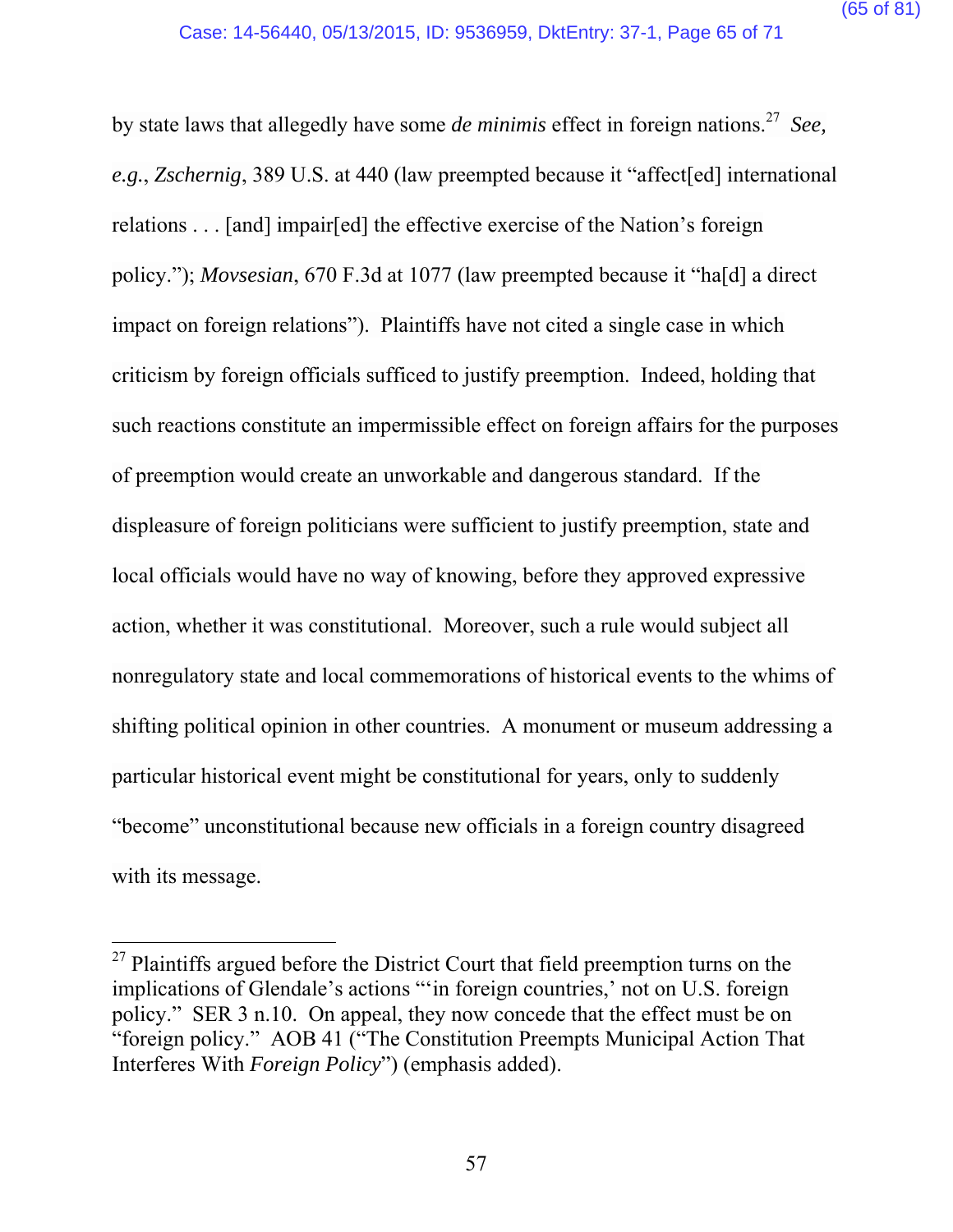Thus, despite Plaintiffs' unfounded warnings of regional destabilization, the complaint fails to offer *any* factual allegations of disruptions of U.S. foreign policy in the more than eight months after the monument was unveiled in July 2013. The Court should reject Plaintiffs' conclusory and speculative allegations that Glendale's actions have "great potential" to disrupt U.S. policy in East Asia. *See Ashcroft v. Iqbal*, 556 U.S. 662, 678 (2009). Glendale's expressive act commemorating an historical event has had, and will have, no effect on U.S. foreign policy.

# **III. BECAUSE AMENDMENT WOULD BE FUTILE, THE DISTRICT COURT PROPERLY DISMISSED THE FEDERAL CLAIM WITHOUT LEAVE TO AMEND**

In dismissing Plaintiffs' federal claim with prejudice, the District Court observed that they had "not asked for leave to amend the Complaint to cure the deficiencies" and correctly concluded that no amendment could cure the deficiencies, expressly finding "that any amendment would be futile." ER 13.

*First*, Plaintiffs' claims, both to standing and as to the merits, lack any legal basis. No additional factual allegations could convert the monument to a regulatory or coercive scheme giving rise either to standing or to preemption. *Thinket Ink Info. Res., Inc. v. Sun Microsystems, Inc.*, 368 F.3d 1053, 1061 (9th Cir. 2004) ("A district court does not err in denying leave to amend where the amendment would be futile.") (quotations and citation omitted). *Second*, as the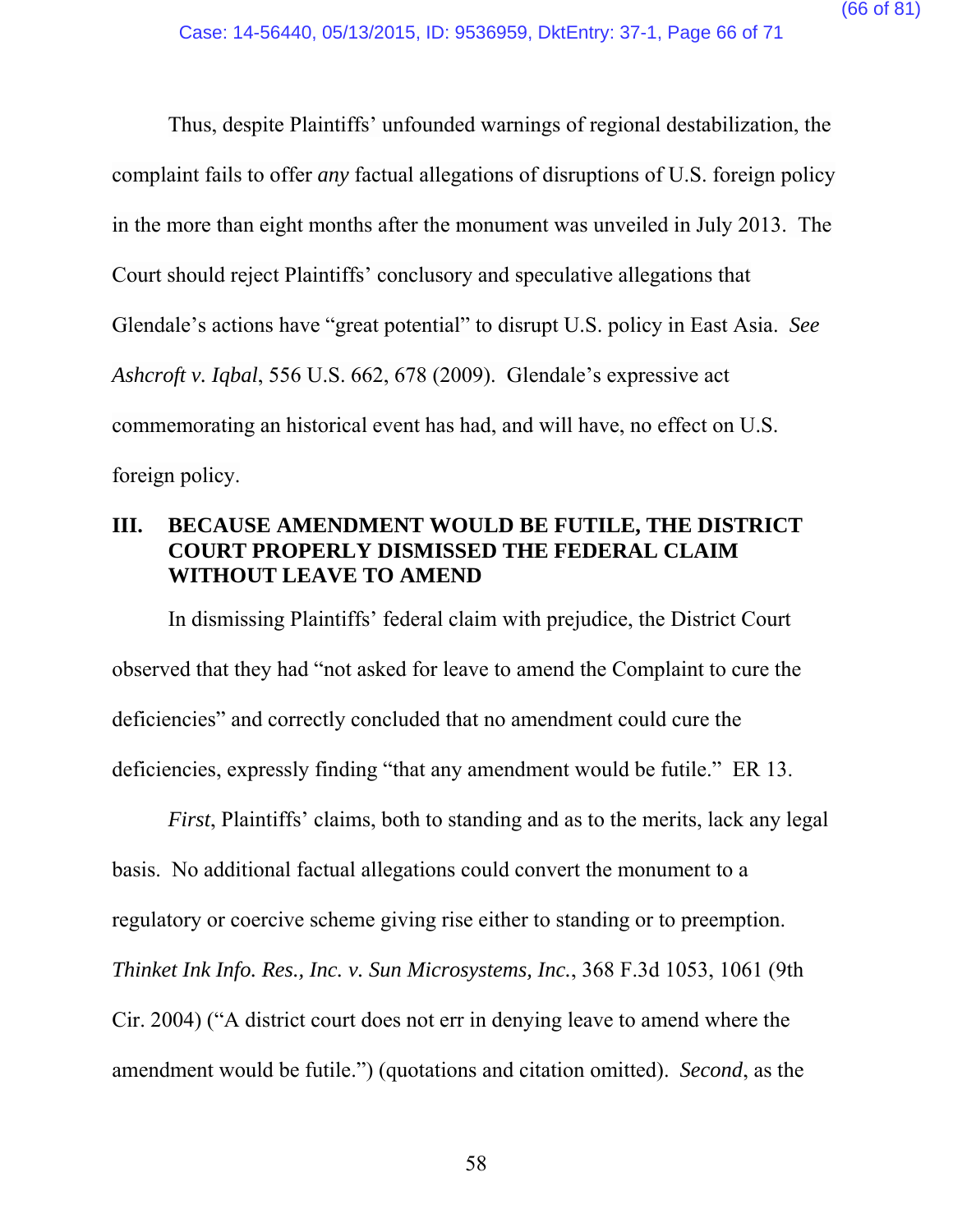District Court observed, Plaintiffs never requested an opportunity to amend.<sup>28</sup> Plaintiffs' failure is particularly telling because the District Court put them on notice that there would likely not be a hearing on the motion to dismiss. *See* SER 7. Their claim that they were "never given the opportunity" to request leave to amend is therefore disingenuous. *Third*, despite representing that their pleading deficiencies could be "*fixed easily*," AOB 16, Plaintiffs *still* fail to identify what factual allegations they would add. Plaintiffs only aver broad *categories* of information they could plead after "limited discovery." *Id.* at 17 n.4. They do not identify a single *factual allegation*.

Specifically, Plaintiffs generally represent they could add facts showing Glendale "erected the monument and plaque in order to influence foreign affairs and to discriminate against Japan and the Japanese generally," *id.*, but they do not identify any such facts. They represent that they "could have added facts demonstrating Glendale's stigmatic injury to Plaintiffs (and all Japanese-Americans) based upon the language in the plaque and a resulting cause of action against Glendale for violation of the Equal Protection Clause of the U.S. Constitution." *Id.* But Plaintiffs identify no such facts (or explain how they could possibly plead facts demonstrating injury to "all Japanese-Americans").

<sup>28</sup> Plaintiffs concede this point. *See* AOB 16 n.3.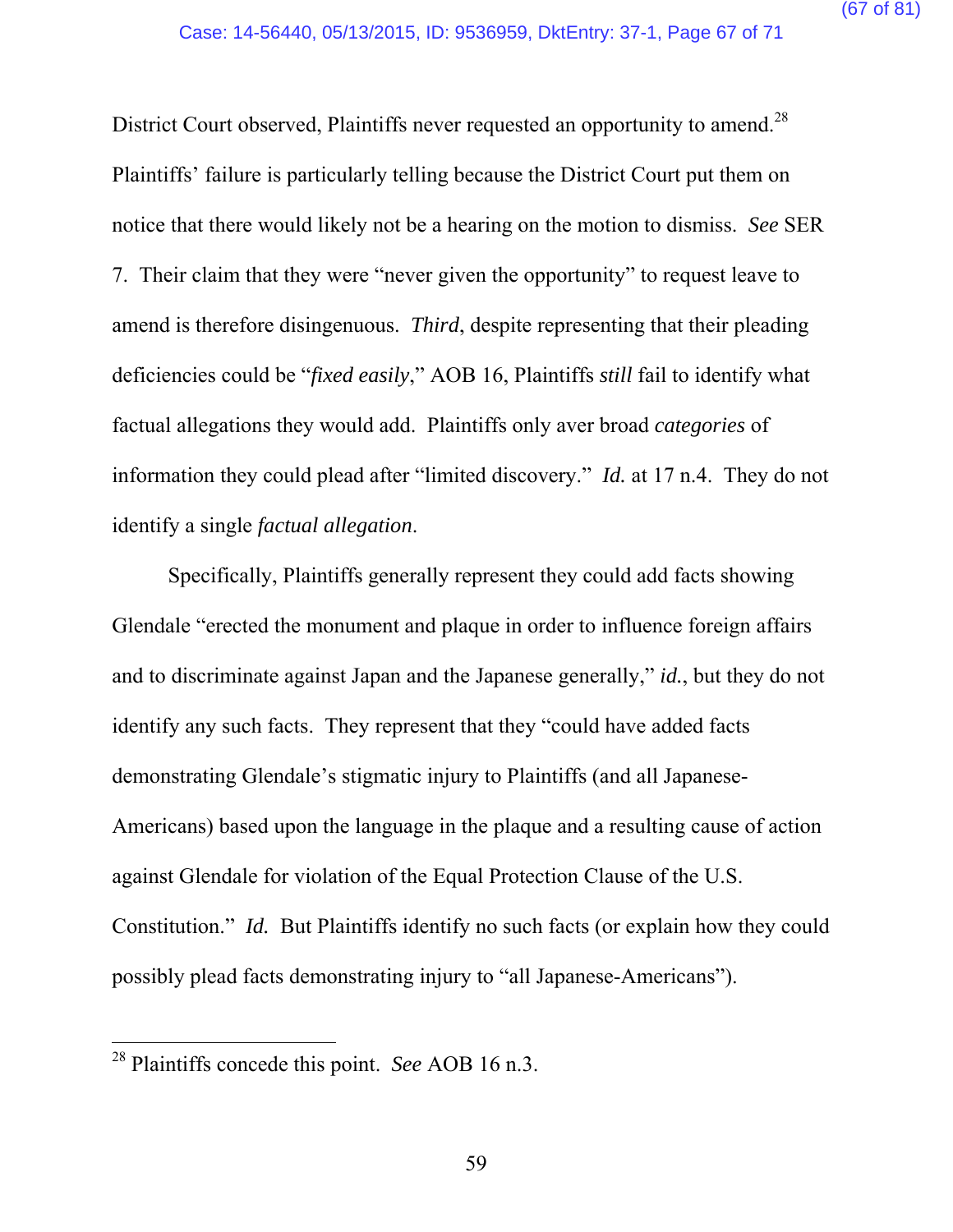Nor should Plaintiffs only now be able to amend to assert an entirely new cause of action, an equal protection claim, *id.*, which they never asserted or even suggested. Plaintiffs' argument would require a district court faced with a legally deficient claim, as to which amendment would be futile, to sift through allegations in the complaint and determine whether any other causes of action could be stated. Plaintiffs offer no authority requiring the District Court to do their work for them.

#### **CONCLUSION**

For the foregoing reasons, the Court should affirm the judgment below.

Dated: May 13, 2015 Respectfully submitted,

 GLENDALE CITY ATTORNEY'S OFFICE Michael J. Garcia Ann M. Maurer Andrew Rawcliffe

SIDLEY AUSTIN LLP Bradley H. Ellis Christopher S. Munsey

By: /s/ Christopher S. Munsey Christopher S. Munsey Attorneys for Defendant-Appellee CITY OF GLENDALE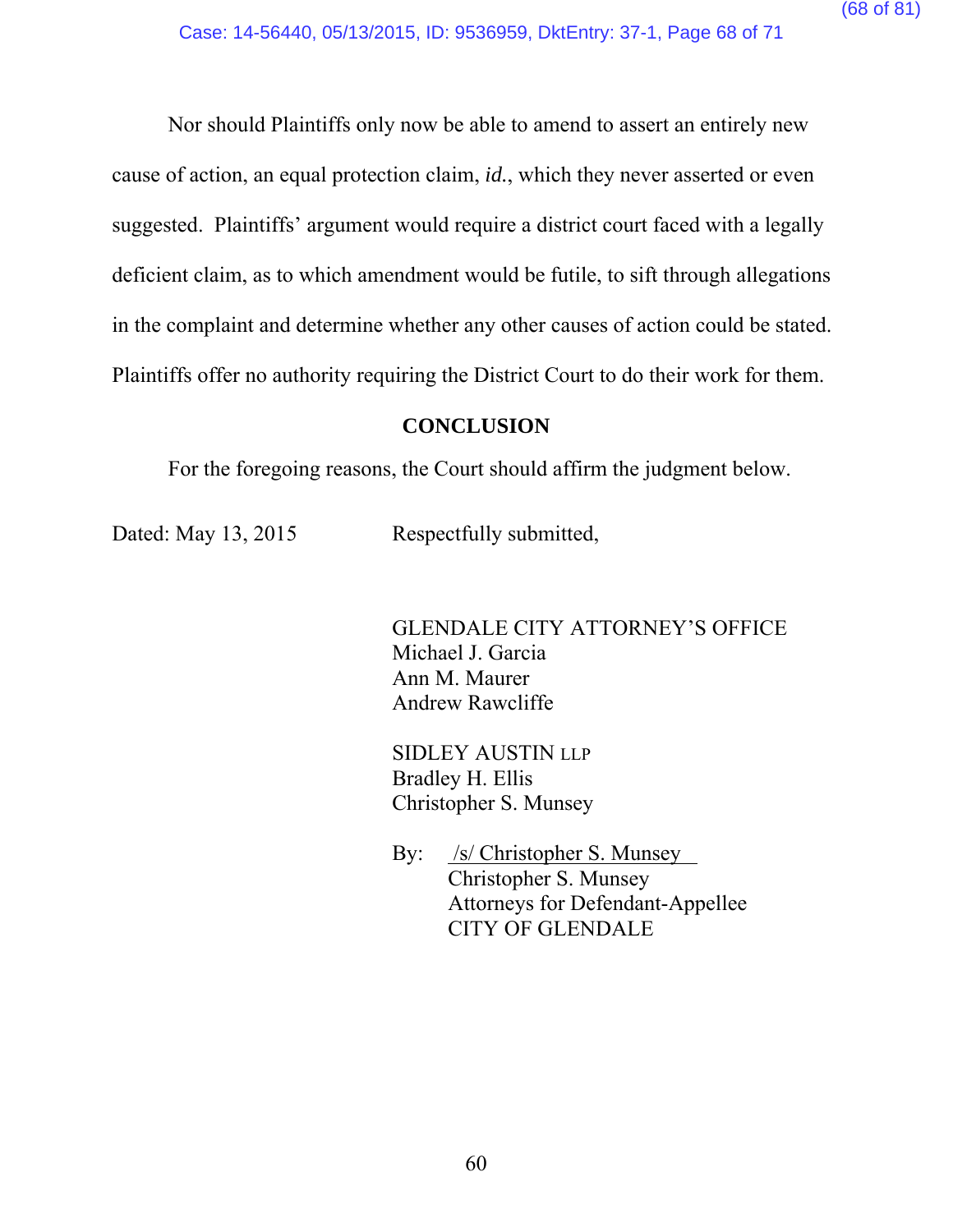Case: 14-56440, 05/13/2015, ID: 9536959, DktEntry: 37-1, Page 69 of 71

# **RULE 28-2.6 STATEMENT OF RELATED CASES**

There are currently no cases pending before this Court that are related to this action.

Dated: May 13, 2015 /s/ Christopher S. Munsey

Christopher S. Munsey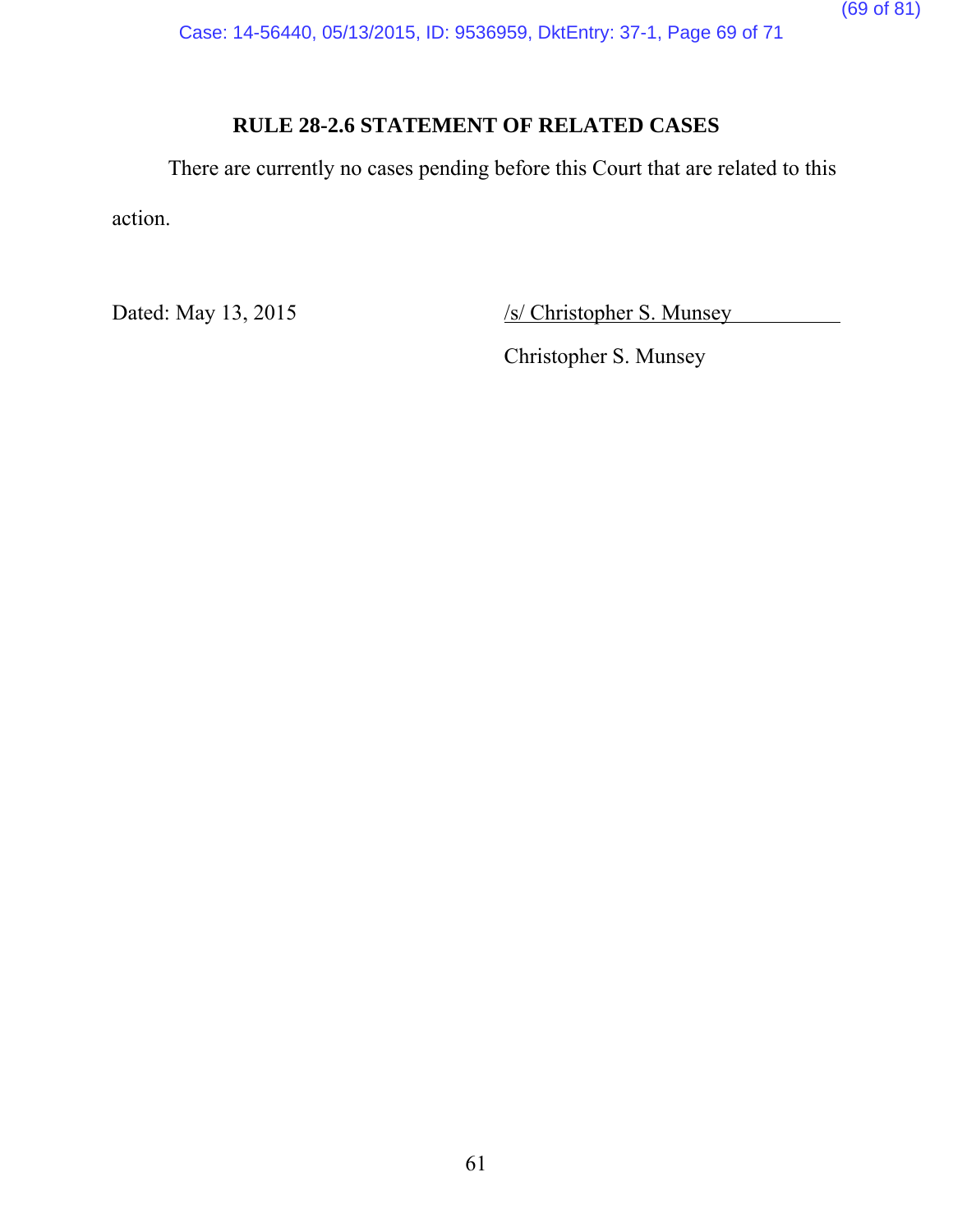# **CERTIFICATE OF COMPLIANCE**

Pursuant to Federal Rule of Appellate Procedure 32(a)(7)(C) and Ninth Circuit Rule 32-1, I certify that the attached Appellee's Brief is in 14-point proportionally spaced Times New Roman font, and contains 13,848 words, as counted by my word processing program, exclusive of the portions of the brief excepted by Rule  $32(a)(7)(B)(iii)$ .

Dated: May 13, 2015 /s/ Christopher S. Munsey

Christopher S. Munsey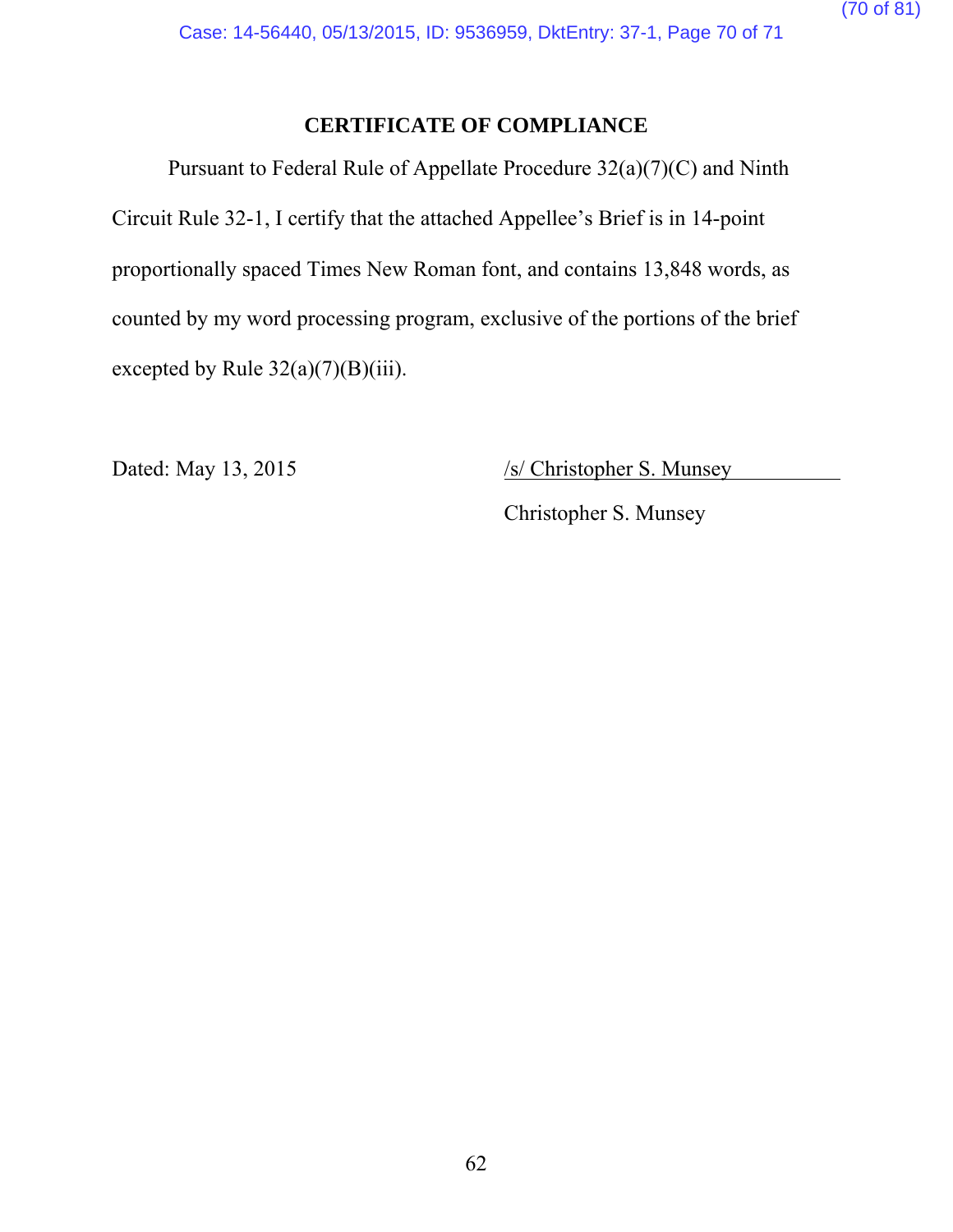# **CERTIFICATE OF SERVICE**

I hereby certify that I electronically filed the foregoing with the Clerk of the Court for the United States Court of Appeals for the Ninth Circuit by using the appellate CM/ECF system on May 13, 2015.

I certify that all participants in the case are registered CM/ECF users and that service will be accomplished by the appellate CM/ECF system.

By: /s/ Christopher S. Munsey

Christopher S. Munsey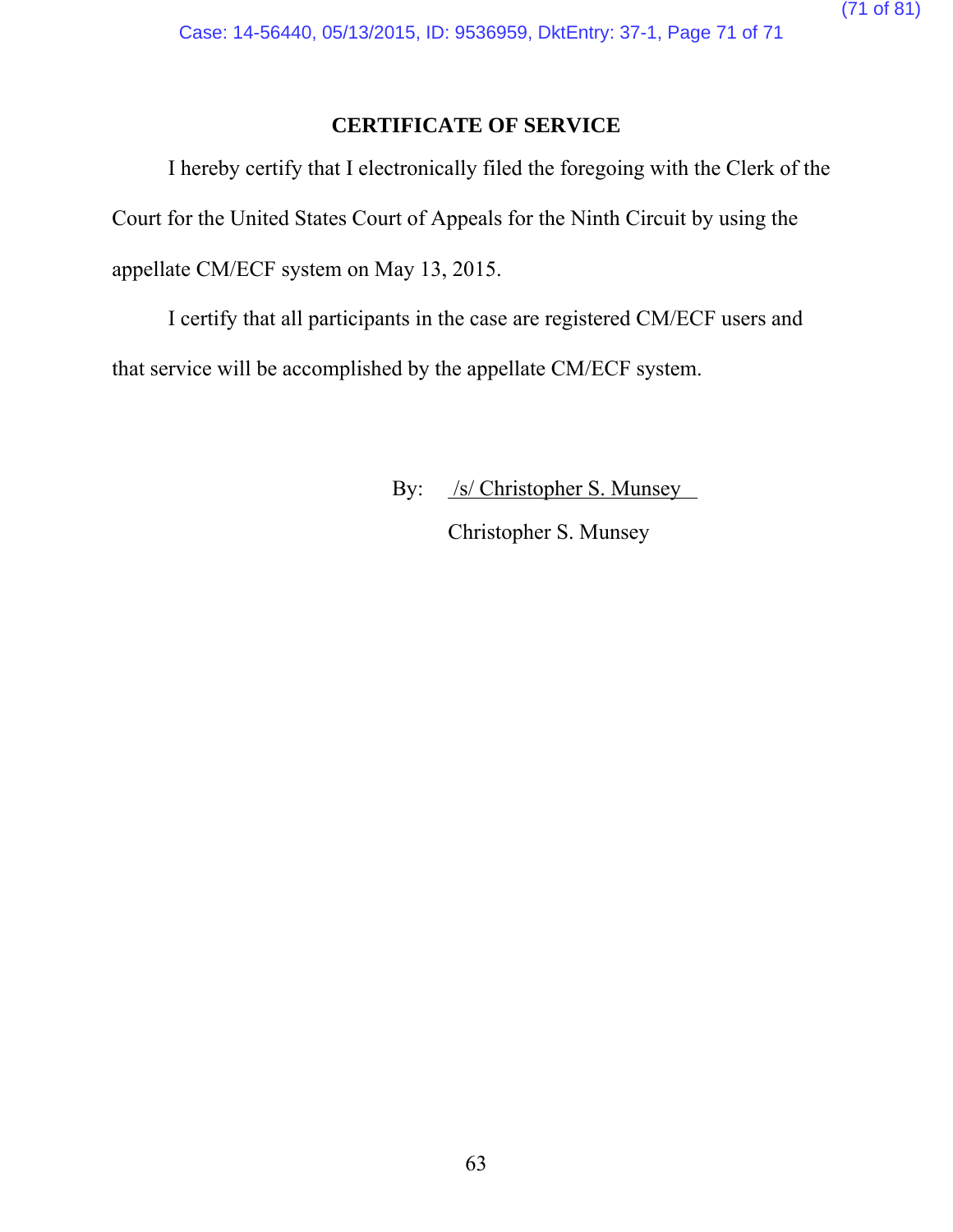Case: 14-56440, 05/13/2015, ID: 9536959, DktEntry: 37-2, Page 1 of 10

# **No. 14-56440**

# **IN THE UNITED STATES COURT OF APPEALS FOR THE NINTH CIRCUIT**

## **MICHIKO SHIOTA GINGERY, KOICHI MERA**, and **GAHT-US CORPORATION**

*Plaintiffs and Appellants,*

*v.* 

**CITY OF GLENDALE**, a municipal corporation *Defendant and Appellee.* 

ON APPEAL FROM THE UNITED STATES DISTRICT COURT FOR THE CENTRAL DISTRICT OF CALIFORNIA HON. PERCY ANDERSON, DISTRICT JUDGE • CASE NO. 2:14-cv-1291

# **SUPPLEMENTAL EXCERPTS OF RECORD VOLUME I OF I – PAGES 1 TO 7**

# **GLENDALE CITY ATTORNEY'S OFFICE**

l

 MICHAEL J. GARCIA *mjgarcia@glendaleca.gov* ANN M. MAURER *amaurer@glendaleca.gov*  ANDREW RAWCLIFFE *arawcliffe@glendaleca.gov* 613 E. BROADWAY, SUITE 220 GLENDALE, CALIFORNIA 91206 TELEPHONE: (818) 548-2080

*Attorneys for Defendant-Appellee*

#### **SIDLEY AUSTIN LLP**

BRADLEY H. ELLIS *bellis@sidley.com*  CHRISTOPHER S. MUNSEY *cmunsey@sidley.com* 555 WEST FIFTH STREET, SUITE 4000 LOS ANGELES, CALIFORNIA 90013 TELEPHONE: (213) 896-6000

*Attorneys for Defendant-Appellee*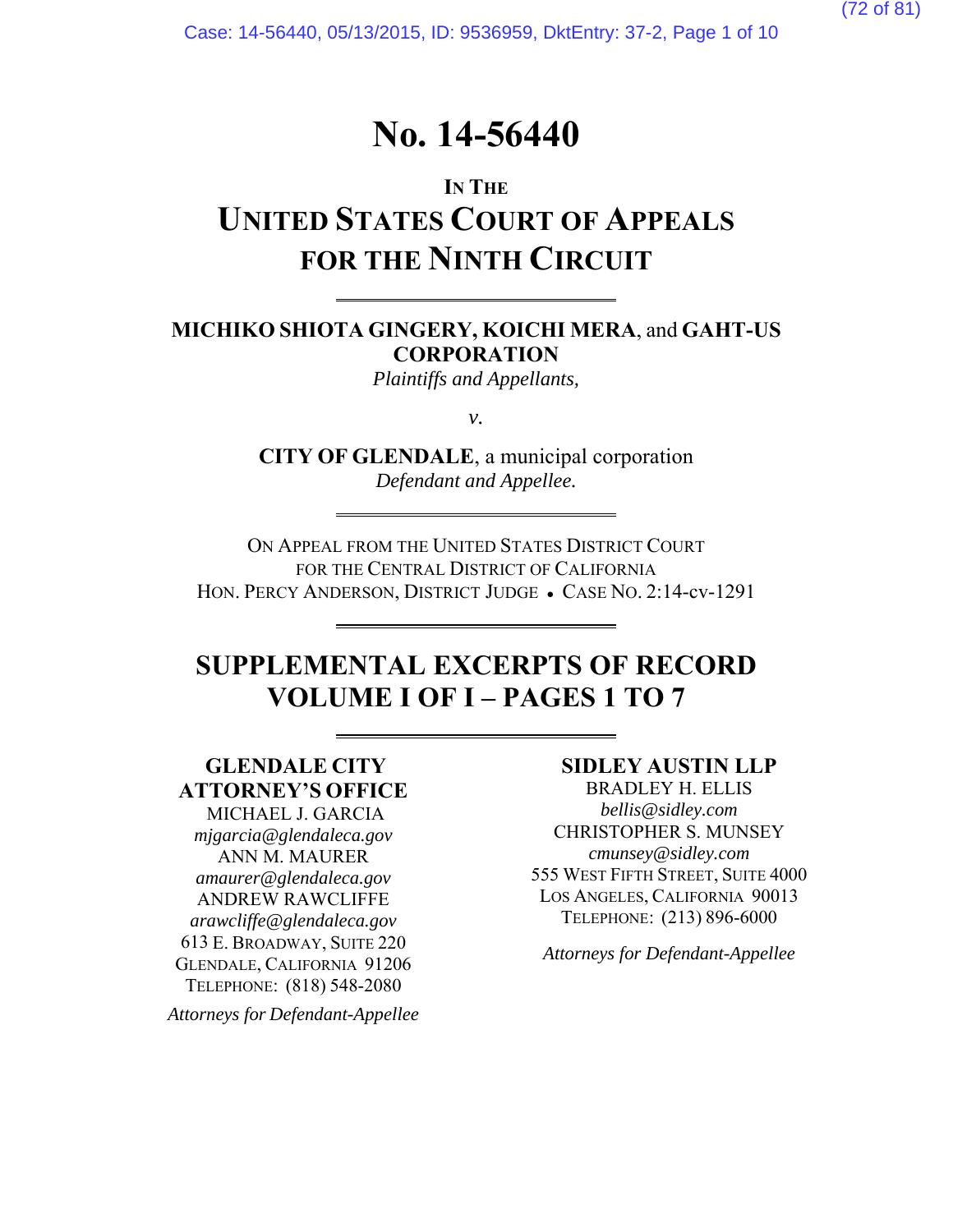(73 of 81)

Case: 14-56440, 05/13/2015, ID: 9536959, DktEntry: 37-2, Page 2 of 10

# **TABLE OF CONTENTS**

# **Page**

# **Volume I**

| Excerpts of Plaintiffs' Opposition to Motion to Dismiss Pursuant<br>to Federal Rules of Civil Procedure $12(b)(1)$ and $12(b)(6)$ , or to Strike |
|--------------------------------------------------------------------------------------------------------------------------------------------------|
|                                                                                                                                                  |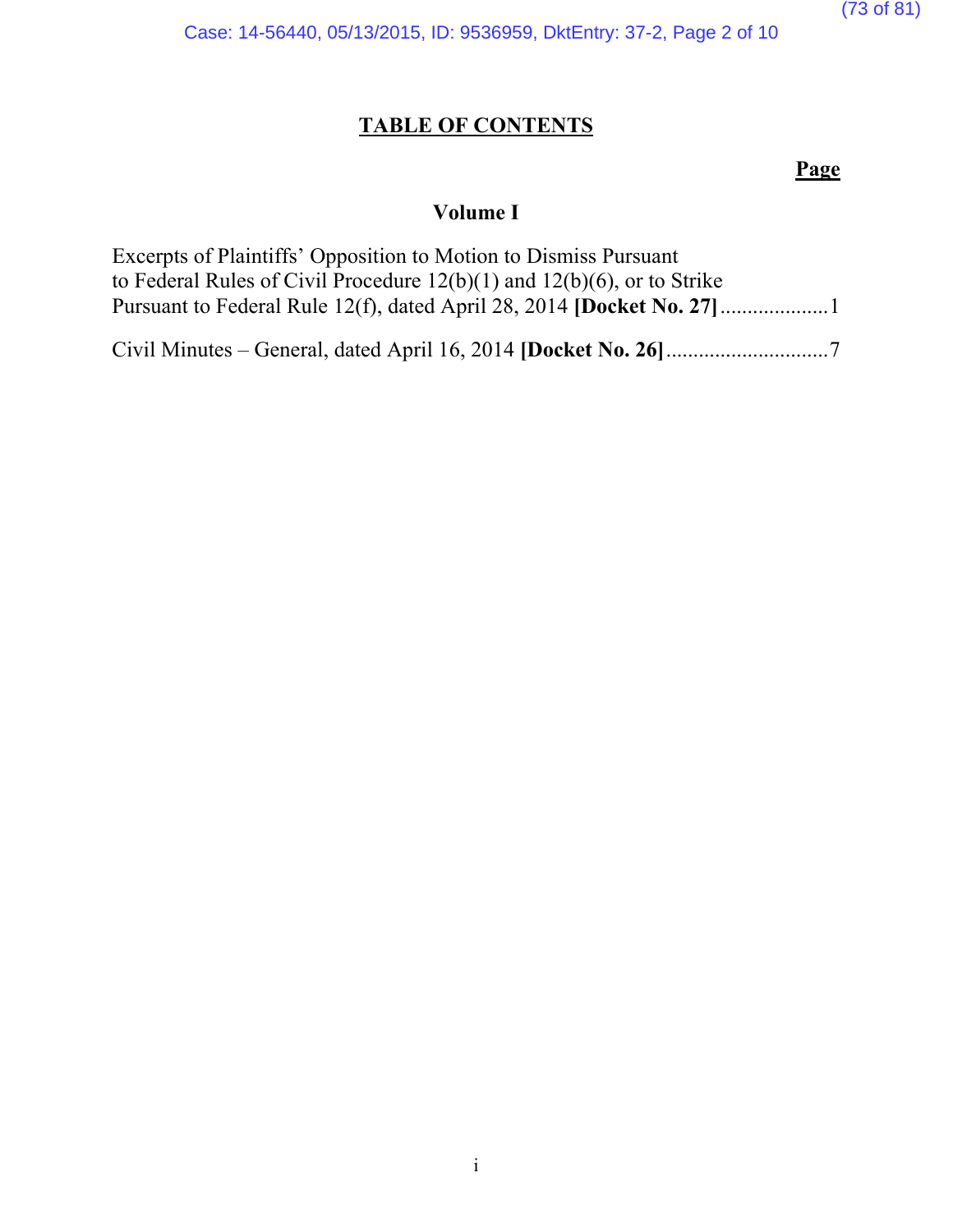(74 of 81)

Case 2:14-cv-01291-PA-AJW Document 27 Filed 04/28/14 Page 1 of 29 Page ID #:278

| 1<br>2<br>3<br>$\overline{4}$<br>5<br>6<br>7<br>8<br>9<br>10 | <b>MAYER BROWN LLP</b><br>NEIL M. SOLTMAN (SBN 67617)<br>nsoltman@mayerbrown.com<br>MATTHEW H. MARMOLEJO (SBN 242964)<br>mmarmolejo@mayerbrown.com<br>RUTH ZADIKANÝ (SBN 260288)<br>rzadikany@mayerbrown.com<br>REBECCA B. JOHNS (SBN 293989)<br>rjohns@mayerbrown.com<br>350 South Grand Avenue, 25th Floor<br>Los Angeles, CA 90071-1503<br>Telephone: (213) 229-9500<br>Facsimile: (213) 625-0248<br><b>Attorneys for Plaintiffs</b> |                                                                                           |
|--------------------------------------------------------------|-----------------------------------------------------------------------------------------------------------------------------------------------------------------------------------------------------------------------------------------------------------------------------------------------------------------------------------------------------------------------------------------------------------------------------------------|-------------------------------------------------------------------------------------------|
| 11                                                           |                                                                                                                                                                                                                                                                                                                                                                                                                                         | UNITED STATES DISTRICT COURT                                                              |
| 12                                                           |                                                                                                                                                                                                                                                                                                                                                                                                                                         | <b>CENTRAL DISTRICT OF CALIFORNIA</b>                                                     |
| 13                                                           |                                                                                                                                                                                                                                                                                                                                                                                                                                         |                                                                                           |
| 14                                                           | MICHIKO SHIOTA GINGERY, an<br>individual, et. al.,                                                                                                                                                                                                                                                                                                                                                                                      | Case No. 2:14-cv-1291-PA- $(AJWx)$                                                        |
| 15                                                           | Plaintiffs,                                                                                                                                                                                                                                                                                                                                                                                                                             | <b>PLAINTIFFS' OPPOSITION TO</b>                                                          |
| 16<br>17                                                     | V.<br>CITY OF GLENDALE, a municipal                                                                                                                                                                                                                                                                                                                                                                                                     | <b>MOTION TO DISMISS</b><br><b>PURSUANT TO FEDERAL</b><br><b>RULES OF CIVIL PROCEDURE</b> |
| 18                                                           | corporation,                                                                                                                                                                                                                                                                                                                                                                                                                            | $12(b)(1)$ AND $12(b)(6)$ , OR TO<br><b>STRIKE PURSUANT TO</b>                            |
| 19                                                           | Defendants.                                                                                                                                                                                                                                                                                                                                                                                                                             | <b>FEDERAL RULE 12(f)</b>                                                                 |
| 20                                                           |                                                                                                                                                                                                                                                                                                                                                                                                                                         | Hon. Percy Anderson                                                                       |
| 21                                                           |                                                                                                                                                                                                                                                                                                                                                                                                                                         |                                                                                           |
| 22                                                           |                                                                                                                                                                                                                                                                                                                                                                                                                                         |                                                                                           |
| 23                                                           |                                                                                                                                                                                                                                                                                                                                                                                                                                         |                                                                                           |
| 24                                                           |                                                                                                                                                                                                                                                                                                                                                                                                                                         |                                                                                           |
| 25                                                           |                                                                                                                                                                                                                                                                                                                                                                                                                                         |                                                                                           |
| 26                                                           |                                                                                                                                                                                                                                                                                                                                                                                                                                         |                                                                                           |
| 27                                                           |                                                                                                                                                                                                                                                                                                                                                                                                                                         |                                                                                           |
| 28                                                           |                                                                                                                                                                                                                                                                                                                                                                                                                                         |                                                                                           |
|                                                              |                                                                                                                                                                                                                                                                                                                                                                                                                                         | OPPOSITION TO GLENDALE'S MOTION TO DISMISS; CASE NO. 2:14-CV-1291-PA-(AJWx)               |
|                                                              |                                                                                                                                                                                                                                                                                                                                                                                                                                         | <b>SER001</b>                                                                             |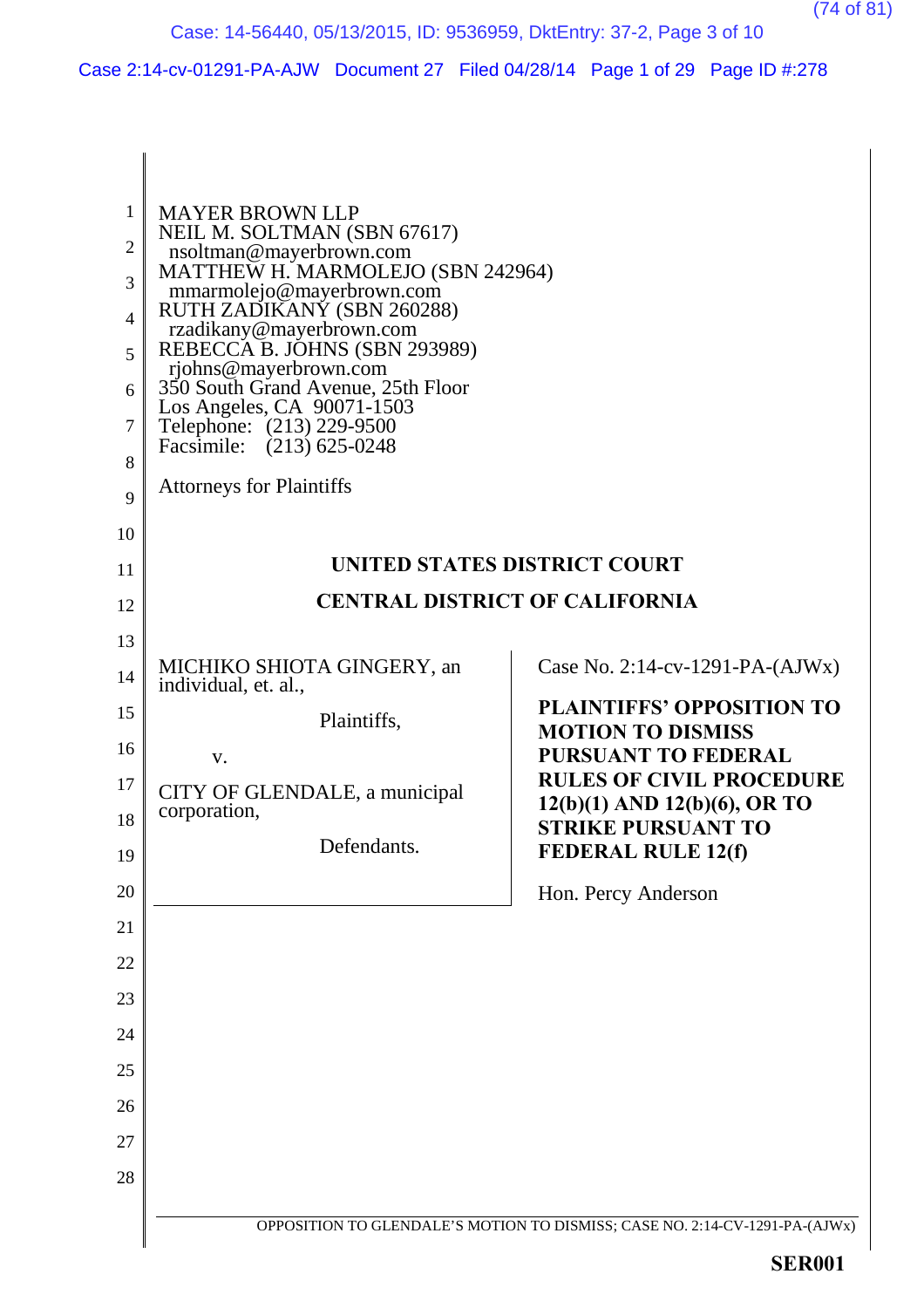#### Case 2:14-cv-01291-PA-AJW Document 27 Filed 04/28/14 Page 8 of 29 Page ID #:285

### **I. INTRODUCTION**

1

2 3 4 5 Glendale's Rule 12(b) motion offers a lengthy discussion of the history regarding the horrific abuse suffered by the Comfort Women. Mot. at 2-6. This lawsuit neither challenges that historical record nor denies in any respect that "[t]he horror of [the Comfort Women's] ordeal can scarcely be overstated."<sup>1</sup>

6 7 8 9 10 11 12 13 14 The primary question in this case is a legal one that turns on the Constitution's "allocation of the foreign relations power to the National Government," which resulted from the Framers' "'concern for uniformity in this country's dealings with foreign nations."<sup>2</sup> In particular, the question is whether Glendale's action constitutes "an intrusion . . . into the field of foreign affairs which the Constitution entrusts to the President and the Congress."<sup>3</sup> The Supreme Court and lower courts have applied this principle with considerable frequency to invalidate a variety of actions that saw state or local governments attempt to establish their own foreign policies.<sup>4</sup>

15 16 17 18 19 20 21 22 23 <sup>1</sup> Statement of Interest of the United States at 1, *Joo v. Japan*, No. 00-CV-2288 (D.D.C.) (filed Apr. 27, 2001) (Declaration of Christopher Munsey Ex. 14). Plaintiffs acknowledge the United States' statement that "[t]here is no dispute about the moral force animating [the Comfort Women's] quest to redress the wrongs done to them" (*id*.), as well as the more recent statement by the State Department that "what happened in that era to these women  $\dots$  is deplorable and clearly a grave human rights violation of enormous proportions." Department of State, Daily Press Briefing Transcript, May 16, 2013, at 85-86 (statement of Jen Psaki, State Department Spokesperson) (Munsey Decl. Ex. 17). Plaintiffs likewise acknowledge the statement of the Government of Japan that, "with the involvement of the [Japanese] military authorities of the day," the Comfort Women "suffered immeasurable pain and incurable physical and psychological wounds" that "severely injured the honor and dignity of" these Women. Statement by Chief Cabinet Secretary Yohei Kono on the Result of the Study on the Issue of "Comfort Women," Ministry of Foreign Affairs of Japan (Aug. 4, 1993) (Munsey Decl. Ex. | 7). <sup>2</sup> *Am. Ins. Ass'n v. Garamendi*, 539 U.S. 396, 413 (2003).

24 3 *Zschernig* v. *Miller*, 389 U. S. 429, 432 (1968).

1 25 26 27 28 4 *See, e.g.*, *Garamendi*, *supra*; *Movsesian v. Victoria Versicherung AG*, 670 F.3d 1067, 1076-77 (9th Cir. 2012) (en banc), cert. denied, 133 S. Ct. 2795 (2013); *von Saher v. Norton Simon Museum*, 578 F.3d 1016, 1029 (9th Cir. 2009), cert. denied, 131 S. Ct. 3055 (2011); *Deutsch v. Turner Corp.*, 324 F.3d 692, 719 (9th Cir. 2003); *Deirmenjian v. Deutsche Bank*, *A.G.*, 526 F. Supp. 2d 1068, 1089 (C.D. Cal. 2007); *Steinberg v. Int'l Comm'n on Holocaust Era Ins. Claims*, 133 Cal. App. 4th 689, 700-01 (2005); *Taiheiyo Cement Corp. v*. *Superior Court*, 117 Cal. App. 4th 380, 397-98 (2004); *Mitsubishi Materials Corp. v. Superior Court*, 113 (cont'd)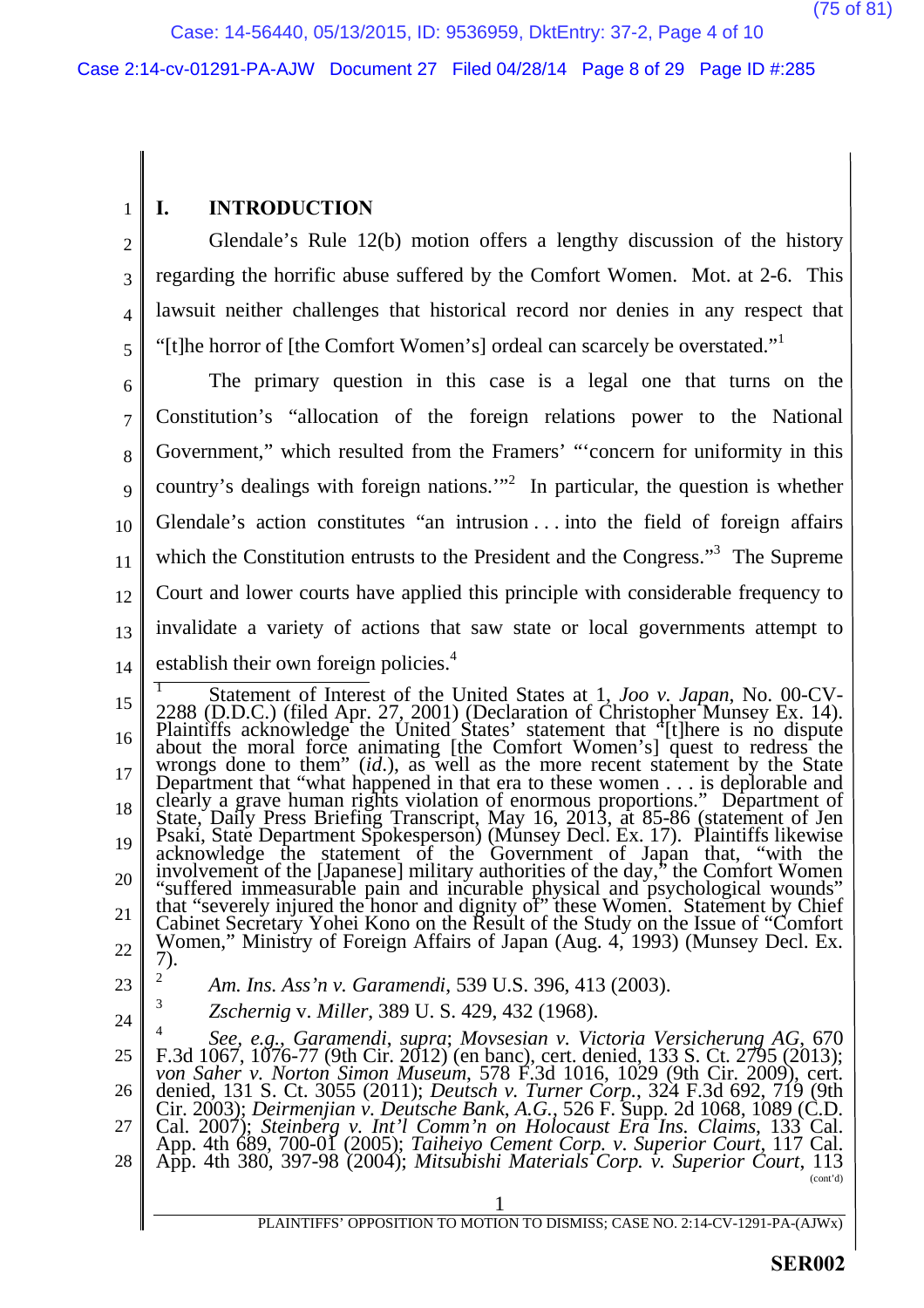Case: 14-56440, 05/13/2015, ID: 9536959, DktEntry: 37-2, Page 5 of 10

#### Case 2:14-cv-01291-PA-AJW Document 27 Filed 04/28/14 Page 18 of 29 Page ID #:295

1 2 *Zivotofsky ex rel. Zivotofsky v. Clinton*, 132 S.Ct. 1421, 1438 (2012) (citation and internal quotes omitted).

3 4 5 6 7 8 9 10 11 12 13 14 15 16 This principle is of such importance that federal authority is understood to preempt the entire field of foreign relations: "'even in [the] absence of a treaty' or federal statute, a state may violate the constitution by 'establish[ing] its own foreign policy.'" *Deutsch*, 324 F.3d at 709 (quoting *Zschernig*, 389 U.S. at 441). This principle has been echoed repeatedly. *See, e.g.*, *Movsesian*, 670 F.3d at 1072 ("[E]ven when the federal government has taken no action on a particular foreign policy issue, the state generally is not free to make its own foreign policy on that subject."); *Von Saher v. Norton Simon Museum of Art at Pasadena*, 578 F.3d 1016, 1025 (9th Cir. 2009) ("the Supreme Court has found a state law to be preempted because it infringes upon the federal government's exclusive power to conduct foreign affairs, even though the law does not conflict with a federal law or policy."). Glendale's argument that, to establish preemption, "[p]laintiffs must . . . show that the Monument conflicts with [a] federal policy" (Mot. at 20) is therefore plainly wrong.<sup>9</sup>

17

18 19 20 21 22 23 24 25 26 27 It is true that, for field preemption to apply, the challenged action must have "more than some incidental or indirect effect **in foreign countries**." *Zschernig*, 389 U.S. at 434 (internal citations omitted); *Movsesian*, 670 F.3d at 1072.<sup>10</sup> But there can be no doubt that Glendale's placement of the Monument had such an effect. Reactions from the highest echelons of the Japanese government— <sup>9</sup> *Zschernig* is particularly instructive on this point. There, the United States filed an amicus brief **denying** that the Oregon escheat law under review "unduly interfere[d] with the United States' conduct of foreign relations." 389 U.S. at 434. Even so, although the Oregon escheat statute conflicted with no federal law and appeared to regulate property—a traditional area of state responsibility—the Supreme Court held the statute preempted because it "**required value-laden judgments about the actions and policies of foreign nations**." *Movsesian*, 670 F.3d at 1073 (analyzing *Zschernig*). That was a "matter[] for the Federal Government, not for local probate courts." *Zschernig*, 389 U.S. at 437-38. <sup>10</sup> Glendale's statement that the Monument "has had, and will have, no effect on U.S. foreign policy" (Mot. at 23) is irrelevant to field preemption analysis,

28 where the foreign policy implications are assessed vis-à-vis their effect "in foreign countries," not on U.S. foreign policy.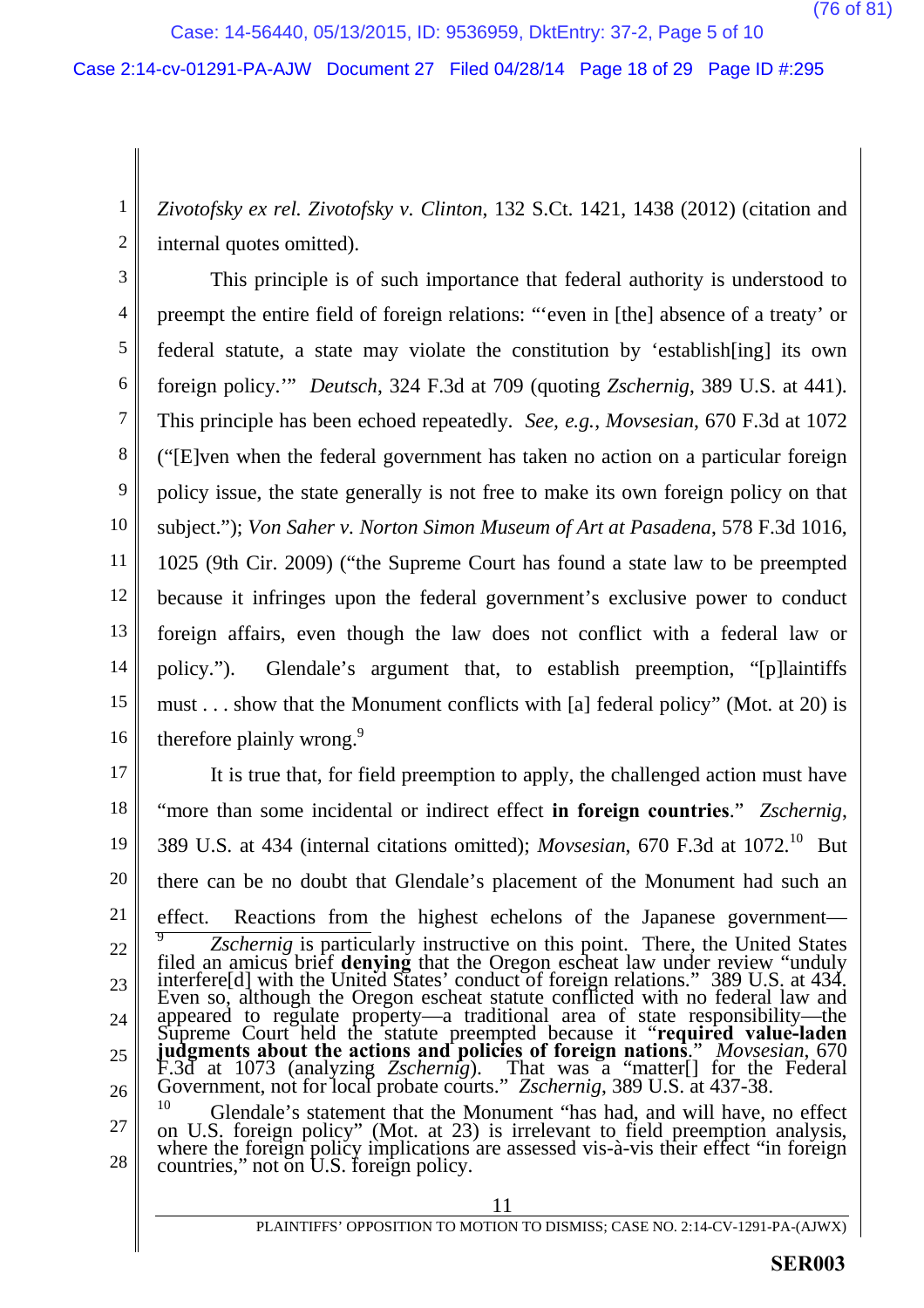Case: 14-56440, 05/13/2015, ID: 9536959, DktEntry: 37-2, Page 6 of 10

#### Case 2:14-cv-01291-PA-AJW Document 27 Filed 04/28/14 Page 26 of 29 Page ID #:303

1 2 3 4 5 discrimination on the grounds of race." *Creek*, 80 F.3d at 193. This is unlike expressive associations that have the right, as a group, to pursue discriminatory policies that are antithetical to the concept of equality for all persons. *See Boy Scouts of Am. v. Dale*, 530 U.S. 650, 659-60 (2000); *White v. Lee*, 227 F.3d 1214, 1224 (9th Cir. 2000).

6 7 8 9 10 11 12 13 Foreign policy is another constitutionally-grounded limitation on speech by state and local governments. *See* U.S. Const., Art. I, sec. 10, cl. 1 ("No state shall enter into any treaty, alliance, or confederation;" *id*., cl. 3 ("No state shall … enter into any agreement or compact with … a foreign power, or engage in war unless actually invaded"). Thus, "a state may violate the constitution by 'establish[ing] its own foreign policy.'" *Deutsch*, 324, F.3d at 709. The Constitution requires "the field affecting foreign relations be left entirely free from local interference." *Hines*, 312 U.S. at 63.

14 15 16 17 18 19 20 21 22 23 24 25 26 27 In an attempt to circumvent this basic principle, Glendale asserts that expressive, non-regulatory action simply cannot be preempted by federal law, pointing to the long tradition of state officials issuing proclamations on many subjects. Mot. at 7, 19-20. But that simply is not so. The Supreme Court has recognized that public monuments, like the one here, differ from statements made by speakers, leaflets distributed by individuals, and signs held by protesters, because they "endure [and] monopolize the use of the land on which they stand and interfere permanently with other uses of public space." *Summum*, 555 U.S. at 479.<sup>14</sup> Such a monument is not a transient and hortatory statement;<sup>15</sup> it is a <sup>14</sup> Glendale's repeated reliance on *Alameda's Newspapers, Inc. v. City of Oakland*, 95 F.3d 1406, 1414-15 (9th Cir. 1996) unavailing. In *Alameda*, the circuit found that a city resolution urging citizen support for a local newspaper boycott was neither regulatory nor coercive but rather "a declaration of principle, rather than an exercise of governmental powers." Here, however, the decision to dedicate public land to the plaque, to the exclusion of other messages, is an obvious exercise of the municipality's powers and not merely a declaration of principle. <sup>15</sup> Even as to such proclamations, *Movsesian* left open whether there were

28 circumstances where foreign affairs field preemption would be appropriate. 670 F.3d at 1077 n.5. In this respect, Glendale's claim that public school curriculum (cont'd)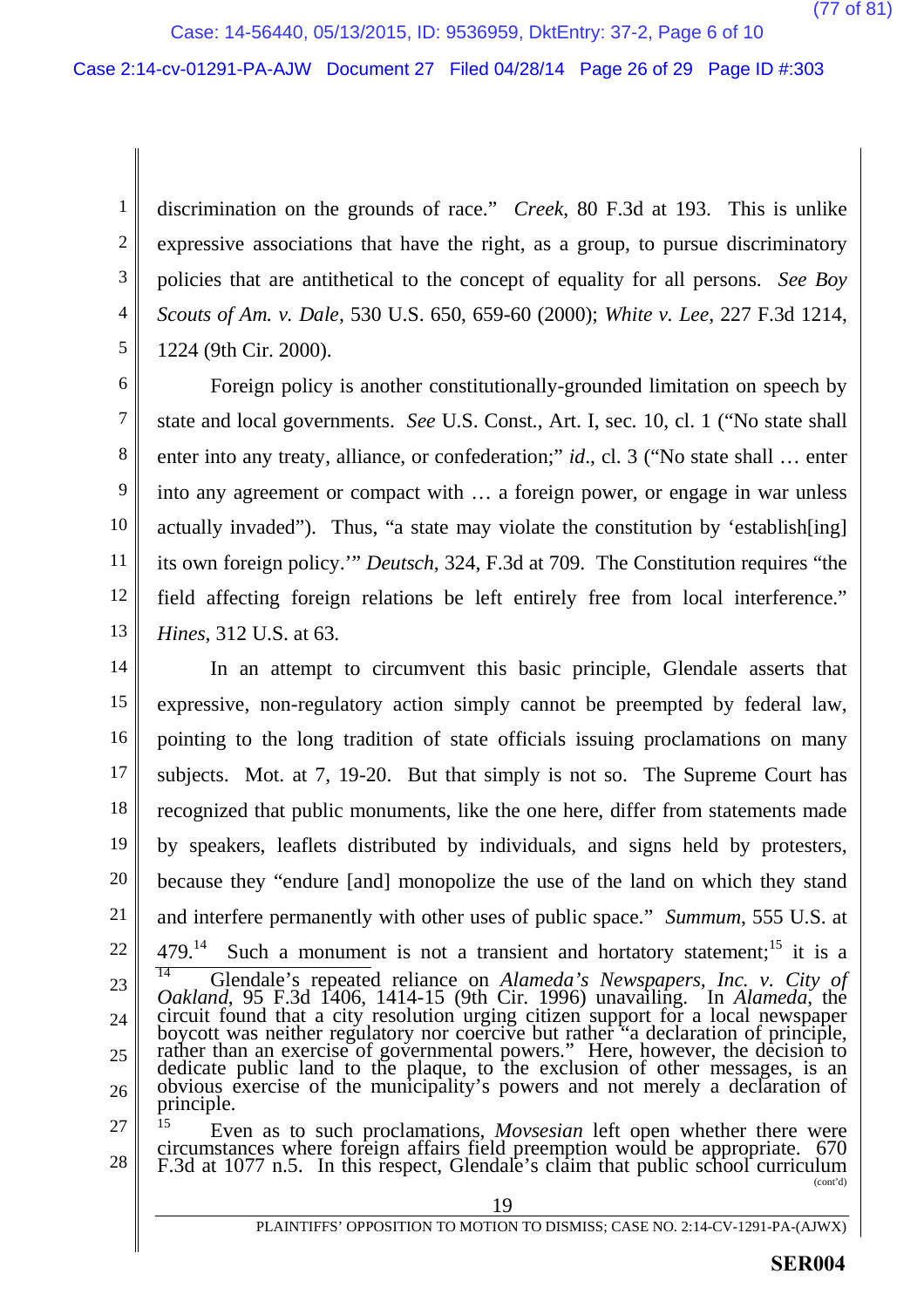Case: 14-56440, 05/13/2015, ID: 9536959, DktEntry: 37-2, Page 7 of 10

Case 2:14-cv-01291-PA-AJW Document 27 Filed 04/28/14 Page 27 of 29 Page ID #:304

1 2 3 4 5 6 7 8 permanent act of government with a continuing impact on those who see it. Such state and local monuments (and, indeed, other, less permanent displays) repeatedly have been held to violate the Establishment Clause (*see*, *e.g.*, *Trunk v. City of San Diego*, 629 F.3d 1099, 1125 (9th Cir. 2011) (cross monument violated the Establishment Clause); *Separation of Church & State Comm. v. City of Eugene of Lane Cnty., State of Or.*, 93 F.3d 617, 620 (9th Cir. 1996) (per curiam) (cross placed on public land violated the Establishment Clause), a form of preemption of state action by federal constitutional law.

9 10 11 Aside from extolling the obvious virtues of free speech, Glendale fails to cite a single decision that permits the state to ignore the constitutional limitations on **government** speech. We are aware of no such decisions.

12 13

#### **B. Glendale's Plaque Is Not The Speech Of Its Individual City Council Members.**

14 15 16 17 18 19 20 21 22 23 Glendale's attempt to conflate its speech with that of its individual city council members to trigger First Amendment protection also is incorrect as a matter of law. Even if elected officials are afforded "wide latitude under the First Amendment to express their views" (Mot. at 17), the city council as a legislative body does not receive such protection. It is well settled that "when public employees make statements pursuant to their official duties, the employees are not speaking as citizens for First Amendment purposes." *Garcetti v. Ceballos*, 547 U.S. 410, 421 (2006). Just so here: when the council permitted the emplacement of the Monument, it did so as the Glendale City Council, not as individual council members. The First Amendment does not apply to that decision.

<sup>24</sup> 25 26 27 28 cannot be preempted by the foreign affairs power is without support. Glendale has cited no case in which a foreign affairs challenge to curriculum was made. Nor does *Griswold v. Driscoll* support Glendale in this regard; in that case, the First Circuit held that a school board's decision not to include contra Armenian Genocide viewpoints in its curriculum guide "did not implicate the [plaintiff association's] first amendment" rights.  $616$  F.3d 53, 60 (1st Cir. 2010). There was  $\parallel$ no mention of the foreign affairs power. Moreover, the *Griswold* court expressly stated that it was not deciding whether the drafting and revision of school curriculums constitutes government speech and, in fact, expressed skepticism that the doctrine would apply. *Id.* at 59 n.6.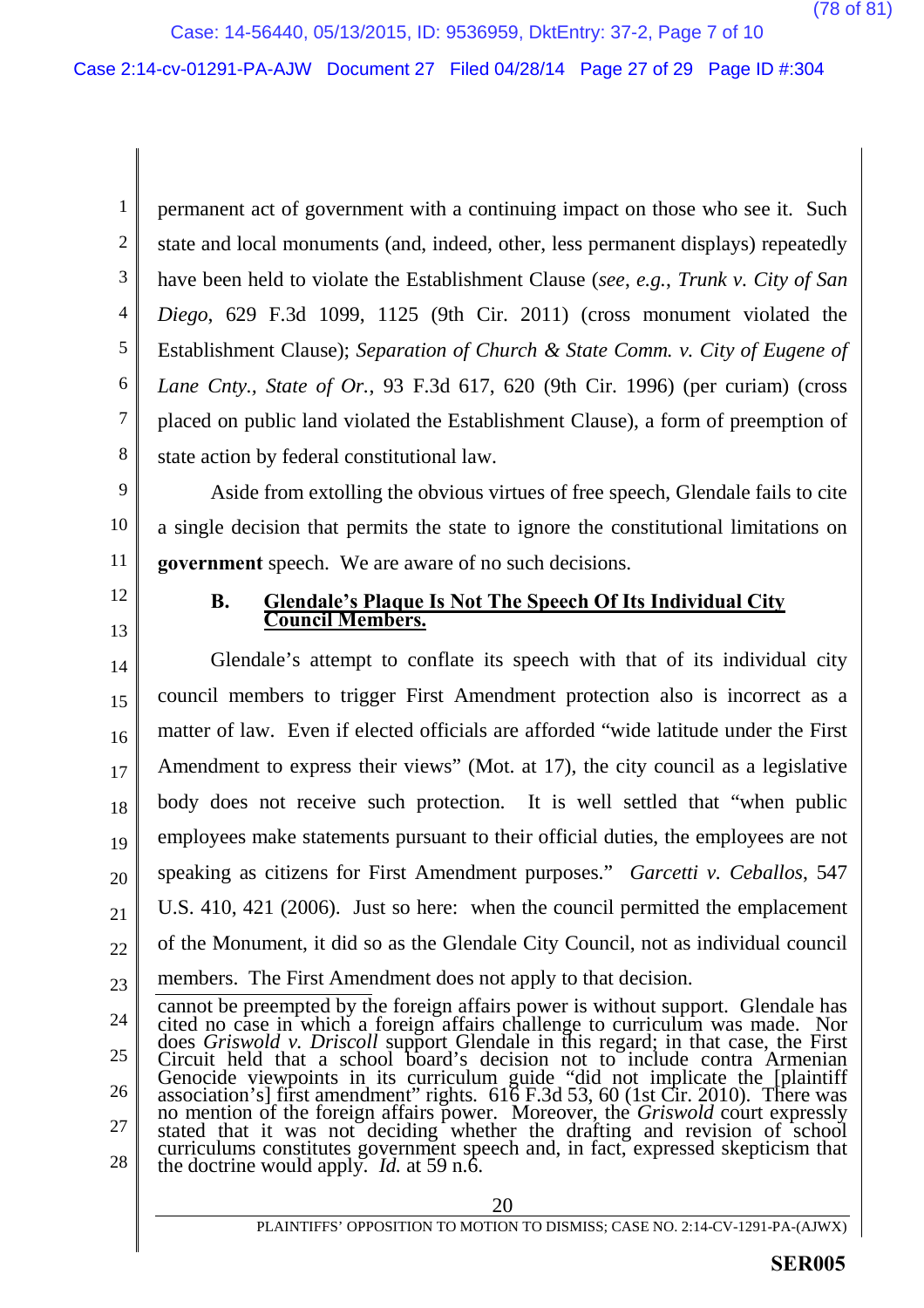(79 of 81)

# Case: 14-56440, 05/13/2015, ID: 9536959, DktEntry: 37-2, Page 8 of 10

## Case 2:14-cv-01291-PA-AJW Document 27 Filed 04/28/14 Page 29 of 29 Page ID #:306

| $\mathbf{1}$   | VIII. CONCLUSION                                                                                |  |  |  |  |  |  |
|----------------|-------------------------------------------------------------------------------------------------|--|--|--|--|--|--|
| $\mathbf{2}$   | For the reasons discussed above, Glendale's Motion to Dismiss or to Strike                      |  |  |  |  |  |  |
| $\mathfrak{Z}$ | should be denied.                                                                               |  |  |  |  |  |  |
| $\overline{4}$ | Dated: April 28, 2014<br><b>MAYER BROWN LLP</b><br>EIL M. SOLTMAN                               |  |  |  |  |  |  |
| 5              | <b>IEW H. MARMOLEJO</b>                                                                         |  |  |  |  |  |  |
| 6              | <b>RUTH ZADIKANY</b><br>REBECCA B. JOHNS                                                        |  |  |  |  |  |  |
| 7              | By:                                                                                             |  |  |  |  |  |  |
| $8\,$          | s/ Neil M. Soltman<br>Neil M. Soltman<br><b>Attorneys for Plaintiffs</b>                        |  |  |  |  |  |  |
| 9              |                                                                                                 |  |  |  |  |  |  |
| 10             |                                                                                                 |  |  |  |  |  |  |
| 11             |                                                                                                 |  |  |  |  |  |  |
| 12             |                                                                                                 |  |  |  |  |  |  |
| 13             |                                                                                                 |  |  |  |  |  |  |
| 14             |                                                                                                 |  |  |  |  |  |  |
| 15             |                                                                                                 |  |  |  |  |  |  |
| 16             |                                                                                                 |  |  |  |  |  |  |
| 17             |                                                                                                 |  |  |  |  |  |  |
| 18             |                                                                                                 |  |  |  |  |  |  |
| 19             |                                                                                                 |  |  |  |  |  |  |
| 20             |                                                                                                 |  |  |  |  |  |  |
| 21             |                                                                                                 |  |  |  |  |  |  |
| 22             |                                                                                                 |  |  |  |  |  |  |
| 23             |                                                                                                 |  |  |  |  |  |  |
| 24             |                                                                                                 |  |  |  |  |  |  |
| 25             |                                                                                                 |  |  |  |  |  |  |
| 26             |                                                                                                 |  |  |  |  |  |  |
| $27\,$         |                                                                                                 |  |  |  |  |  |  |
| 28             |                                                                                                 |  |  |  |  |  |  |
|                | 22<br>PLAINTIFFS' OPPOSITION TO MOTION TO DISMISS; CASE NO. 2:14-CV-1291-PA-(AJWX)<br>709196899 |  |  |  |  |  |  |
|                |                                                                                                 |  |  |  |  |  |  |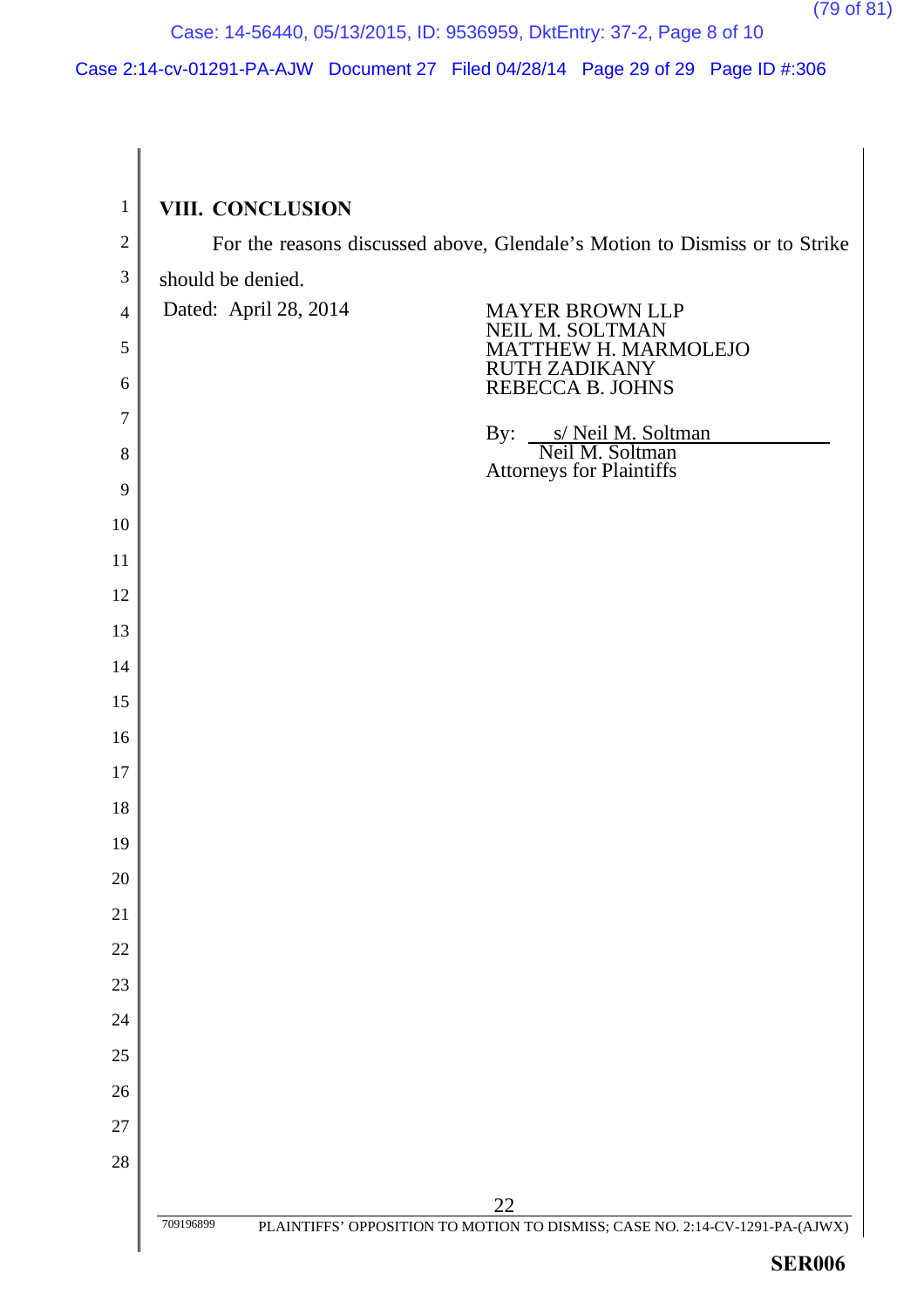## Case: 14-56440, 05/13/2015, ID: 9536959, DktEntry: 37-2, Page 9 of 10

### Case 2:14-cv-01291-PA-AJW Document 26 Filed 04/16/14 Page 1 of 1 Page ID #:277

### UNITED STATES DISTRICT COURT CENTRAL DISTRICT OF CALIFORNIA

### **CIVIL MINUTES - GENERAL**

|       | Case No. CV 14-1291 PA $(AJWx)$                    | Date April 16, 2014 |
|-------|----------------------------------------------------|---------------------|
| Title | Michiko Shiota Gingery, et al. v. City of Glendale |                     |
|       |                                                    |                     |

| Present: The Honorable                           | PERCY ANDERSON, UNITED STATES DISTRICT JUDGE |                                  |          |  |
|--------------------------------------------------|----------------------------------------------|----------------------------------|----------|--|
| Paul Songco                                      |                                              | None                             | N/A      |  |
| Deputy Clerk                                     |                                              | Court Reporter                   | Tape No. |  |
| Attorneys Present for Plaintiff:                 |                                              | Attorneys Present for Defendant: |          |  |
| None                                             |                                              |                                  | None     |  |
| IN CHAMBERS — COURT ORDER<br><b>Proceedings:</b> |                                              |                                  |          |  |

Before the Court is an Stipulation Extending Briefing Schedule and Continuing Hearing Date on City of Glendale's Motions to Dismiss and to Strike [Docket No. 25].

On April 11, 2014, Glendale filed motions to dismiss and to strike plaintiff's complaint which are scheduled for hearing on May 12, 2014, at 1:30 p.m. The parties seek an extension to May 12 to file plaintiff's opposition, June 2 to file defendant's reply, and to continue the hearing on the motions to June 16.

After reviewing the stipulation, the Court grants it in part and denies it in part. Plaintiff's opposition to the motions is to be filed on or before April 28. Defendant's reply, if any, is to be filed on or before May 5. The hearing on the motion is vacated and the Court will advise the parties if it desires to have oral argument.

IT IS SO ORDERED.